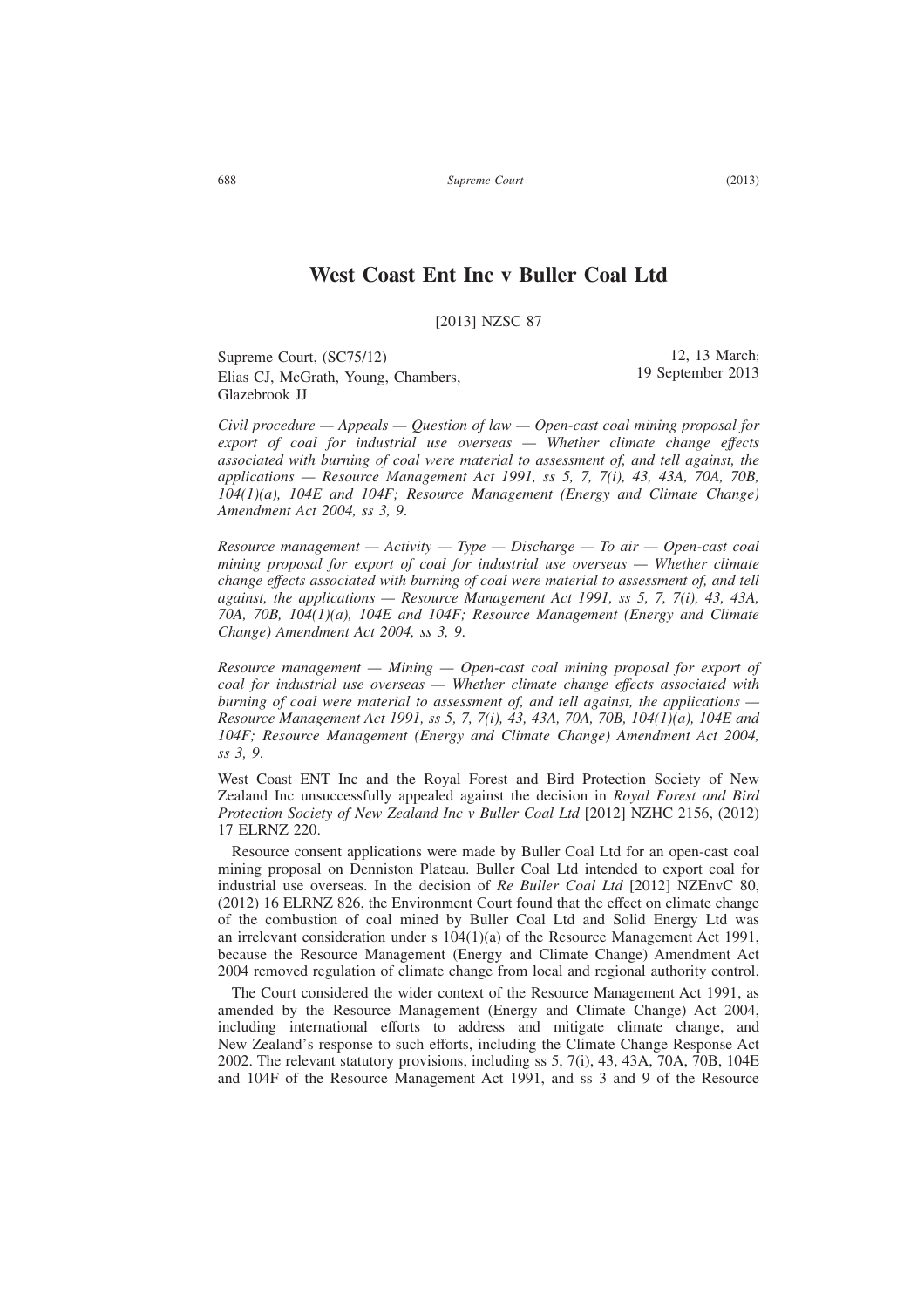Management (Energy and Climate Change) Amendment Act 2004 were also considered.

**Held**, (1) (per McGrath, William Young and Glazebrook JJ) the climate change effects of coal burning were irrelevant to the present applications to the extent permission was sought to mine coal because, under the district plan, coal mining was a restricted discretionary activity and the climate change consequences of coal burning were not among the matters regarding which the plan restricted the exercise of discretion under s 104C of the Resource Management Act 1991. Climate change effects arose only because aspects of the proposal, ancillary to coal mining, were discretionary, controlled or non-complying activities under the plan. It might be odd if climate change consequences, irrelevant to mining coal, were relevant to consent to, for example, putting in the associated roading. (paras 104, 118)

(2) West Coast ENT Inc's case rested on a literal approach to the relevant Resource Management Act 1991 provisions. At first sight, the general language of s  $104(1)(a)$  of the Resource Management Act 1991 appeared broad enough to encompass the case that, although the climate change argument precluded regarding applications to discharge contaminants, it was not so precluded in other contexts where discharge was incidental to the activity. However, the majority rejected the argument that climate change effects indirectly caused should be taken into account by territorial and regional authorities, even though direct discharges were subject only to national regulation. There was a lack of plausibility and workability of such an argument demonstrated by six particular examples where West Coast ENT Inc's literal approach would subvert the operation of the Resource Management (Energy and Climate Change) Amendment Act 2004. It was better to construe the legislation to avoid illogicalities. (paras 151, 156, 157-167)

(4) Those responsible for the drafting of the Resource Management (Energy and Climate Change) Amendment Act 2004 assumed that climate change arguments advanced only regarding rules and consents involving direct discharges. Such arguments were not envisioned by drafters to apply to rules and consents for ancillary activities. This is a very reasonable assumption. All examples provided by the Court would produce anomalous outcomes, subvert the scheme of the legislation which left climate change effects to national government, or deprive s 104E of the Resource Management Act 1991 of practical effect. (paras 168, 169)

(5) The literal approach precluded arguments in relation to issues to which applications were most closely related, namely discharges of contaminants, only to let them in the backdoor regarding ancillary issues, such as roading or diversion of water. If "effects" had the meaning asserted by West Coast ENT Inc, regional and district councils would be required to regulate and control climate change by making rules relating to activities not directly relating to contaminant discharges. The literal approach would subvert whole scheme and purpose of the Resource Management Act 1991 as amended in 2004. (paras 169, 170)

(6) With major projects, there was no point precluding climate change arguments regarding discharge consents if the same arguments were deployed regarding inevitably required ancillary consents. The majority were satisfied in light of the examples. The scheme and purpose of the relevant Resource Management Act 1991 provisions and legislative history, that the words "actual [or] potential effects on the environment" in s  $104(1)(a)$  of the Resource Management Act 1991 relating to an activity considered by a local authority, did not extend to the impact on climate change of discharge to air of greenhouse gases resulting indirectly from that activity. Such limitation was justified as a matter of necessary implication on the basis that, when the amended Resource Management Act 1991 was considered as a whole, the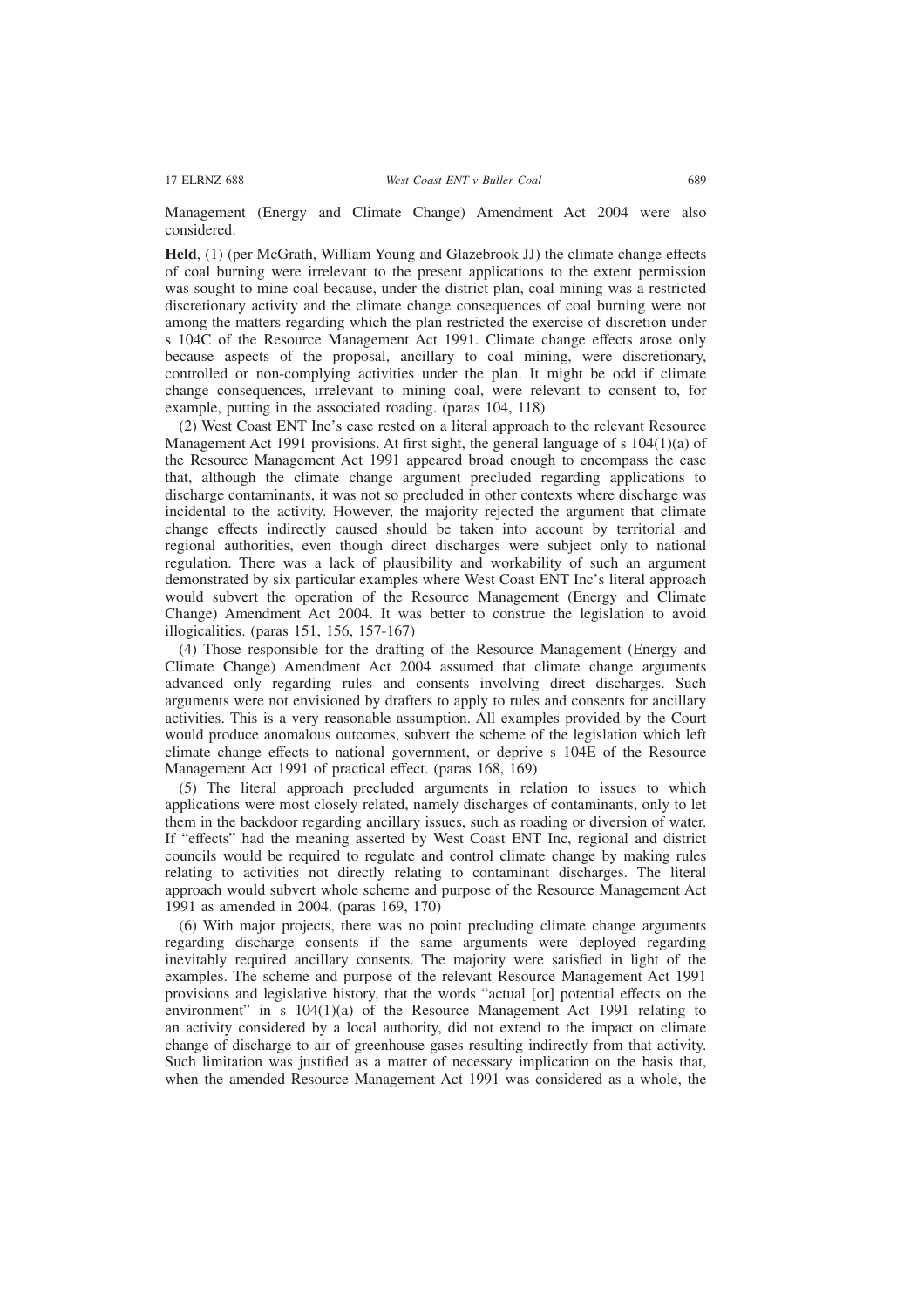limitation was so obvious that it went without saying. Such limitation was also consistent with clear legislative policy that addressing the effects of activities on climate change lay outside the functions of the territorial and regional authorities. Such interpretation was necessary to avoid subversion of the scheme and purpose of the Resource Management Act 1991 as amended. (paras 171-174)

(7) (per Elias CJ, dissenting) targeted and partial exclusion of the effects on climate change adopted by the Resource Management (Energy and Climate Change) Amendment 2004 was limited to local authority regulation of and consents to discharges of greenhouse gases into air. No such regulation or consent was at issue in present case. Elias J declined to accept that the scheme of the Resource Management Act 1991 by necessary implication imposed a wider exclusion than that provided by the text of the statute in s  $104(1)(a)$  of the Resource Management Act 1991. Accordingly, Elias CJ would allow appeal. As per the majority, the appeal was dismissed. (para 4)

### **Cases referred to**

*Auckland City Council v John Woolley Trust* (2008) 14 ELRNZ 106 (HC)

- *Ayrburn Farm Estates Ltd v Queenstown Lakes District Council* [2012] NZHC 735, [2013] NZRMA 126 (HC)
- *Beadle v Minister of Corrections* EnvC Wellington RMA408/00, 8 April 2002
- *Birmingham Corporation v West Midland Baptist (Trust) Association (Inc)* [1970] AC 874, [1969] 3 WLR 389 (HL)
- *Crest Energy Kaipara Ltd v Northland Regional Council* EnvC Auckland A132/09, 22 December 2009
- *Dye v Auckland Regional Council* [2002] 1 NZLR 337, (2001) 7 ELRNZ 209 (CA)
- *Environmental Defence Society (Inc) v Auckland Regional Council* (2003) 9 ELRNZ 1 (EnvC)
- *Environmental Defence Society Inc v Taranaki Regional Council* EnvC Auckland A184/02, 6 September 2002
- *Genesis Power Ltd v Auckland Regional Council* EnvC Auckland A030/09, 20 April 2009
- *Genesis Power Ltd v Greenpeace New Zealand Inc* [2007] NZCA 569, [2008] 1 NZLR 803, (2007) 14 ELRNZ 1
- *Gray v The Minister for Planning* [2006] NSWLEC 720, (2006) 152 LGERA 258, [2007] ALMD 5959
- *Greenpeace New Zealand Inc v Genesis Power Ltd* [2008] NZSC 112, [2009] 1 NZLR 730, (2008) 15 ELRNZ 15
- *Jones v Wrotham Park Settled Estates* [1980] AC 74, [1979] 2 WLR 132, [1979] 1 All ER 286 (HL)

*Locke v Avon Motor Lodge Ltd* (1973) 5 NZTPA 17 (SC)

- *Lower Waitaki River Management Society Inc v Canterbury Regional Council* EnvC Christchurch C080/09, 21 September 2009
- *Massachusetts v Environmental Protection Agency* (2007) 549 US 497, 127 S Ct 1438 (SC)
- *Outstanding Landscape Protection Society Inc v Hastings District Council* [2008] NZRMA 8 (EnvC)
- *Queenstown-Lakes District Council v Hawthorn Estate Ltd* (2006) 12 ELRNZ 299  $(CA)$
- *Southpark Corporation Ltd v Auckland City Council* [2001] NZRMA 350 (EnvC)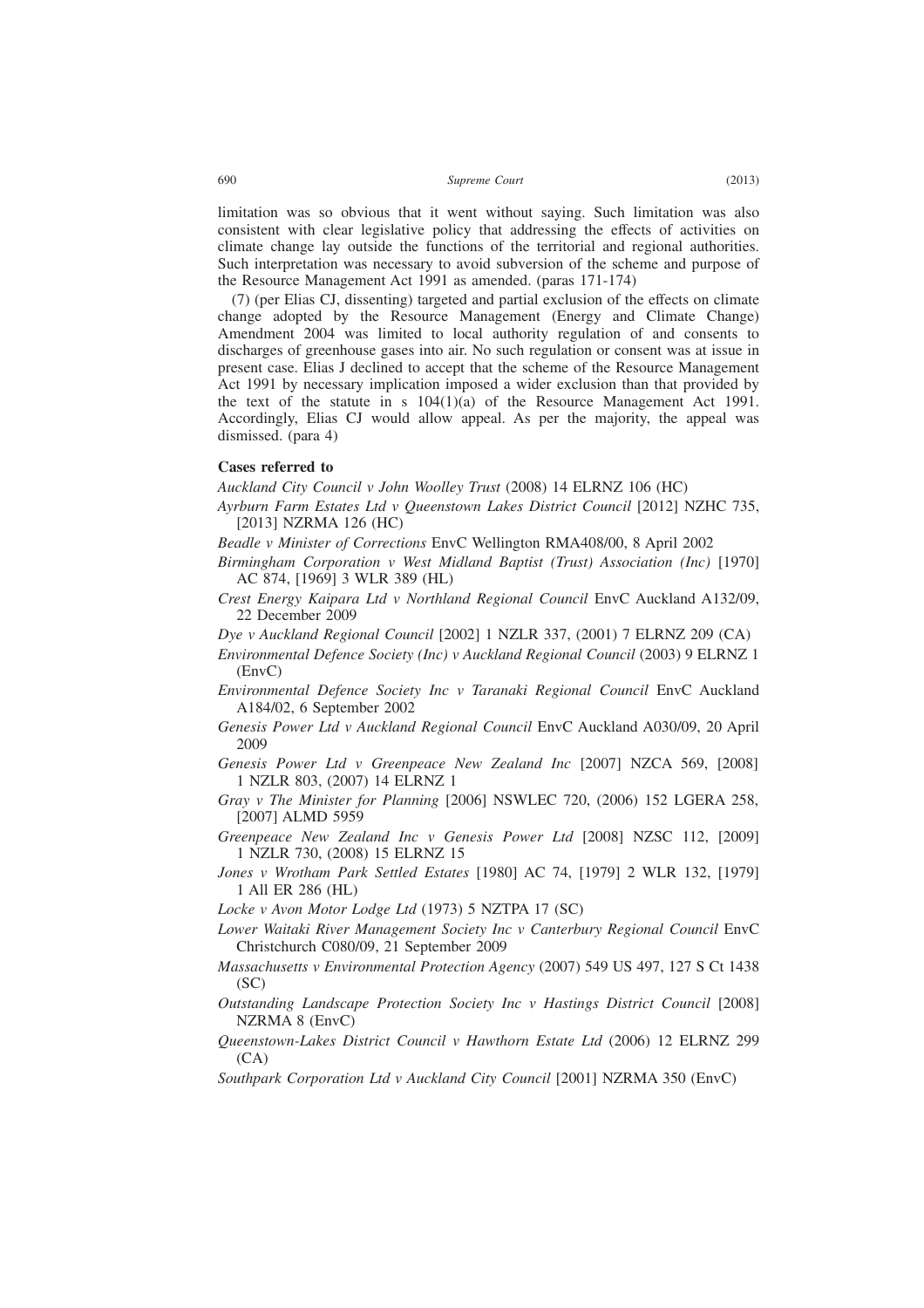- *Taranaki Energy Watch Inc v Taranaki Regional Council* EnvC Auckland W039/03, 16 June 2003
- *Unison Networks Ltd v Hastings District Council* EnvC Wellington W101/06, 23 November 2006

*Wildlife Preservation Society of Queensland Proserpine/Whitsunday Branch Inc v Minister for the Environment & Heritage* [2006] FCA 736, (2006) 232 ALR 510

*Winter and Clark v Taranaki Regional Council and Fletcher Challenge Energy Taranaki Ltd* (1998) 4 ELRNZ 506 (EnvC)

*Xstrata Coal Queensland Pty Ltd v Friends of the Earth* [2012] QLC 013

#### **Appeal**

This was an unsuccessful appeal against a decision in *Royal Forest and Bird Protection Soc of New Zealand Inc v Buller Coal Ltd* [2012] NZHC 2156.

*D M Salmon* and *D E J Currie* for appellant

*J E Hodder* QC and *B G Williams* for first respondent

*A C Limmer* for second respondent

*P D Anderson* for third respondent

*J M van der Wal* for interveners

*Cur adv vult*

#### **ELIAS CJ**

[1] On application for land use consents and other associated consents required in connection with a proposed open-cast coal mine, does s  $104(1)(a)$  of the Resource Management Act 1991 permit consideration of the acknowledged fact that the end use of the coal to be obtained will probably release greenhouse gases into the atmosphere, contributing to climate change? A declaration that the end use of the coal to be mined was irrelevant to the resource consents required in relation to the proposed mine was made under s 310 of the Resource Management Act by the Environment Court.<sup>1</sup> The declaration was upheld on appeal to the High Court.<sup>2</sup> Following leave of this Court to permit appeal directly from the High  $Count<sub>1</sub><sup>3</sup>$  that determination is now challenged in the present appeal.

[2] Section 104(1)(a) of the Resource Management Act requires a consent authority, "subject to Part 2" (which contains "the purpose and principles" of the Act), to have regard to "any actual and potential effects on the environment of allowing the activity" for which consent is required. "Effect" is defined to include "any positive or adverse effect" and "any cumulative effect which arises over time or in combination with other effects".<sup>4</sup> That is "regardless of the scale, intensity, duration, or frequency of the effect". It also includes potential effects, both of "high probability" and those which, while of low probability, have "a high potential impact".<sup>5</sup>

[3] In the High Court, Whata J accepted that nothing on the face of the legislation limited the range of effects to be considered under s  $104(1)(a)$ .<sup>6</sup> He concluded however, in agreement with the view adopted in the Environment Court, that the

6 At [17].

<sup>1</sup> *Buller Coal Ltd, Re* [2012] NZEnvC 80, (2012) 16 ELRNZ 826.

<sup>2</sup> *Royal Forest and Bird Protection Society of New Zealand Inc v Buller Coal Ltd* [2012] NZHC 2156, (2012) 17 ELRNZ 220.

<sup>3</sup> *West Coast ENT Inc v Buller Coal Ltd* [2012] NZSC 107.

<sup>4</sup> Resource Management Act 1991, s 3.

<sup>5</sup> Section 3.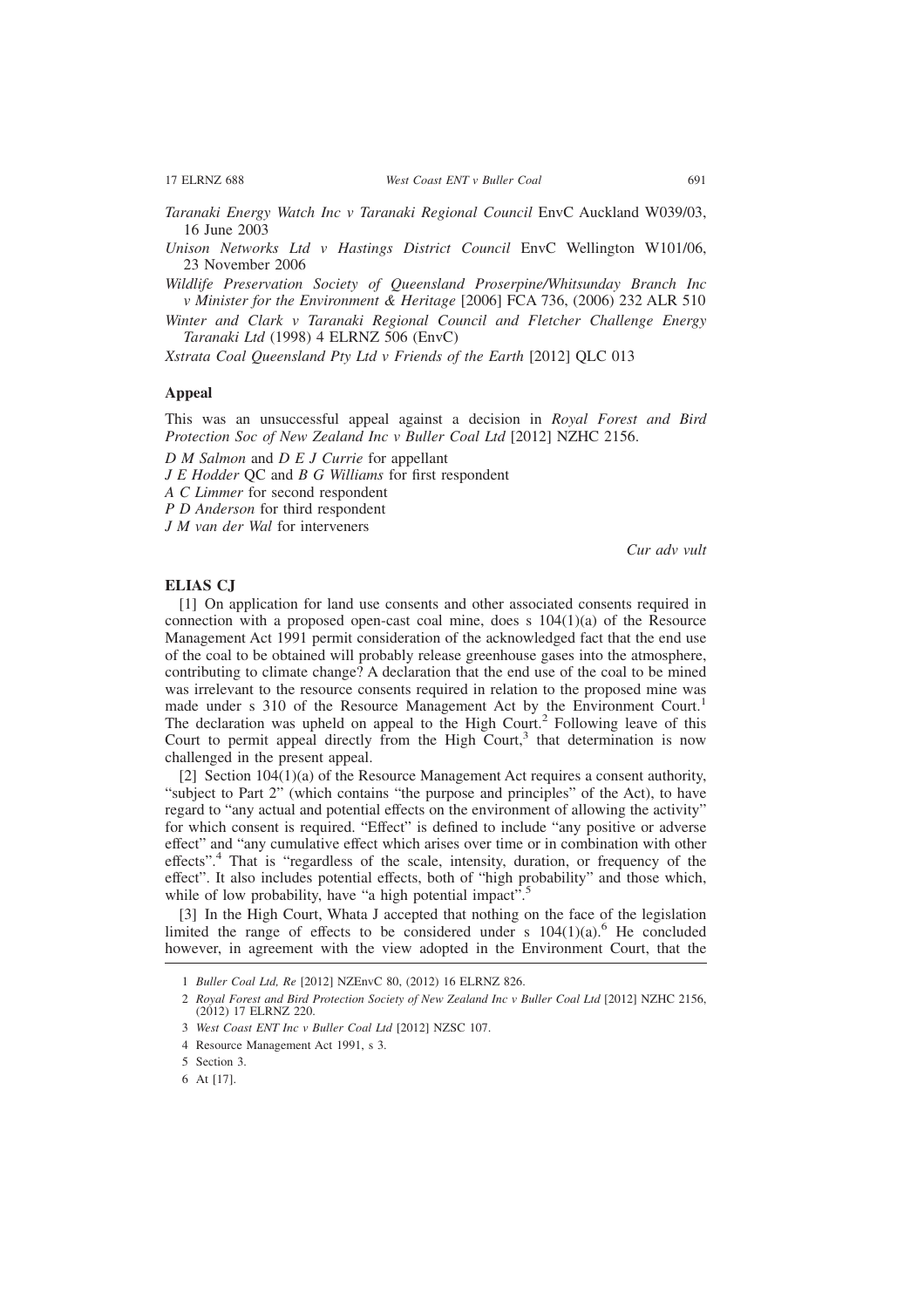scheme of the Act as a whole, especially as amended by the Resource Management (Energy and Climate Change) Amendment Act 2004 (2004 Amendment Act), excluded any consideration of the effects on climate change of the end use of the coal to be obtained.<sup>7</sup>

[4] For the reasons that follow I am unable to agree. I consider that the targeted and partial exclusion of effects on climate change adopted by the 2004 Amendment Act is limited to local authority regulation of and consents to the discharges of greenhouse gases into the atmosphere. No such regulation or consent was in issue here. The activities for which consent was required did not include the discharge of greenhouse gases into the atmosphere. Nor do I accept that the scheme of the Act by necessary implication imposes a wider exclusion of the considerations under s  $104(1)(a)$  than is provided in the text of the statute. As s  $104(2)$  makes clear, assessment of any "adverse effect of the activity for which consent is sought" is part of the s  $104(1)(a)$  consideration. Such an adverse effect may be excluded if a national environmental standard "permits an activity with that effect". No national environmental standard has been made which authorises the adverse effect relied on by the appellants.

[5] I would allow the appeal and set aside the declarations made. I would want to hear further from the parties before making the declaration to the opposite effect in the terms proposed by West Coast ENT. Since mine is a minority position, that course is unnecessary.

#### **Background**

[6] Buller Coal Ltd applied to the West Coast Regional Council and the Buller District Council for resource consents for the Escarpment Mine, a proposed open-cast mine on the Denniston Plateau, a remote and largely unmodified part of the West Coast. The proposals<sup>8</sup> required resource consents by reason of ss 9, 13, 14, and 15 of the Resource Management Act. Those in respect of which consents were sought from the Regional Council (principally for disturbance of waterways and discharges of contaminants) are uses which are prohibited without consent. Those in respect of which consents were sought from the Buller District Council also require consent but under various classifications. Coal mining itself is a restricted discretionary activity under the Buller District Plan so that the Council's discretion in granting consents or imposing conditions is limited to the matters to which the discretion has been limited.<sup>9</sup> With respect to other necessary consents, the range of considerations to be taken into account is not restricted by the District Plan.

[7] Because the consents required were connected, they were heard together by Commissioners appointed by both the West Coast Regional Council and the Buller District Council. The consents sought were treated in this process as subject to the most restrictive classification provided. "Bundling" in this way appears to be a practice based on a line of authority derived from the decision in *Locke v Avon Motor Lodge*<sup>10</sup> and adopted by the Environment Court in *Southpark Corporation Ltd*

<sup>7</sup> At [56]-[57].

<sup>8</sup> Which entailed permits to mine coal and to allow associated disturbance of soil and vegetation and disturbance of waterways through modification, use and discharge of contaminants. Consents were also sought for construction of a pump station and freshwater pipeline, a coal processing plant, roads, a coal slurry pipeline, a facility for dewatering and treating discharge of water, power lines and substations, storage of hazardous substances, and for the discharge of contaminants (dust) into air.

<sup>9</sup> *Buller District Plan 2000* (operative 28 January 2000, amended 21 September 2011), r 5.3.2.4.3.

<sup>10</sup> *Locke v Avon Motor Lodge Ltd* (1973) 5 NZTPA 17 (SC) at 22.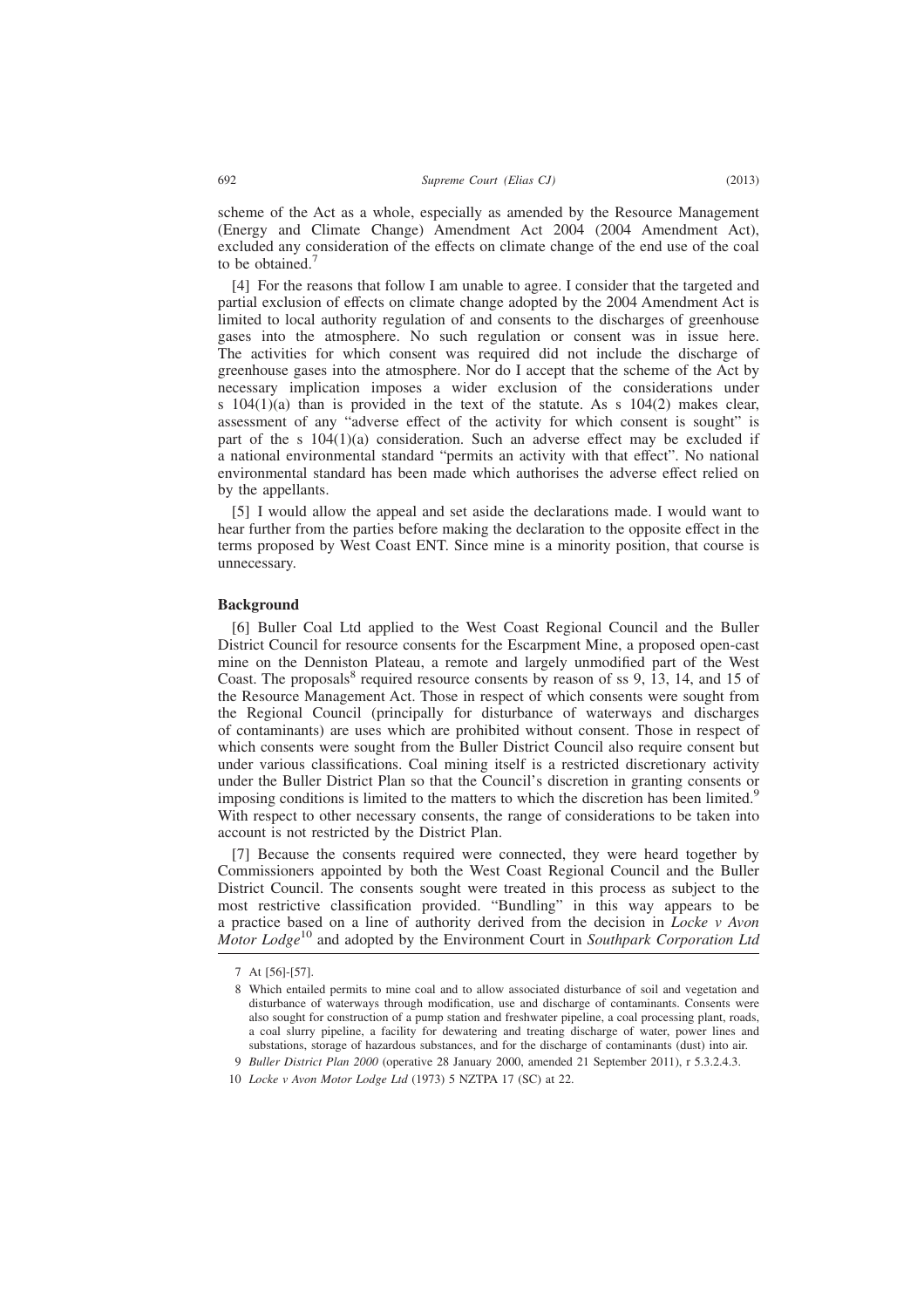*v* Auckland City Council<sup>11</sup> and may be supported by the terms of s  $104(5)$  of the Act. No point was taken of this procedure which it is unnecessary therefore to consider further.<sup>12</sup>

[8] Although the separate resource consents relating to water and land were part of the overall mining proposal, it would be misleading to characterise them as "ancillary" or "collateral", as if of subsidiary importance to the consents required for the restricted discretionary activity of mining. They required direct stand-alone consents and themselves entailed significant actual and potential effects. The range of considerations required to be taken into account in considering these other consents was unrestricted and fell to be considered in application of the matters identified in pt 2 of the Act. Moreover, although the mining of coal is a restricted discretionary activity under the Buller District Plan, the restrictions to which the District Plan limited consideration in granting consents for mining under r 5.3.2.4.3 are wide-ranging. The discretion to be exercised by the consent authority is over:

- (1) Location of access points, tracks and mine roads.
- (2) Distance and gradient of mined land to boundaries.
- (3) Effects on waterbodies, wetlands and riparian margins.
- (4) Total area of disturbance and effects of bulk and location of stockpiling and buildings.
- (5) Hours of operation.
- (6) Protection of areas of significant indigenous vegetation or significant habitats of indigenous fauna identified using the criteria in Policy 4.8.7.4 as a guideline.
- (7) Effects on indigenous flora and fauna and the life supporting capacity and functioning of indigenous ecosystems.
- (8) Effects on outstanding natural features and landscapes.
- (9) Effects on cultural, archaeological and historic sites.
- (10) Site restoration, rehabilitation or revegetation.
- (11) Noise control, including vibrations.
- (12) Use, storage and transportation of hazardous substances.
- (13) Financial contributions relating to landscaping, land restoration and roading.
- (14) Impacts on public access, including recreation.

These identified considerations were themselves required to be assessed in accordance with the sustainable management purpose of the Act and in application of pt 2 of the Act. $13$ 

[9] The activities were New Zealand activities for which consents are required under the Resource Management Act. No question of extra-territorial application of the Act arises. The effects relied on are moreover effects in New Zealand by reason of the phenomenon of global climate change.

[10] The consents sought by Buller Coal were granted by the Commissioners.<sup>14</sup> West Coast ENT and Royal Forest and Bird Protection Society appealed to the Environment Court against the decision. They sought to argue that the Commissioners had erred in refusing to have regard to the effects on climate change of the end use of the coal to be extracted, which was destined to be exported.

11 *Southpark Corporation Ltd v Auckland City Council* [2001] NZRMA 350 (EnvC) at [8].

<sup>12</sup> The Environment Court seems subsequently to have proceeded on this basis: see *West Coast Environmental Network Inc v West Coast Regional Council* [2013] NZEnvC 47 at [29].

<sup>13</sup> See *Auckland City Council v John Woolley Trust* (2008) 14 ELRNZ 106 (HC) at [45] and [47]; and *Ayrburn Farm Estates Ltd v Queenstown Lakes District Council* [2012] NZHC 735, [2013] NZRMA 126 (HC) at 141.

<sup>14</sup> *Re an Application by Buller Coal Ltd for Resource Consents for the Denniston Plateau Escarpment Mine Project* Decision of Commissioners appointed by West Coast Regional Council and Buller District Council, 26 August 2011, at [523].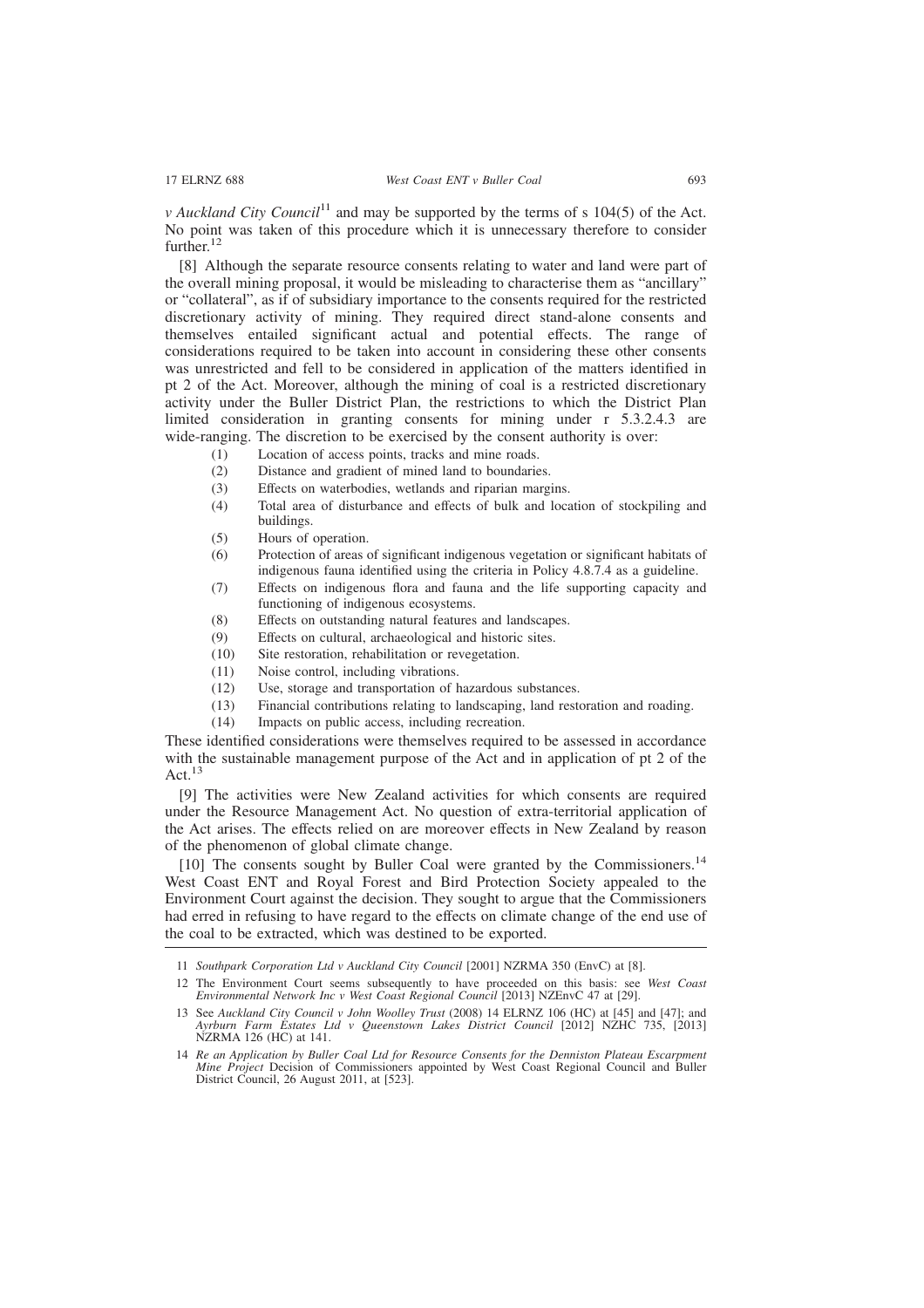[11] The relevance of the climate change effects of the end use of the coal to be mined was also in issue in relation to a separate pending application by Solid Energy New Zealand Ltd for land and water use and other consents required in respect of a proposal to undertake mining for coal at Mt William North. West Coast ENT and

Royal Forest and Bird Protection Society had given notice of their intention to oppose the necessary consents for this mine partly also on the basis of the impact on climate change of the coal to be obtained.

[12] In order to settle the scope of what was in issue both on the appeal concerning the Escarpment Mine and in the application concerning the Mt William North Mine, Buller Coal and Solid Energy applied under ss 310 and 311 of the Resource Management Act (which permit declarations to be applied for as to the existence of duties under the Act) for a declaration that, in considering the applications for resource consents, "the decision maker cannot have regard to the effects on climate change of discharges into the air of greenhouse gases arising from the subsequent combustion of the coal extracted in reliance on those consents".<sup>15</sup> This was both where "any discharge of greenhouse gases associated with the end use of the coal occurs outside New Zealand territorial boundaries" and where "any discharge of greenhouse gases associated with the end use of coal occurs in New Zealand".

[13] The declaration was opposed by West Coast ENT and Royal Forest and Bird Protection Society. West Coast ENT itself applied for a declaration that a decision-maker considering resource consents for mining must, under s 104(1) of the Act, consider the contribution that the subsequent discharges into air from combustion of the coal will have towards climate change and must, under s 7(i), have particular regard to the contribution the subsequent discharges will have towards climate change. $16$ 

[14] The applications were determined in the Environment Court on the basis of an agreed statement of facts. It was accepted that Buller Coal is to remove up to 6.1 million tonnes of coal from the Escarpment Mine in a period of 5 to 12 years. The coal is intended to be exported to India and China for use in the steel manufacturing industry. Solid Energy intends to remove 4.1 million tonnes of coal over a period of approximately 12 years for export to India, China, Japan, Brazil and South Africa for use in steel manufacturing, where it is expected to produce approximately 11.5 mt of  $CO<sub>2</sub>$ . The parties agreed that the Environment Court could "assume, for the purpose of these proceedings":

- a. Climate change is a serious global issue.
- b. The coal mined at the sites will probably result in the subsequent discharge of carbon dioxide from the combustion of that coal.
- c. Carbon dioxide is a known greenhouse gas.

[15] The agreed facts also explain the position in respect of greenhouse gas emissions under the Emissions Trading Scheme. The Scheme was instituted in 2008 by amendment to the Climate Change Response Act  $2002$ ,<sup>17</sup> enacted as New Zealand's response to the United Nations Framework Convention on Climate

<sup>15</sup> *Buller Coal Ltd, Re*, above n 1, at [4].

<sup>16</sup> At [5].

<sup>17</sup> Climate Change Response (Emissions Trading) Amendment Act 2008. The Emissions Trading Scheme was subsequently amended by the Climate Change Response (Moderated Emissions Trading) Amendment Act 2009.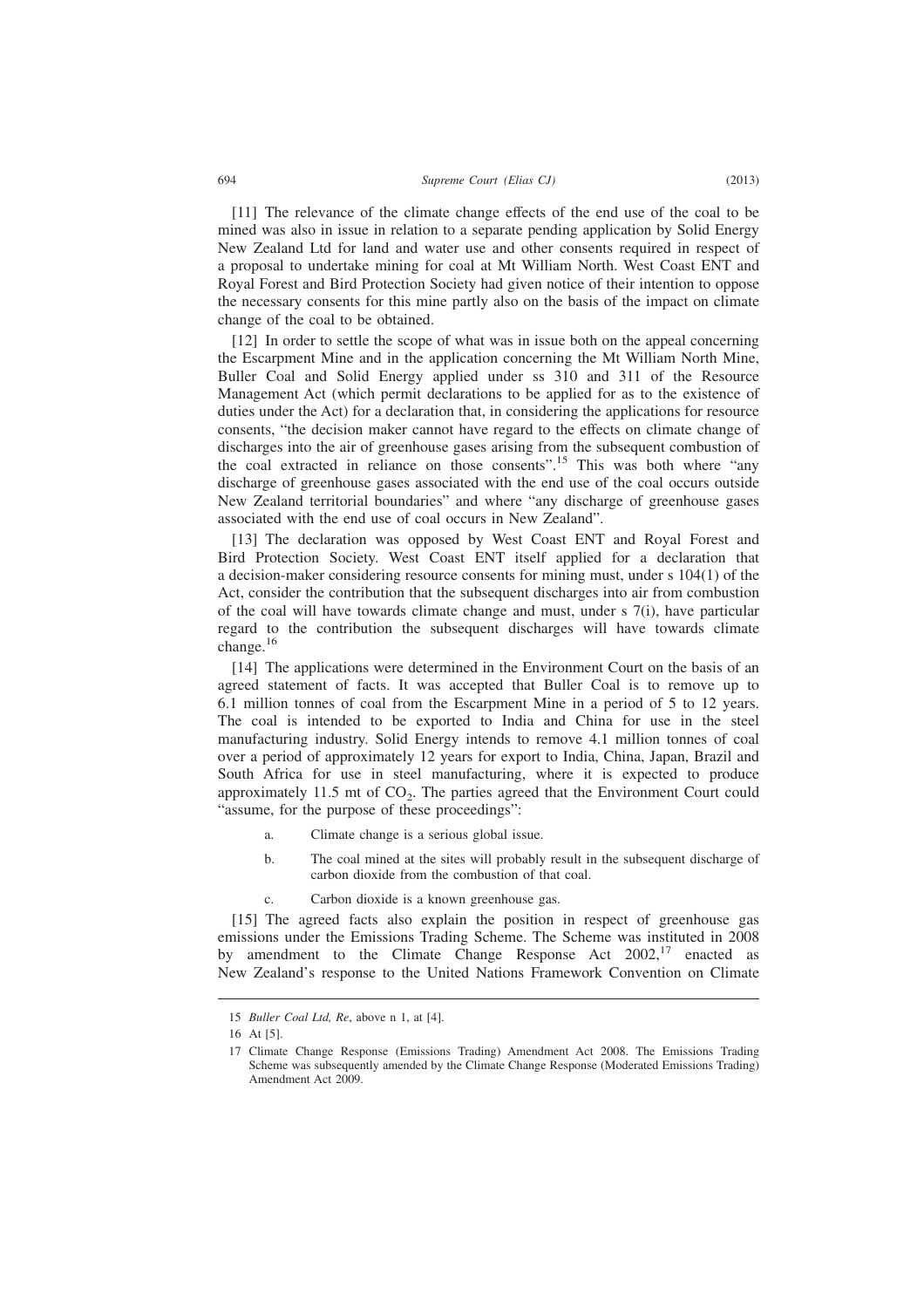Change<sup>18</sup> of 1992 and the Kyoto Protocol<sup>19</sup> of 1997, both of which are contained in schedules to the Act.<sup>20</sup> Under the Framework Convention, the parties express concern that: $21$ 

human activities have been substantially increasing the atmospheric concentrations of greenhouse gases, that these increases enhance the natural greenhouse effect, and that this will result on average in an additional warming of the Earth's surface and atmosphere and may adversely affect natural ecosystems and humankind.

The Emissions Trading Scheme is the principal vehicle used by New Zealand to date to fulfil the obligations under the Framework Convention and the Kyoto Protocol.

[16] Neither Buller Coal nor Solid Energy is required to apply for a discharge permit for the discharge into air of "fugitive" greenhouse gases (discharged in the mining). Each will however surrender units under the Emissions Trading Scheme for such greenhouse gases as escape during mining and for coal sold for consumption in New Zealand by domestic rather than commercial users.<sup>22</sup> Emission units do not, however, have to be surrendered for coal which is exported.<sup>23</sup> Since, apart from fugitive gases released in the course of mining, neither Buller Coal nor Solid Energy proposes to discharge greenhouse gases, they do not require discharge permits for that purpose.

[17] The Environment Court granted the declaration sought by Buller Coal and declined that sought by West Coast ENT.<sup>24</sup> In his judgment, Judge Newhook held that the 2004 amendments, especially s 3 (the purpose provision, which he considered to have "become part of the principal Act"), took "regulatory activity on the important topic of climate change … firmly away from regional government" and made it "the subject of appropriate attention from time to time by central government by way of activity at a national level":<sup>25</sup>

it is not correct to contend that  $s[s]$  7(i) and 104(1)(a) of the Resource Management Act can be interpreted to cut down the clear underlying policy of the 2004 Amendment so as to permit or even require local authorities or the Environment Court on appeal to determine applications concerning extraction of coal (with or without associated applications for permits to discharge greenhouse gases) by reference to effects on climate change.

[18] An appeal by West Coast ENT and Royal Forest and Bird Protection Society to the High Court was dismissed by Whata J.<sup>26</sup> Whata J concluded that the assessment of effects under s  $104(1)(a)$  did not include consideration of the effect on climate change of the discharge of greenhouse gases from the end use of the coal to be mined. This conclusion he reached for a number of reasons:

- 18 United Nations Framework Convention on Climate Change 1771 UNTS 107 (opened for signature 4 June 1992, entered into force 21 March 1994).
- 19 Kyoto Protocol to the United Nations Framework Convention on Climate Change 2303 UNTS 148 (opened for signature 16 March 1998, entered into force 16 February 2005).
- 20 Climate Change Response Act 2002, schs 1 and 2 respectively.
- 21 United Nations Framework Convention on Climate Change, above n 18, preamble.
- 22 Those mining coal are obliged to surrender emission units for coal sold to domestic customers if those customers are not themselves participants in the Emissions Trading Scheme: Climate Change Response Act 2002, s 212.
- 23 Under the Climate Change Response Act, s 207(a), a person who mines more than 2,000 tonnes of coal a year is not required to surrender units in respect of the carbon dioxide emissions from coal that is exported.
- 24 *Buller Coal Ltd, Re*, above n 1, at [55].
- 25 At [53]-[54].
- 26 *Royal Forest and Bird Protection Society of New Zealand Inc v Buller Coal Ltd*, above n 2.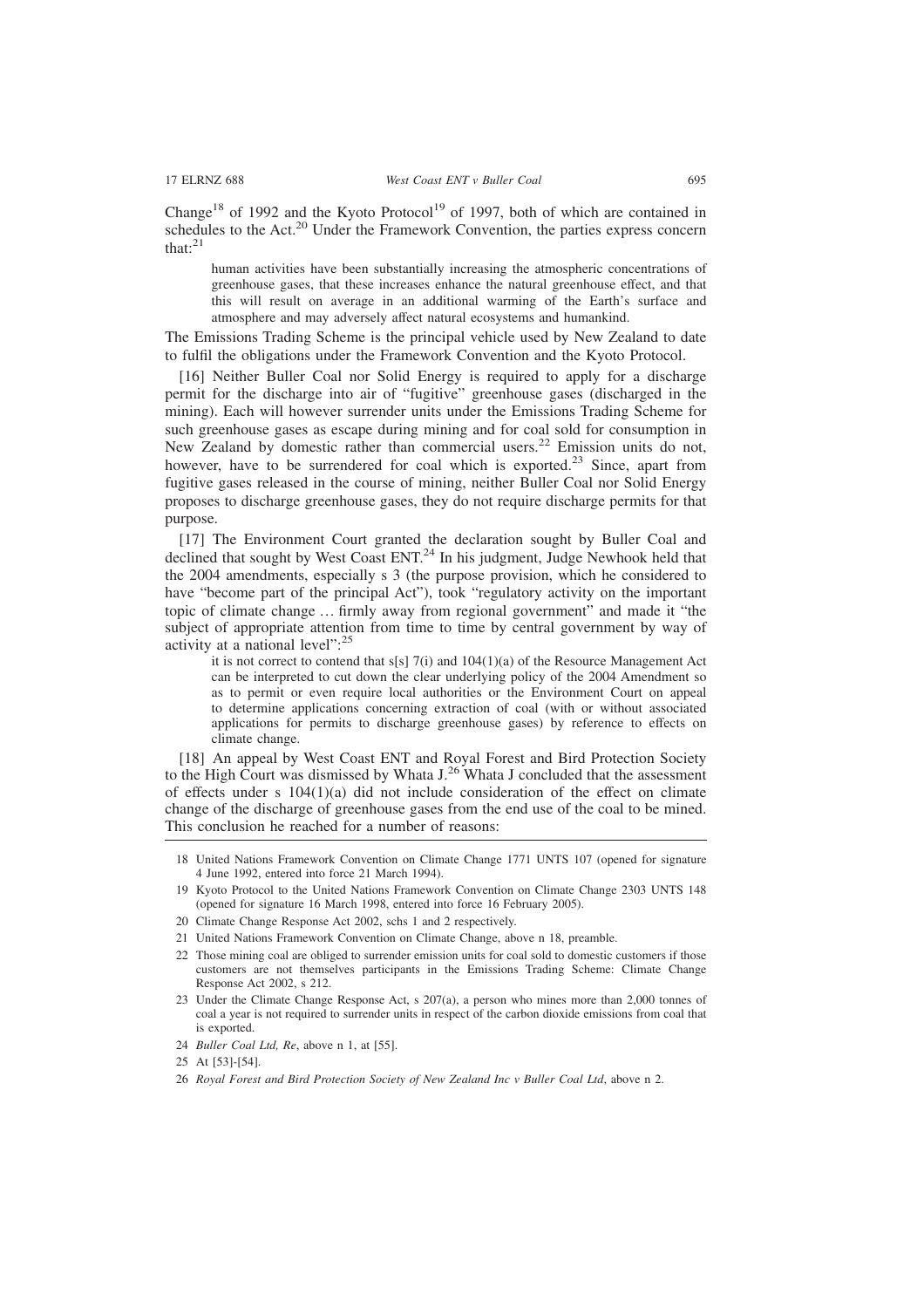- (a) He considered that the 2004 Amendment Act had removed the ability of regional councils to consider such effects when making rules and "at the evaluative resource consenting stage pending the promulgation of a relevant [national] standard".<sup>27</sup> In this Whata J was influenced in particular by the purpose provision of the 2004 Amendment Act, s 3.
- (b) Although s  $104(1)(a)$  was "not literally subject to an amending enactment", in the absence of a national environmental standard and given the prohibition of regional rule-making there was no "express method by which a local authority may require consent for  $\dots$  discharges".<sup>28</sup> This, Whata J thought, meant that "the jurisdiction to consider the effects of air discharges under s 104(1)(a) must be implied and collateral to the exercise of other local authority functions".<sup>29</sup> The Court must be slow to imply such "collateral jurisdiction", "given the unambiguous policy of the Amendment Act 2004".<sup>30</sup>
- (c) The consents to allow the activity of coal extraction would not result in the discharge of greenhouse contaminants. Any consequential discharges were "presumptively irrelevant" to assessment of the mining activities under s  $104(1)(a)$ ,<sup>31</sup> despite the fact that the effects of downstream activities (if resulting in "diffuse or non-point pollution") are commonly taken into account by consent authorities as "not normally amenable to regulation by way of air discharge consenting".<sup>32</sup> Again, Whata J considered that "the normative basis for ongoing district level management of industrial discharges is weak" because the regional jurisdiction to control the effect had been removed by Parliament.<sup>33</sup> This was, he thought, "a strong factor against treating consequential industrial discharges as a justiciable effect of 'allowing the activity' of coal extraction in this case".<sup>34</sup>
- (d) Although it was "intuitively attractive given the primacy afforded to sustainable management in the Act" to treat s  $104(1)(a)$  as conferring a broad discretion on consenting authorities to consider the effects of land use activities, including the related use of coal, the Judge considered that "district level management of greenhouse gas effects", in the absence of a national environmental standard and regional rules, would clash with the method of the Act to provide for a framework of national and regional rules.<sup>35</sup>
- (e) Given the global reach of climate change effects, "it cannot be said that the adverse effects of greenhouse gases on climate change are irrelevant to the exercise of functions under the RMA" and "an interpretation … that best secures sustainable management would presumptively favour, in the unusual circumstances of this case [where exported coal, 'unless regulated at the point of extraction', would result in discharges which 'will not be
- 27 At [40].
- 28 At [41].
- 29 At [41].
- 30 At [41].
- 31 At [42].
- 32 At [43].
- 33 At [43].
- 34 At [43].
- 35 At [44].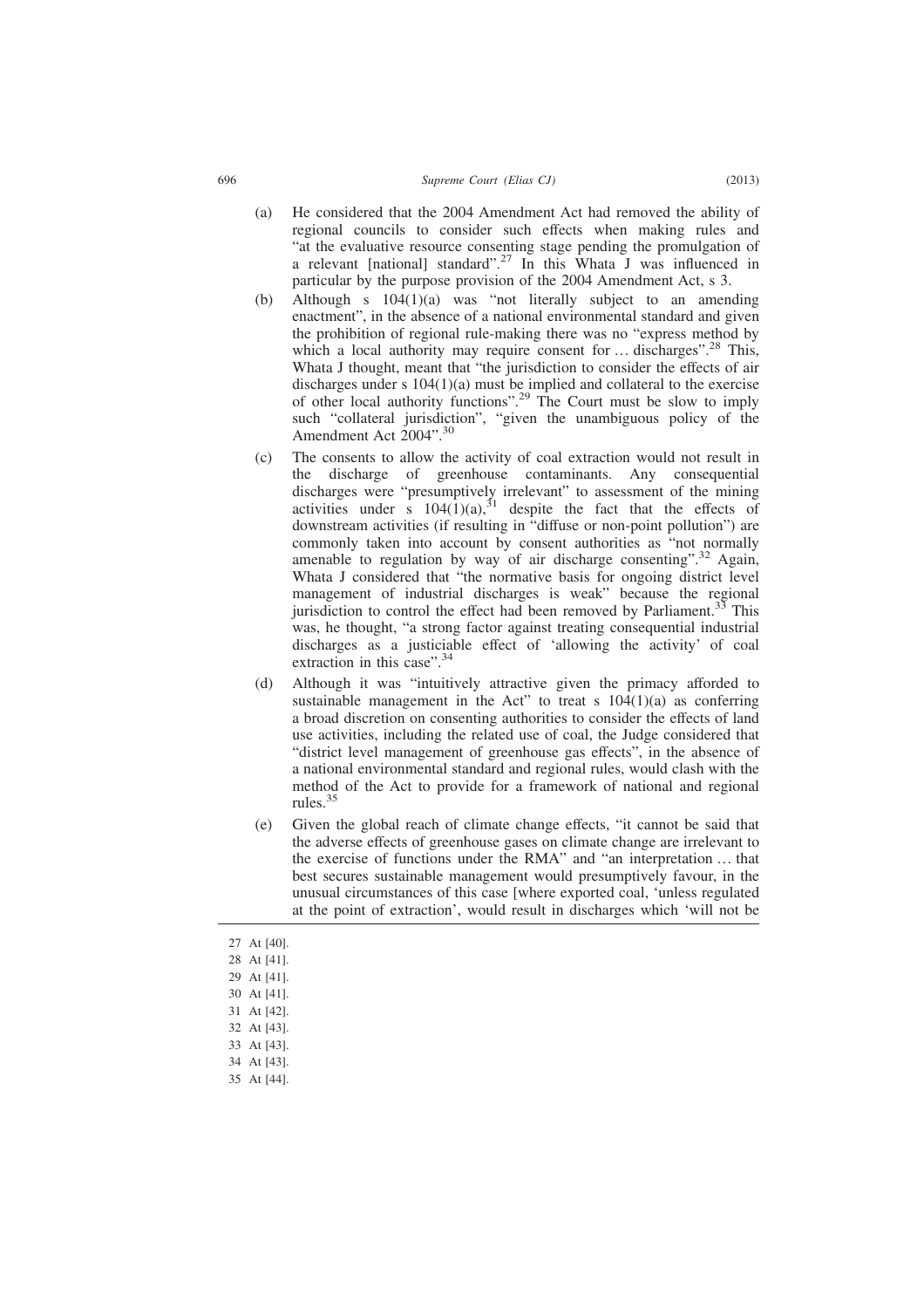subject to assessment under the rubric of sustainable management'], assessment under s  $104(1)(a)$ ".<sup>36</sup> Nevertheless, Whata J considered that this interpretation should be rejected because:

- (i) The effects could be seen as "too remote"; $^{37}$
- (ii) More fundamentally, the effects were not "subject to the jurisdiction of a local authority" because s 15 (which established the need to obtain consent for emissions,  $38$  as "the starting point") cannot apply to overseas discharges, outside New Zealand's territorial boundary:<sup>39</sup>

Accordingly the discharge can only be amenable to oversight by way of collateral jurisdiction. But where there is no primary jurisdiction to regulate activities extra-territorially (and nothing in ss 30 or 31 confers such jurisdiction), there can be no collateral jurisdiction to do so. Any endeavour to regulate those activities by the side route of s  $104(1)(a)$  could not have been within the contemplation of the legislators and, in my view, must be impermissible.

- (f) Local authorities retained the jurisdiction "to mitigate the effects on climate change of greenhouse emissions via comprehensive urban planning and transportation strategies" because the 2004 Amendment Act "did not remove from consideration the effects of diffuse air pollution at a localised scale".<sup>40</sup>
- (g) Section  $7(i)$  was directed at the *consequences* of climate change.<sup>41</sup>

[19] "[To] the extent that there is a gap", Whata J concluded that "it is not to be filled by the s  $104(1)(a)$  assessment".<sup>42</sup> While acknowledging that the interpretation he preferred was "arguably literal and narrow" and "might be said to be discordant with the brea[d]th of the sustainable management purpose", Whata J considered that his interpretation "runs in tandem with the implausibility of applying sustainable management principles to overseas jurisdictions".<sup>43</sup>

[20] West Coast ENT and Royal Forest and Bird Protection Society sought and obtained leave of this Court to appeal directly on the question of statutory interpretation on which the declaration sought by Buller Coal and Solid Energy had been granted and their own declaration refused. In the meantime, the Environment Court has dismissed the substantive appeal against the granting of the resource consents, but on a basis which is conditional upon the determination in this Court as to the relevance of the end use of the coal. $44$ 

- 41 At [49].
- 42 At [55].

<sup>36</sup> At [51].

<sup>37</sup> At [52].

<sup>38</sup> At [52].

<sup>39</sup> At [52]. Whata J recorded at [54] that he was not suggesting that the effects of an activity, located within New Zealand, that extend beyond New Zealand's territorial boundary are not capable of assessment: "That is simply an issue of scale, not jurisdiction or justiciability."

<sup>40</sup> At [46].

<sup>43</sup> At [53].

<sup>44</sup> *West Coast Environmental Network Inc v West Coast Regional Council*, above n 12, at [353].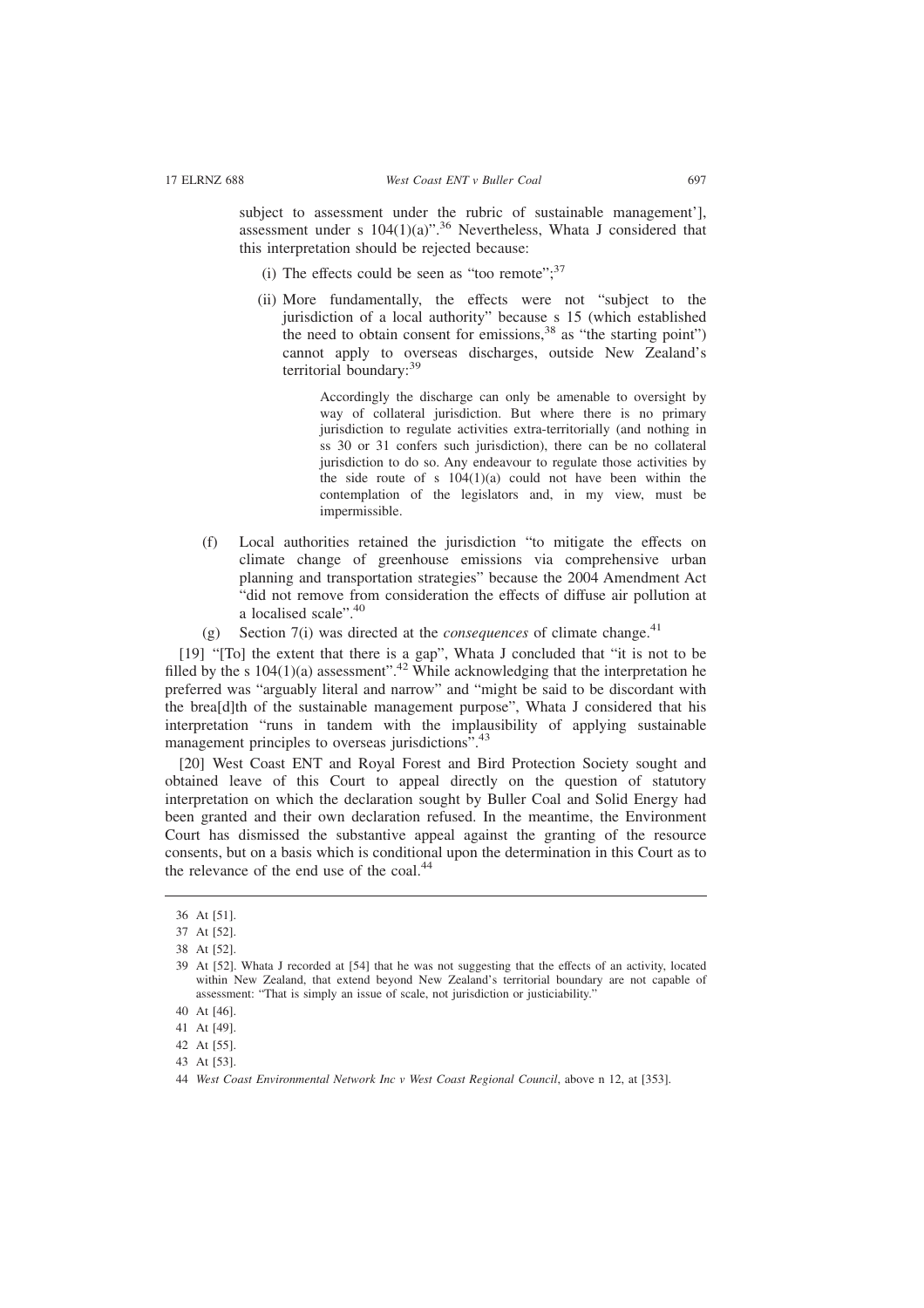# **Sections 104(1)(a) and 7(i) of the Resource Management Act**

[21] The declaration sought by Buller Coal and Solid Energy turns principally on the proper meaning and application of s  $104(1)(a)$  of the Resource Management Act. As is relevant, s 104 (which is contained in pt 6 of the Act which deals with "Resource Consents") provides:

### **[104. Consideration of applications**

- (1) When considering an application for a resource consent and any submissions received, the consent authority must, subject to Part 2, have regard to—
	- (a) any actual and potential effects on the environment of allowing the activity; and
	- [[(b) any relevant provisions of—
		- (i) a national environmental standard:
		- (ii) other regulations:
		- (iii) a national policy statement:
		- (iv) a New Zealand coastal policy statement:
		- (v) a regional policy statement or proposed regional policy statement:
		- (vi) a plan or proposed plan; and**]]**
		- (c) any other matter the consent authority considers relevant and reasonably necessary to determine the application.
- (2) When forming an opinion for the purposes of subsection  $(1)(a)$ , a consent authority may disregard an adverse effect of the activity on the environment if a national environmental standard or the plan permits an activity with that effect.
- $[[(2A) \dots$
- [[(2B) When considering a resource consent application for an activity in an area within the scope of a planning document, a consent authority must have regard to any resource management matters set out in that planning document.**]]**
- $[[(2C) \dots$ 
	- (3) A consent authority must **[[**not,**]]**
		- $[[(a) \dots$ 
			- (b) …
		- [[(c) grant a resource consent contrary to—
			- (i) section 107 [restricting grants of discharge permits for contaminants into water or on to land], 107A [repealed], or 217 [relating to water conservation orders]:
			- (ii) an Order in Council in force under section 152:
			- (iii) any regulations:
	- … (5) A consent authority may grant a resource consent on the basis that the activity is a controlled activity, a restricted discretionary activity, a discretionary activity, or a non-complying activity, regardless of what type of activity the application was expressed to be for. …

[22] In addition to s  $104(1)(a)$ , the declaration sought by West Coast ENT relied upon s 7(i), contained in pt 2 of the of the Resource Management Act, which states the "Purpose and principles" of the Act. Section 7(i) provides that all exercising functions and powers under the Act must "have particular regard to … the effects of climate change".

[23] The meanings of ss  $104(1)(a)$  and  $7(i)$  are to be understood from their context, as well as the text of the provisions themselves. The most important context is that provided by the scheme and structure of the Resource Management Act within which they are located. Further context is provided by the legislative history of the enactment of the 2004 Amendment Act which inserted both s 7(i) and other provisions relied upon in the courts below to indicate a legislative scheme in excluding consideration of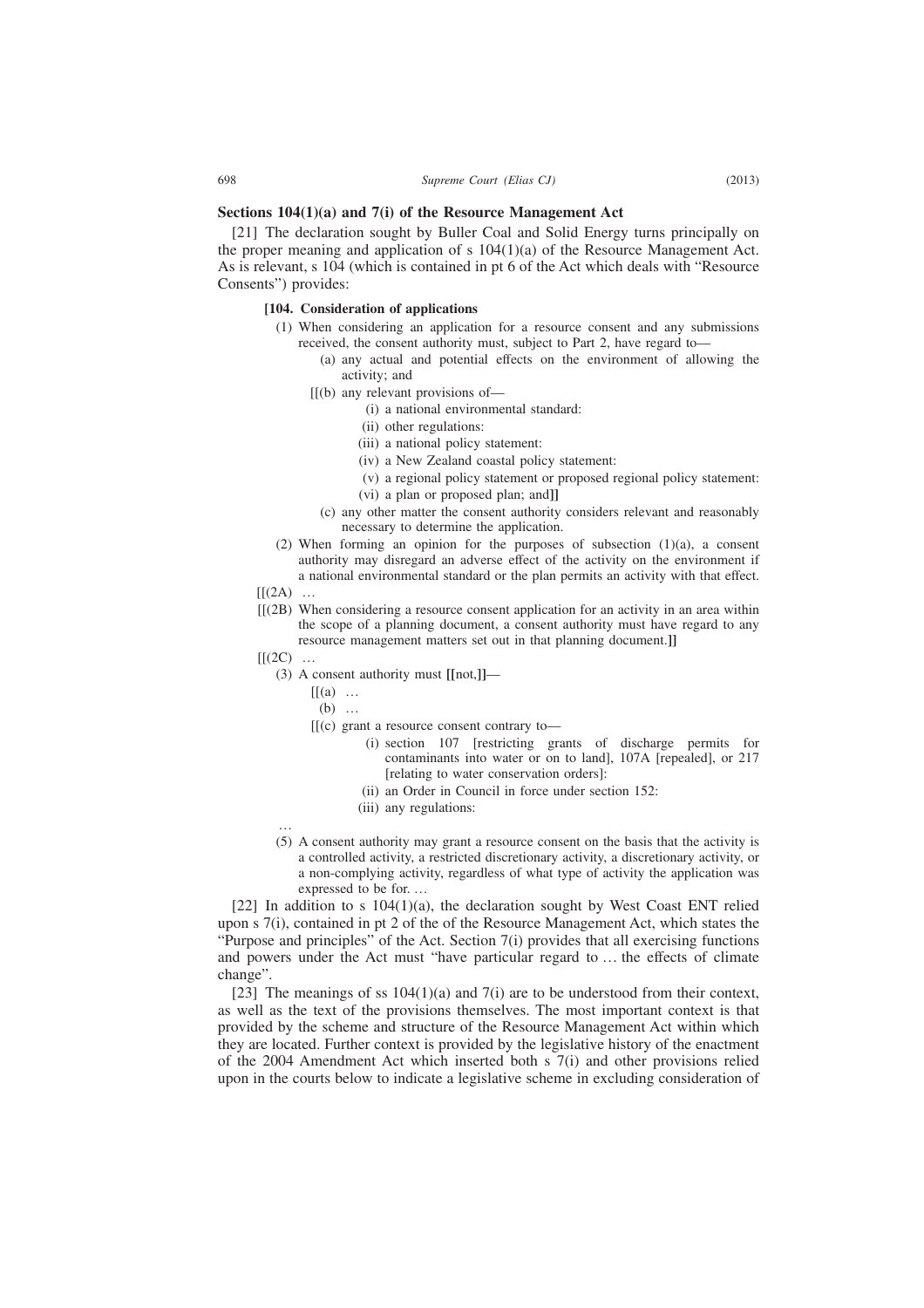climate change effects in resource consents. Relevant, too, is the scheme indicated by the Climate Change Response Act, under which the Emissions Trading Scheme imposes charges on domestic discharges of greenhouse gases by those authorised to undertake such discharges and also on miners who produce coal for domestic use in New Zealand (an end use which discharges greenhouse gases into the atmosphere).<sup>45</sup>

[24] As already indicated, it is common ground that there is nothing in s  $104(1)(a)$ which excludes consideration of the climate change effects of the end use of the coal to be extracted under the consents sought. Reading in an exclusion for the effects of the activity on climate change could only be justified if there is some absurdity suggesting error or an evident gap in the legislation it is necessary to fill to meet the purpose of the statute.<sup>46</sup> These conditions are not made out. The exclusion of climate change effects when considering land and water use consents is not necessary to meet the purpose of the 2004 Amendment Act in excluding such effect when considering permits to discharge greenhouse gases. The legislative history indicates that Parliament did not overlook the fact that consideration of climate change could be taken into account under s 104(1)(a): as is discussed below, the *Explanatory Note* to the Bill which became the 2004 Amendment Act explained the effect of the Bill as leaving "the ability to control land uses for climate change purposes [as] unchanged".<sup>47</sup> (A reference that cannot be to the effects "of climate change" because that amendment *was* necessary and was made by the 2004 Amendment Act, as is explained below.) The substantial gloss of the terms of the statute to exclude such consideration is said to be required by the scheme and effect of the legislation as a whole. Because I disagree with that conclusion, it is necessary to describe the relevant legislative scheme in some detail and to review the legislative history of the 2004 Amendment Act. Both were relied on by the Environment Court in making the declaration sought and by the High Court in upholding it.

#### **The scheme and provisions of the Resource Management Act**

[25] I first set out a general overview of the scheme of the Act, as applicable to the appeal. It is convenient to deal with the provisions inserted into the Act by the 2004 Amendment Act principally when referring to that Amendment Act because of the emphasis in the Courts below on the policy of the amendments and the significance of its purpose provision, which is not carried into the principal Act but which is said by the respondents to be "part" of it.

#### (a) *Part 2*

[26] Part 2 is headed *Purpose and principles*. It is addressed to all who exercise functions and powers under the Act. Part 2 contains four provisions which constitute the "purpose and principles" for the Act as a whole and provide important context for the interpretation of ss  $104(1)(a)$  and  $7(i)$ . They are: s 5 (dealing with the "purpose" of the Act, "to promote the sustainable management of natural and physical resources"); s 6 (dealing with "matters of national importance"); s 7 (dealing with "other matters" under the heading *Purpose and principles*); and s 8 (dealing with the Treaty of Waitangi). Matters of "national importance" under s 6 require "all persons exercising functions and powers under [the Act]" to "recognise and provide for" the matters of

<sup>45</sup> Persons who mine more than 2,000 tonnes of coal in a year are participants in the Scheme under s 54(1)(a) by virtue of being listed in pt 3 of sch 3 of the Climate Change Response Act.

<sup>46</sup> The classic statement of when it is permissible by interpretation to read down the words of a statute is that of Lord Diplock in *Jones v Wrotham Park Settled Estates* [1980] AC 74, [1979] 2 WLR 132, [1979] 1 All ER 286 (HL) at 105-106.

<sup>47</sup> Resource Management (Energy and Climate Change) Amendment Bill 2003 (48-1) (*Explanatory Note*) at 5.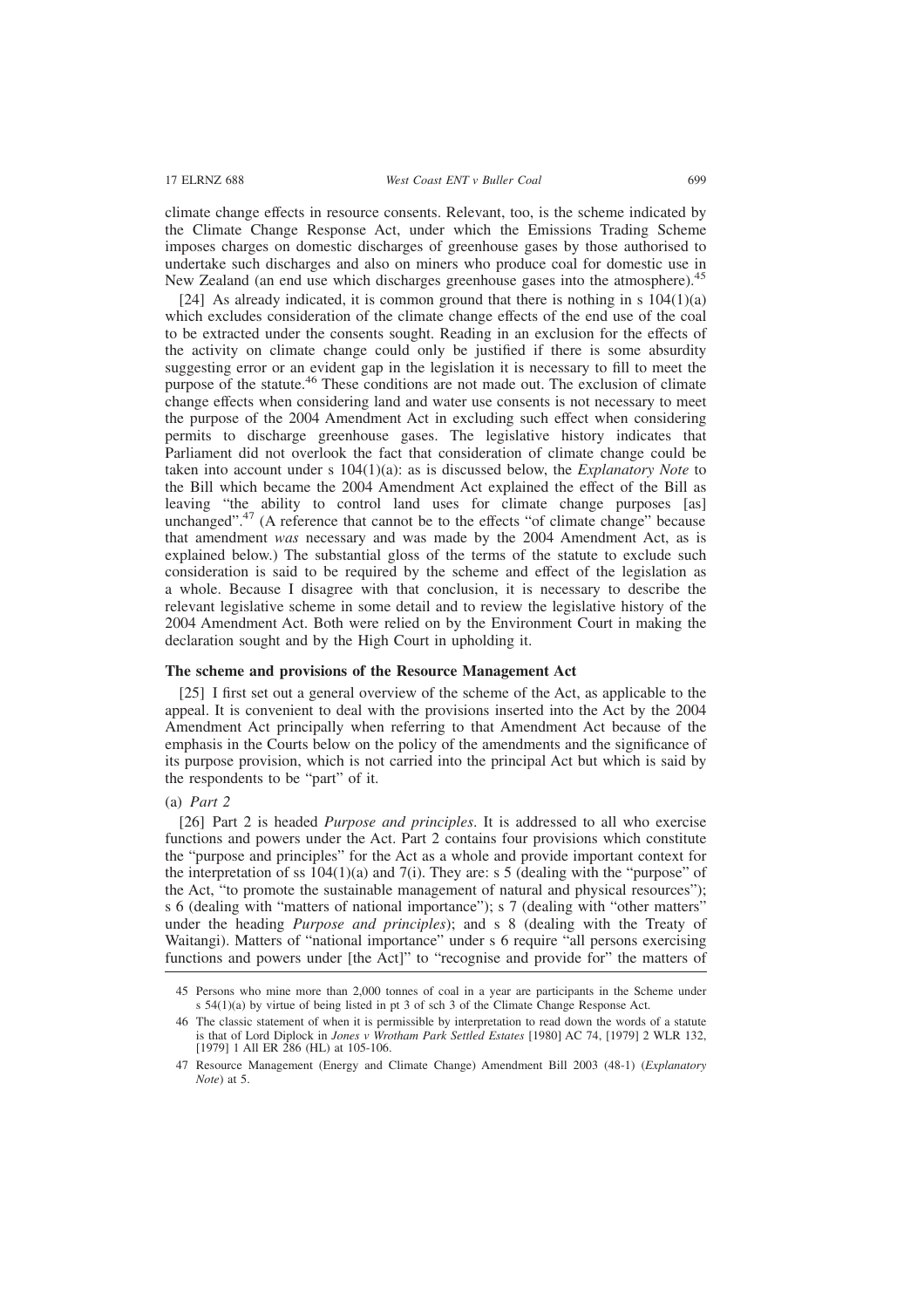national importance identified in the section. In respect of the "other matters" under s 7 (which include s 7(i) concerning "the effects of climate change", which is relied on by West Coast ENT), all exercising functions and powers under the Act are required to "have particular regard to" the factors identified. Under s 8, all exercising functions and powers under the Act are required to "take into account" the Treaty of Waitangi.

[27] Section 5(1) provides that the purpose of the Act is "to promote the sustainable management of natural and physical resources". "Sustainable management" is explained in subsection (2):

- (2) In this Act, **sustainable management** means managing the use, development, and protection of natural and physical resources in a way, or at a rate, which enables people and communities to provide for their social, economic, and cultural well-being and for their health and safety while—
	- (a) sustaining the potential of natural and physical resources (excluding minerals) to meet the reasonably foreseeable needs of future generations; and
	- (b) safeguarding the life-supporting capacity of air, water, soil, and ecosystems; and
	- (c) avoiding, remedying or mitigating any adverse effects of activities on the environment.

[28] As is relevant to the present case, the effect of this provision is that decision-makers required to assess the resource consents applied for against the requirement of promotion of "sustainable management" must consider the benefits advanced for the use (counsel at the hearing described those benefits as being principally the economic and social benefits expected for the region and the nation) "while" looking to the legislative objectives identified (most relevantly here, perhaps, "safeguarding the life-supporting capacity of air, water, soil and ecosystems" and "avoiding, remedying or mitigating any adverse effects of activities on the environment").

[29] All exercising functions and powers under the Act are required to "recognise and provide for" the "matters of national importance" identified under s 6. They include protecting from "inappropriate" use the natural character of wetlands, lakes and rivers and their margins, outstanding natural features and landscapes, and areas of significant indigenous vegetation and habitat. What is "inappropriate" use depends on contextual assessment which itself inevitably entails some comparison of benefits and detriments, as identified from the provisions of the Act and its purpose.

[30] Section 7 of the Act, which includes s 7(i) relied upon by the appellants, provides:

#### **7. Other matters**

In achieving the purpose of this Act, all persons exercising functions and powers under it, in relation to managing the use, development, and protection of natural and physical resources, shall have particular regard to—

- (a) kaitiakitanga:
- (aa) the ethic of stewardship:
- (b) the efficient use and development of natural and physical resources:
- (ba) the efficiency of the end use of energy:
- (c) the maintenance and enhancement of amenity values:
- (d) intrinsic values of ecosystems:
- (e) [*Repealed*]
- (f) maintenance and enhancement of the quality of the environment:
- (g) any finite characteristics of natural and physical resources:
- (h) the protection of the habitat of trout and salmon: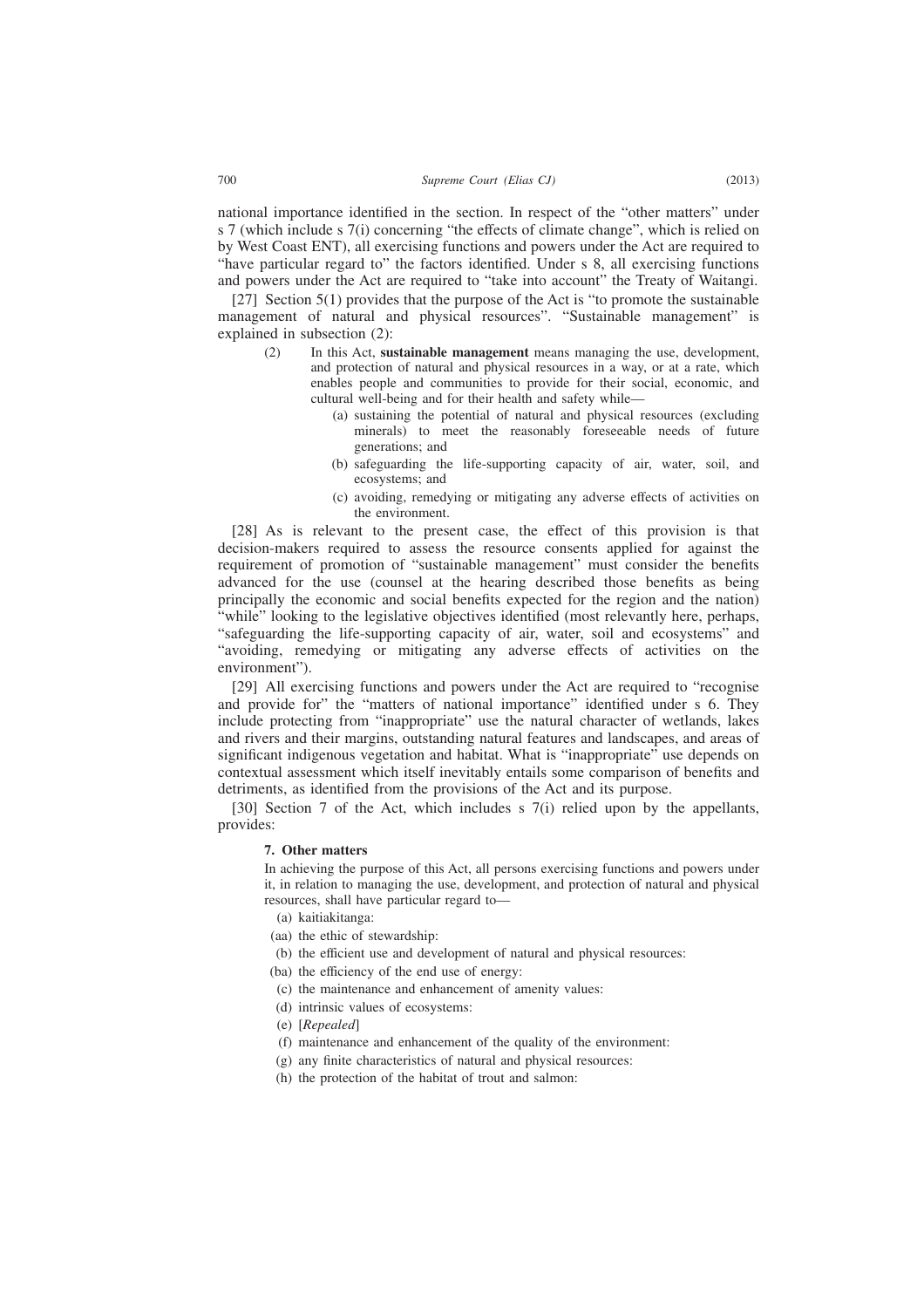- (i) the effects of climate change:
- (j) the benefits to be derived from the use and development of renewable energy.

[31] It may be noted that ss 7(ba), 7(i) and 7(j) were inserted into the Act by the 2004 Amendment Act. They are further considered below at [64]-[65] in connection with that Amendment Act and its purpose. The meaning of s 7(i) is in issue on the appeal and is dealt with at  $[82]$ - $[83]$  below. The meaning of s  $7(i)$  is not in issue in the present case, but was considered in the decision of this Court in *Greenpeace New Zealand Inc v Genesis Power Ltd*. <sup>48</sup> The meaning of s 7(ba) has not yet been authoritatively considered. Different approaches have been taken in the Environment Court.<sup>49</sup> For present purposes it remains an open question, not raised in the submissions addressed to us, whether the burning of coal is an inefficient use of energy to which "particular regard" must be had.

[32] All those exercising functions and powers under the Act are required by s 7, in "managing the use, development and protection of the natural and physical resources" affected (here, land, waters, and minerals), to "have particular regard" to the considerations identified. Again, whether a consideration listed is engaged in the particular case depends on the context.

(b) *Part 3*

[33] Part 3 of the Act is concerned with *Duties and restrictions* identified and imposed by the primary legislation.

[34] Restrictions on use of land are contained in s 9. The general scheme is that national environmental standards must be observed in any land use and that regional and district rules must be observed unless the use is expressly allowed by the Act, a national standard or is permitted by a resource consent. In the present case, there is no national environmental standard applicable to the land uses proposed. Those activities which would contravene regional or district rules are the subject of the resource consent applications.

[35] Similarly, under ss 13 and 14 disturbance or other activities affecting beds of lakes and rivers and use of water, must observe national standards or regional rules unless expressly allowed by a resource consent. (District plans cannot authorise such disturbance or use.)

[36] Controls on the discharge of contaminants on to land, and into air and water build on s 15. It prohibits any such discharge which is not either expressly allowed by a national environmental standard or other regulations or by a rule in a regional plan, or which is not the subject of a resource consent.

[37] The resource consents sought in the present applications by Buller Coal and by Solid Energy are necessary to comply with the restrictions in pt 3 in relation to land use, disturbance of river beds, use of water, and discharge of contaminants on to land and into water and air. The discharge into air permit sought is in respect of dust. No application is necessary and none is made for the discharge into air of greenhouse gases.

(c) *Part 5*

[38] Part 5 of the Act deals with *Standards, policy statements and plans*. They are described in a descending hierarchy from national standards (prescribed by

<sup>48</sup> *Greenpeace New Zealand Inc v Genesis Power Ltd* [2008] NZSC 112, [2009] 1 NZLR 730, (2008) 15 ELRNZ 15 (*Genesis Power*).

<sup>49</sup> Compare, for example, *Unison Networks Ltd v Hastings District Council* EnvC Wellington W101/06, 23 November 2006; *Lower Waitaki River Management Society Inc v Canterbury Regional Council* EnvC Christchurch C080/09, 21 September 2009; and *Crest Energy Kaipara Ltd v Northland Regional Council* EnvC Auckland A132/09, 22 December 2009.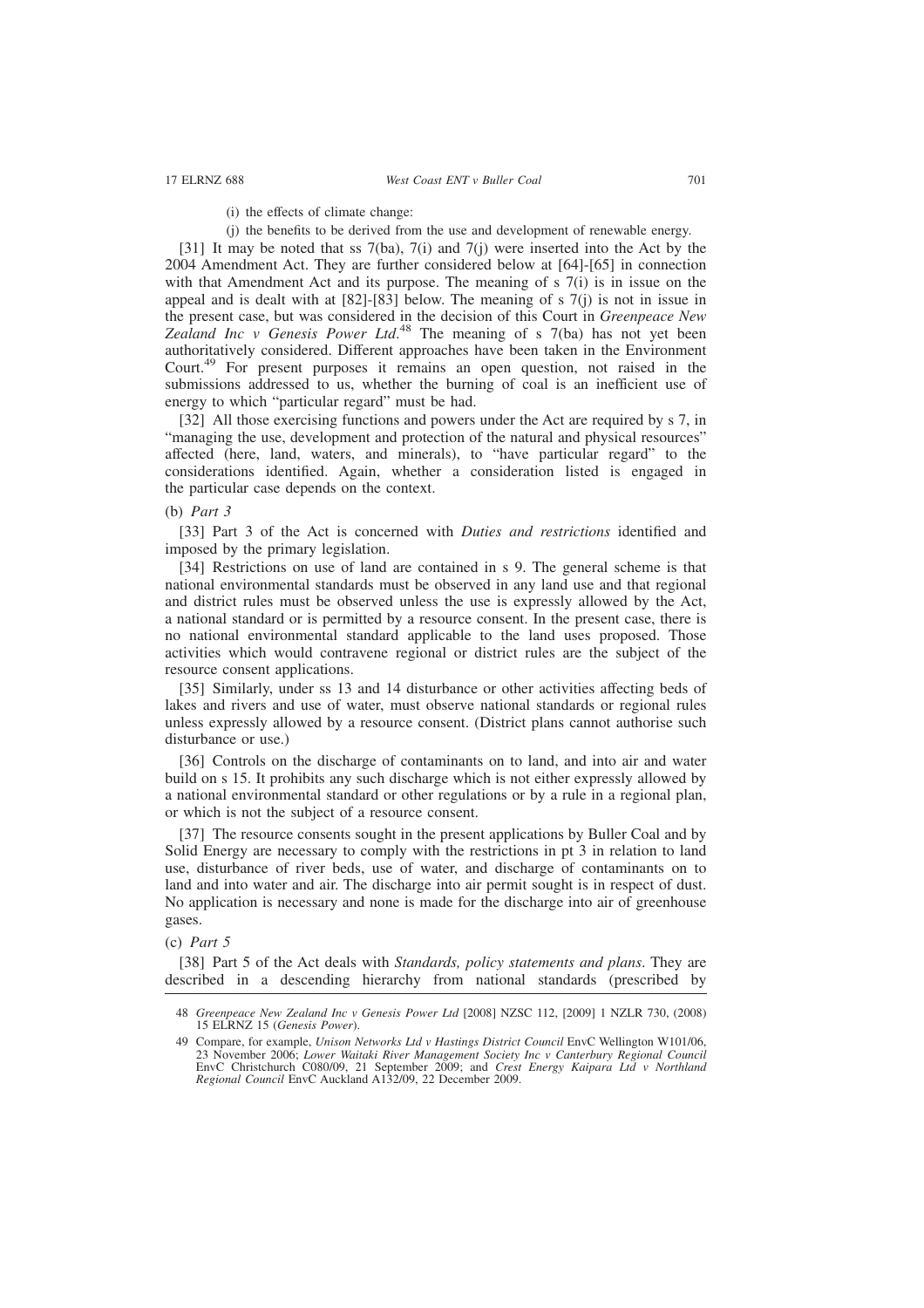regulations) and policy statements, through regional policy statements, plans, and rules, to district plans and rules. So, broadly speaking, district plans and rules must observe regional plans, and regional plans and rules must observe national standards and policy statements.

[39] The functions of regional councils are described in s 30. They have the responsibility to set up methods to achieve "integrated management of the natural and physical resources of the region". Regional authorities have responsibility to control the use of land for the purpose of soil conservation and water quality. Importantly for the matters in issue in the present case, they have responsibility under s 30(f) for "the control of discharges of contaminants into or onto land, air, or water" as well as discharges of water into water.

[40] Regional councils are authorised under s 68 to make rules to carry out their functions. In making any such rule, the regional council is required by s 68(3) to "have regard to the actual or potential effect on the environment of activities, including, in particular, any adverse effect".

[41] Sections 70A and 70B are discussed at [54] and [55] in relation to the 2004 Amendment Act by which they were inserted into the principal Act. Section 70A provides that, "despite section 68(3)", a regional council, when making rules under s 30(1) of the Act "to control the discharge into air of greenhouse gases" must not have regard to the effect of the discharge on climate change except where use of renewable energy permits a reduction in greenhouse gas emissions. Section 70B authorises a regional council to make rules to implement any national environmental standard made to control the effects on climate change of the discharge into air of greenhouse gases, provided the rules made are "no more or less restrictive than the standard".

[42] Because s 70A is expressed to be "despite s 68(3)", it prevents the adverse actual or potential effects of discharges of greenhouse gases on climate change being considered in setting a rule for controlling greenhouse gas discharges except to the extent that the use and development of renewable energy allows a reduction in the discharge into air of greenhouse gases. The effect appears to be (although the matter is not in issue and a concluded view is not warranted) that regional councils *can* set rules to favour renewable energy if its use enables a reduction in the discharge into air of greenhouse gases, either absolutely or relatively.

[43] National environmental standards made under s 43 may prescribe qualitative or quantitative standards for any discharge, including into air, or set standards for air quality and prescribe methods or processes and provide exemptions.<sup>50</sup> Under s 43A, they may prohibit an activity, allow an activity, restrict rules or consents to matters specified in the national standard, and require certificates or review by local authorities of their existing permits.<sup>51</sup> As has already been mentioned in connection with s 104, subs 2 of that section makes it clear that "when forming an opinion for the purpose of subsection 1(a)" (considering an application for resource consent), "a consent authority may disregard an *adverse* effect of the activity on the environment if a national environmental standard  $\ldots$  permits an activity with that effect".<sup>52</sup>

[44] The only national standard which has so far been made in relation to discharges of greenhouse gases into air concerns the discharge of methane gas from

<sup>50</sup> Section 43 (inserted by the Resource Management Amendment Act 2003, s 18).

<sup>51</sup> Section 43A (inserted by the Resource Management Amendment Act 2003, s 18).

<sup>52</sup> Emphasis added.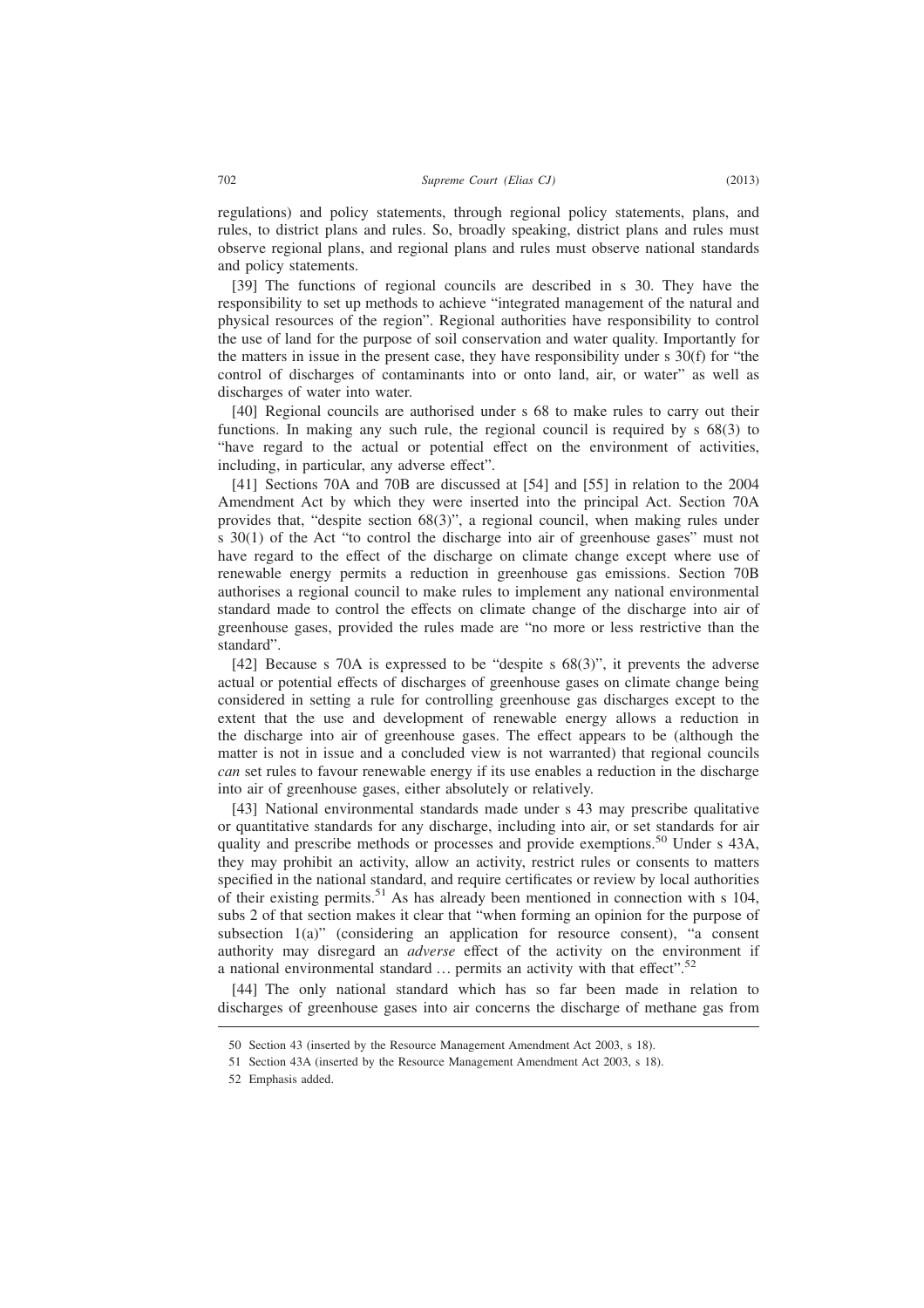landfills.<sup>53</sup> Other greenhouse gas discharges are potentially managed in two ways under two different regimes. For the purposes of the Resource Management Act, they may be managed by rules (national and regional) and by consents by regional councils to discharges. In setting such rules and granting such consents only the effects of discharges on climate change are removed as a consideration by s 70A and s 104E. For the purposes of limiting emissions to fulfil New Zealand's international obligations, such discharges are also managed by the Emissions Trading Scheme introduced in 2008 under the Climate Change Response Act which has the effect of imposing costs on participants under the Scheme for the emission of greenhouse gases into the atmosphere.

(d) *Part 6*

[45] Part 6 of the Act, in which s 104 is located, is concerned with resource consents. They include, relevantly to the present appeal, land use consents, water permits and permits for the discharge of contaminants. Resource consents are not required for activities permitted by the Act, by regulations (including a national environmental standard), or by regional or district plans.

[46] If the activity is described in the Act, regulations or plan as a "controlled" activity, a resource consent is required if the activity complies with any requirements specified in the Act, regulations or plan but must be granted (except in identified circumstances), with the consent authority's power to impose conditions restricted to any matters over which control is reserved ("whether in its plan or proposed plan, a national environmental standard, or otherwise").<sup>54</sup> Where an activity is described in the Act, regulations or plan as "a restricted discretionary activity", the power to decline consent or impose conditions turns on the matters over which discretion is restricted.<sup>55</sup> If an activity is described as "discretionary", consent may be granted or declined and, if granted, may be subject to conditions.<sup>56</sup> Where an activity is described as non-complying, the consent authority may grant the consent with or without conditions but only if it is satisfied that the adverse effects of the activity will be minor or that it is not contrary to the Act, regulations and the relevant plan or proposed plan.<sup>57</sup>

[47] Section 104 has been set out at [21]. For the purposes of this appeal two points should be made.

[48] First, s 104(1) expressly provides that applications for resource consent are subject to pt 2 of the Act. The broad considerations to which the decision-maker must have regard under s  $104(1)(a)$  ("any actual and potential effects on the environment of allowing the activity") are therefore explained by the considerations identified in pt 2 as well as by the expansive definition of "effects" in s 3 (set out in [52]).

[49] Secondly, any national environmental standard is not only a matter to which regard must be had under s  $104(1)(b)$ : s  $104(2)$  also permits the decision-maker to "disregard" any "adverse effect of the activity on the environment if a national environmental standard or the plan permits an activity with that effect". In the absence of such permission in a national standard or plan, any adverse effect on the environment falls to be assessed in the context of pt 2 and the principles of sustainable management. Section 104(2) is not expressed to be mandatory: despite a national

- 56 Section 87A(4).
- 57 Section 87A(5).

<sup>53</sup> Resource Management (National Environmental Standards for Air Quality) Regulations 2004, regs 25-27.

<sup>54</sup> Section 87A(2).

<sup>55</sup> Section 87A(3).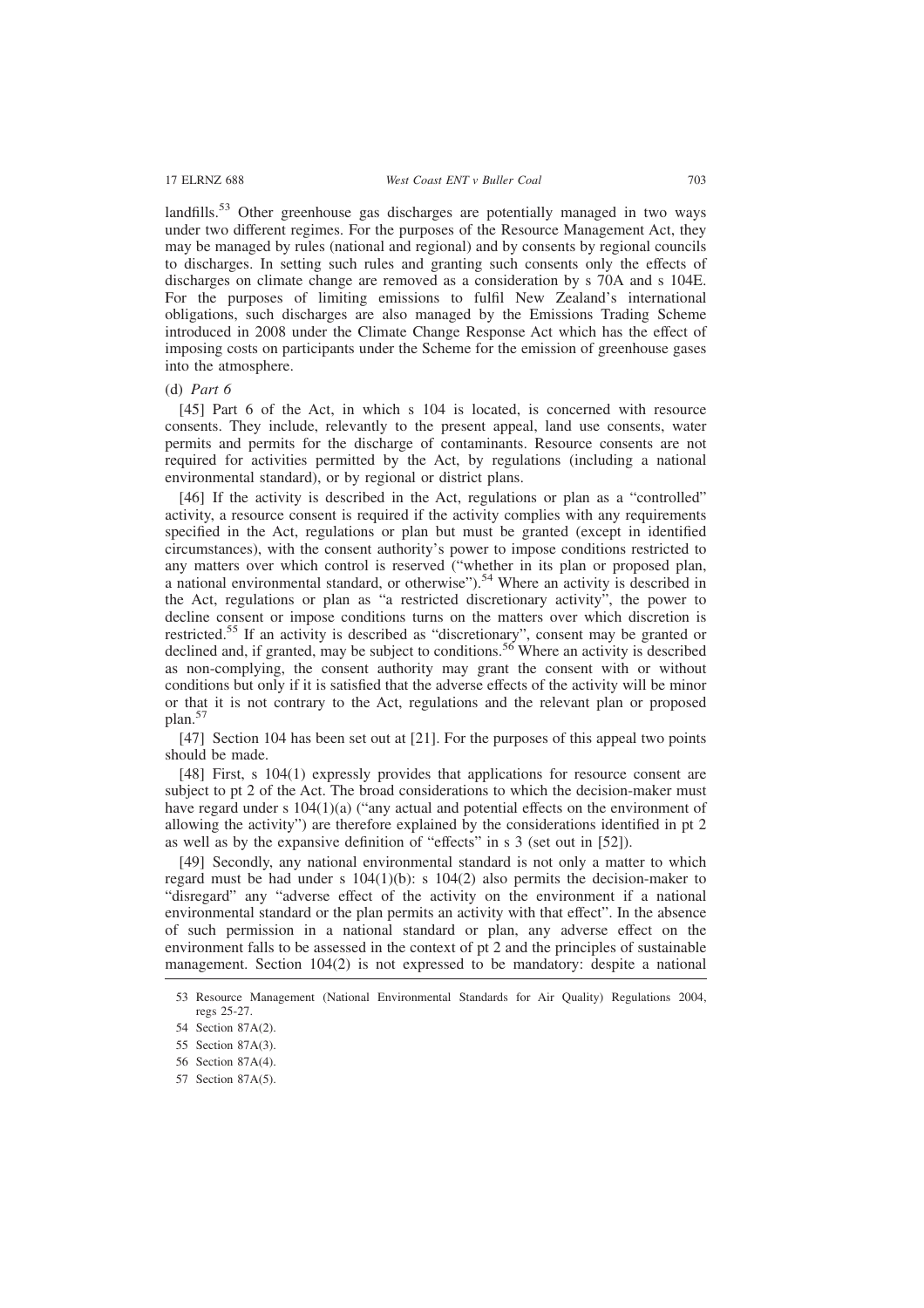standard, any adverse effect may remain relevant, depending on the circumstances. But s 104F makes it clear that where a national environmental standard is made to control the effect on climate change of discharges into air of greenhouse gases, a consent authority considering a discharge permit (to do something that would otherwise contravene ss 15 or 15B) must not decline the application or impose restrictions, except to give effect to the national standard. That is to say, any restriction imposed in the consent process for a discharge permit for greenhouse gases must fulfil the national standard and not be more restrictive than that set by the national standard.

[50] Sections 104E and 104F were inserted by the 2004 Amendment Act and are further considered at [56] and [57]. Section 104E prevents a consent authority considering the grant of a permit relating to the discharge into air of greenhouse gases from having regard to the effects of such a discharge on climate change, except to the extent that the use of renewable energy permits a reduction in greenhouse gas discharges either absolutely or relatively. Section 104F requires consents and conditions to follow any national environmental standard made to control the effects on climate change of the discharge into air of greenhouse gases. In respect of adverse effects other than climate change effects the consent authority is not constrained. If there is a national environmental standard or regional rule permitting such other adverse effects it may disregard the adverse effect.<sup>58</sup>

(e) *Definitions in ss 2 and 3*

[51] There are a number of interpretation provisions in the Act which bear on the matters in issue on the appeal. They include: expansive description of "amenity values"; definition of "benefits and costs" to include "benefits and costs of any kind, whether monetary or non-monetary"; and definition of "contaminant" to include any substance which changes the physical, chemical or biological condition of land or air or water. The definition of "environment" includes: "ecosystems"; "all natural and physical resources"; "amenity values"; and the "social, economic, aesthetic, and cultural conditions which affect all these factors". "Intrinsic values", in relation to "ecosystems", include those aspects which have "value in their own right".

[52] Since both ss 7 and 104(1) require decision-makers to be concerned with "effects" of the activity for which consent is sought, it should be noted that the meaning of "effect" is defined very broadly in s 3 of the Act:

### **3. Meaning of effect**

In this Act, unless the context otherwise requires, the term **effect** includes—

- (a) any positive or adverse effect; and
- (b) any temporary or permanent effect; and
- (c) any past, present, or future effect; and
- (d) any cumulative effect which arises over time or in combination with other effects—

regardless of the scale, intensity, duration, or frequency of the effect, and also includes—

- (e) any potential effect of high probability; and
- (f) any potential effect of low probability which has a high potential impact.

### **The 2004 Amendment Act**

[53] Subsections 7(i) and (j) were inserted into the legislation by the 2004 Amendment Act. The 2004 Amendment Act also inserted ss 70A and 70B into pt 5 of the principal Act.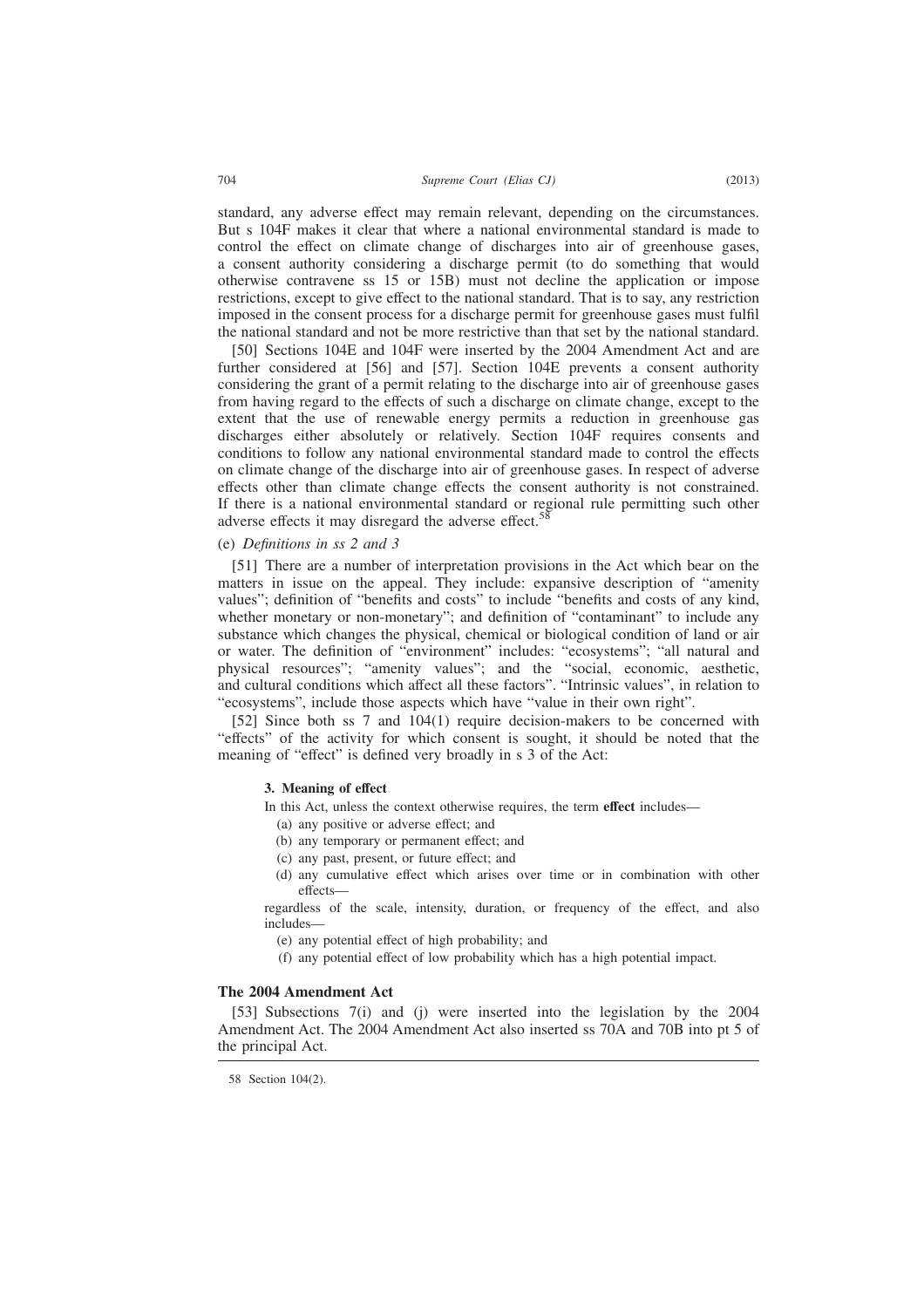[54] Section 70A limits rule-making by regional councils under s 30(1)(d)(iv) or (f) of the Act by preventing the regional council:

**[**having**]** regard to the effects of **[**a discharge into air of greenhouse gases**]** on climate change, except to the extent that the use and development of renewable energy enables a reduction in the discharge into air of greenhouse gases, either—

(a) in absolute terms; or

(b) relative to the use and development of non-renewable energy.

[55] Section 70B prevents the rules adopted by regional councils to implement regulations prescribing national environmental standards made under s 43 "to control the effects on climate change of the discharge into air of greenhouse gases" being any more or less restrictive than the regulations.

[56] Section 104E (the provision in issue in *Genesis Power*59), also inserted into the principal Act by the 2004 Amendment Act, prevents a consent authority considering a discharge permit which would otherwise contravene s 15 or s 15B "relating to the discharge into air of greenhouse gases" from having regard to the effects of the discharge on climate change:

except to the extent that the use and development of renewable energy enables a reduction in the discharge into air of greenhouse gases, either—

- (a) in absolute terms; or
- (b) relative to the use and development of non-renewable energy.

It is important for the purposes of the present case to note of this provision that it is confined to applications for the discharge into air of greenhouse gases. Nor does it prevent all effects on climate change being considered. As has already been indicated, if the application concerns renewable energy which "enables a reduction in the discharge into air of greenhouse gases" (either absolutely or relatively to the use of non-renewable energy), then climate change effects are explicitly not excluded from consideration.

[57] If a national environmental standard is made to control the effects on climate change of the discharge into air of greenhouse gases, s 104F (also inserted by the 2004 Amendment Act) prevents a consent authority being more restrictive than the standard in granting or declining consents or in imposing conditions (as is described in [50] above).

[58] Of particular importance in the decisions of the Environment Court and High Court and in the argument of the respondents on the appeal, is the purpose provision contained in s 3 of the 2004 Amendment Act. It was not carried through into the principal Act but explains the purpose of the provisions inserted into the Act:

# **3. Purpose**

The purpose of this Act is to amend the principal Act—

- (a) to make explicit provision for all persons exercising functions and powers under the principal Act to have particular regard to—
	- (i) the efficiency of the end use of energy; and
	- (ii) the effects of climate change; and
	- (iii) the benefits to be derived from the use and development of renewable energy; and
- (b) to require local authorities—
	- (i) to plan for the effects of climate change; but
	- (ii) not to consider the effects on climate change of discharges into air of greenhouse gases.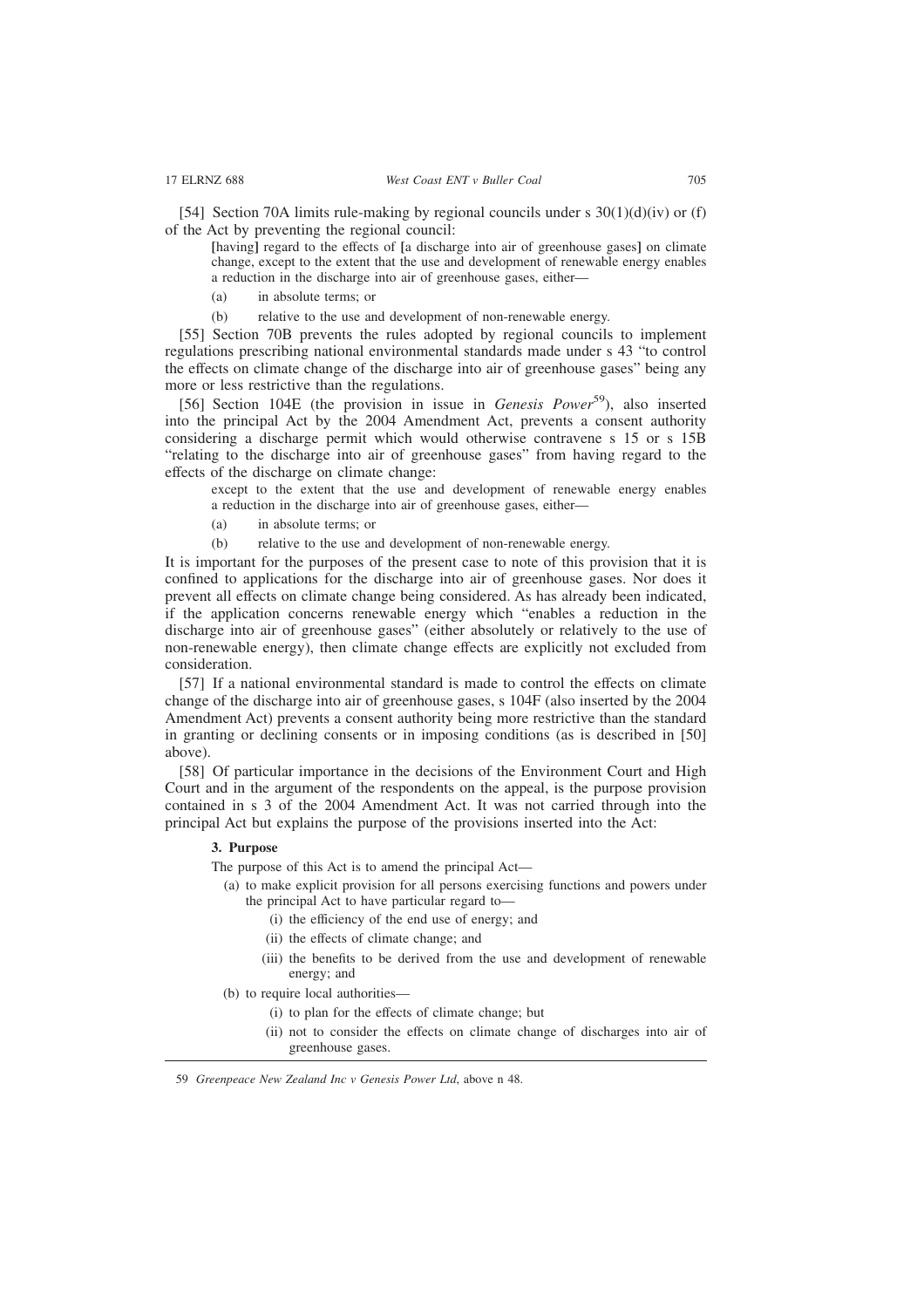It may be noted that the purposes of the amendments described in s 3 of the 2004 Amendment Act are in two parts. Paragraph (a) identifies a purpose in expanding the considerations required to be taken into account by all persons exercising functions and powers under the Act and not until then explicitly provided for in the principal Act. Paragraph (b) indicates a purpose of requiring planning for "the effects of climate change" (also a provision which expands the considerations in the principal Act) while excluding from consideration "the effects on climate change of discharges into air of greenhouse gases".

[59] The scope of the 2004 Amendment Act is relevant in considering the effect of s 3. The 2004 Amendment Act contained nine sections only. After s 1 (title), s 2 (commencement) and s 3 (purpose), the provisions which amend the principal Act are:

- (a) Section 4, which amends s 2(1) of the principal Act by inserting definitions of "climate change", "greenhouse gas", and "renewable energy";
- (b) Section 5, which amends s 7 by inserting:
	- "(ba) the efficiency of the end use of energy:";
	- "(i) the effects of climate change:"
	- "(j) the benefits to be derived from the use and development of renewable energy";
- (c) Section 6, which inserted new ss 70A and 70B (described at [54] and [55] above), relating to the making of rules relating to discharge of greenhouse gases into air and the implementation of regulations made under s 43 to control discharges into air of greenhouse gases;
- (d) Section 7, which inserted the new ss 104E and 104F (described at [56] and [57]), relating to applications to discharge greenhouse gases, preventing consent authorities taking into account the effects on climate change, except to the extent the use of renewable energy enabled a reduction of greenhouse gas emissions and providing that conditions are no more restrictive than regulations setting national standards made under s 43;
- (e) Section 8, which deals with transitional arrangements in relation to applications made before the commencement of the Act;
- (f) Section 9, which deals with transitional arrangements relating to rules made before commencement of the Act by revoking any existing rule in regional plans controlling the discharge into air of greenhouses gases "solely for its effects on climate change".

# **The legislative history of the 2004 Amendment Act**

[60] The *Explanatory Note* that accompanied the Resource Management (Energy and Climate Change) Amendment Bill on its introduction described three objectives of the  $\mathrm{Rill}^{.60}$ 

- to give greater weight to the value of renewable energy, and clarify that energy efficiency should be a consideration, regardless of the energy source; and
- to give greater weight to considering the effects of climate change, for example, addressing potential increase in flood risk, a rise in average sea level, and changes in typical rainfall patterns; and
- despite the second objective, to remove climate change as a consideration when considering industrial discharges of greenhouse gases, as these emissions are best addressed using a national mechanism.

<sup>60</sup> *Explanatory Note*, above n 47, at 1.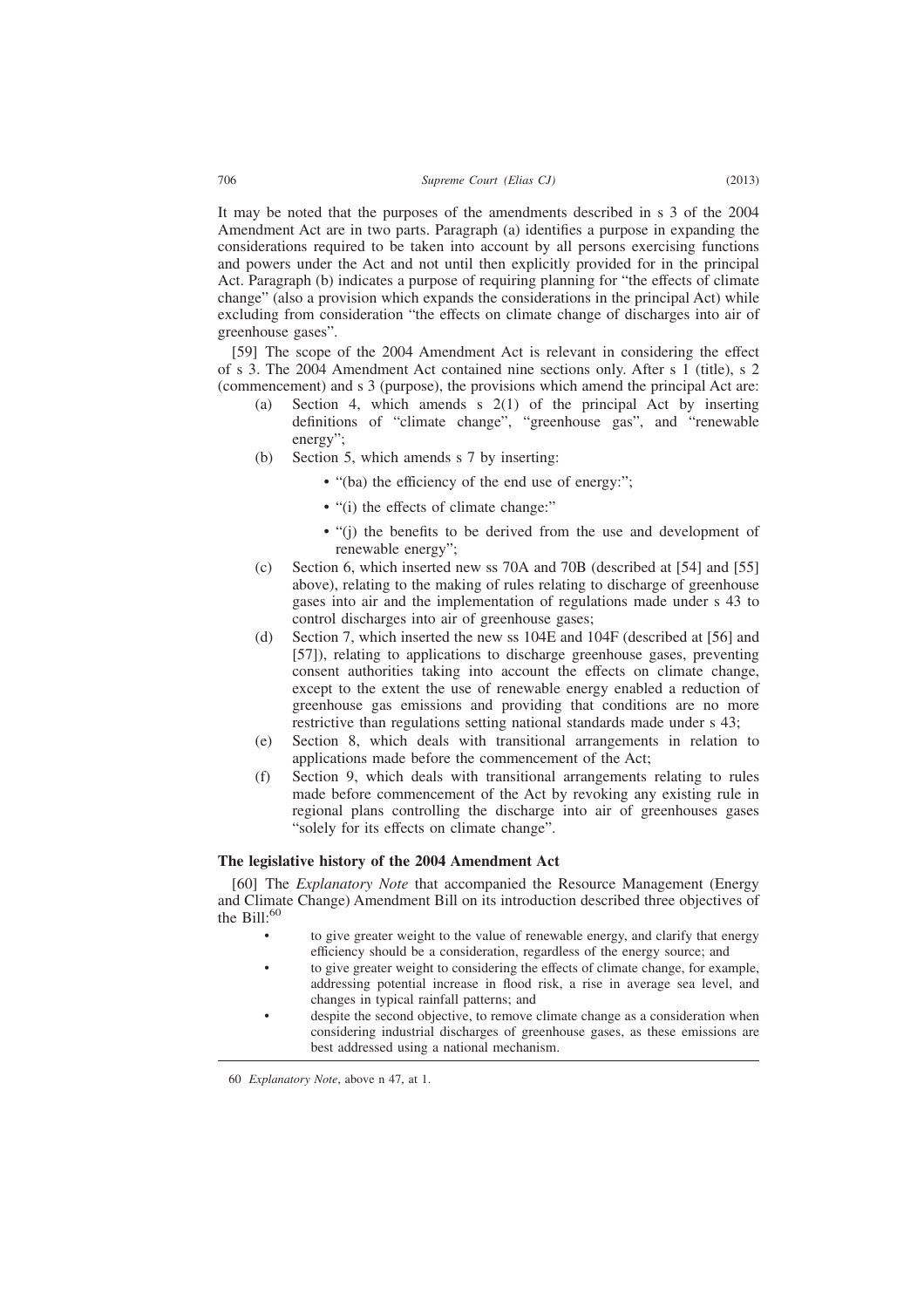[61] The regulatory impact and compliance cost statement which accompanied the Bill described its purpose as being "to provide that climate change and related energy matters be relevant considerations for decision-makers<sup>"61</sup> and to ensure that the efficient use of energy (including "from minerals") was taken into account by decision-makers.<sup>62</sup> While "it would be contrary to the effects-based nature of the RMA to specify particular activities as being desirable", it was considered "appropriate to highlight particular matters that should be given consideration".<sup>63</sup> The statement noted, by way of background, that, "[t]o date, few [regional] councils have controlled greenhouse gases".<sup>64</sup> It explained that the Government's objectives "would be assisted by a stronger legal mandate to take into consideration energy and climate change matters".<sup>65</sup> Although "councils, applicants, and all those acting under the RMA have energy and climate change responsibilities", it was considered "most appropriate to specifically address industrial air discharges at the national level".<sup>66</sup> Despite this, "[t]he ability to control land uses for climate change purposes remains unchanged".<sup>67</sup>

[62] The Bill was reported back by the Local Government and Environment Committee with some amendments.<sup>68</sup> The commentary provided by the Committee in its report explained that the genesis of the Bill had been an assessment "to see whether amendments were necessary to give effect to the Government's energy and climate change objectives".

[63] The Select Committee report shows that the 2004 Amendment Act followed an audit of the Resource Management Act for its fitness to meet the Government's climate change policies. Four deficiencies only were identified and rectified by the amending legislation. The first three deficiencies concerned three perceived omissions in the principal Act as to the considerations able to be taken into account by local authorities in planning and in granting resource consents.

[64] First, it was thought that the existing legislation did not provide decision-makers with explicit authority to plan for and control resource use to take account of the consequences of climate change ("the effects of climate change"). $69$ Such consequences were illustrated in the Parliamentary materials by reference to rising sea levels which impacted on land use planning and consents.<sup>76</sup> This was the concern that led to the insertion of s 7(i).

[65] The second and third omissions addressed by the amending legislation related to the lack of explicit recognition of energy efficiency and the benefits of renewable energy over non-renewable energy in the principal Act.<sup>71</sup> Reference was made in the regulatory impact and compliance cost statement, when identifying the problem, to "recent decisions from the Environment Court" which had "noted that the efficient use of energy from minerals is not a matter included in section 7(b)" ("the efficient use

67 At 5.

69 At 2,3.

<sup>61</sup> At 3.

<sup>62</sup> At 4.

<sup>63</sup> At 3.

<sup>64</sup> At 3.

<sup>65</sup> At 4.

<sup>66</sup> At 5.

<sup>68</sup> Resource Management (Energy and Climate Change) Amendment Bill 2003 (48-2) (Select Committee report).

<sup>70</sup> *Explanatory Note*, above n 47, at 1 and 3.

<sup>71</sup> Select Committee report, above n 68, at 3-5.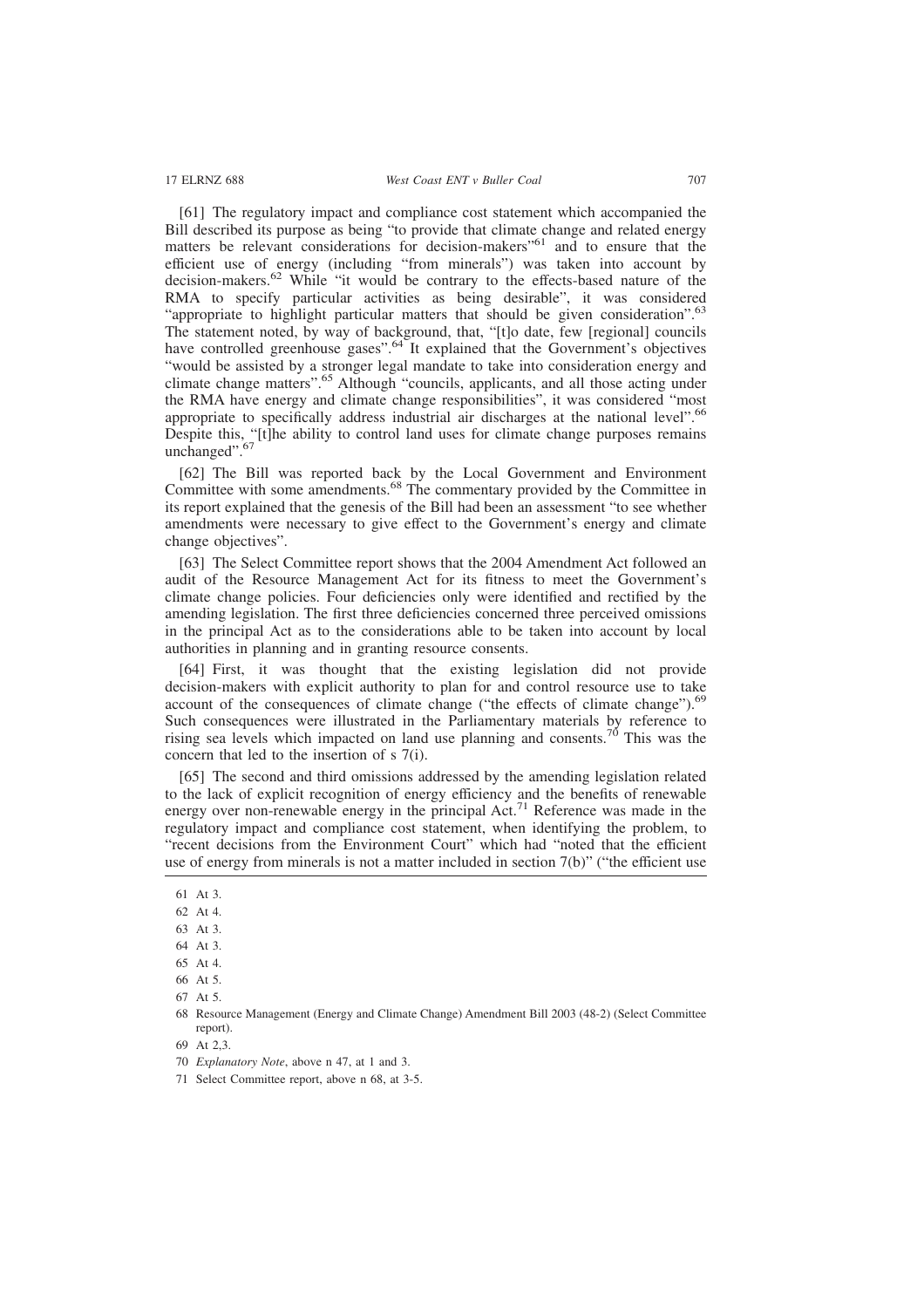and development of natural and physical resources").<sup>72</sup> Of these decisions, the statement commented: "This omission needs to be corrected so that efficient use of energy is a matter that must be considered".<sup>73</sup> The omissions in relation to energy efficiency and the benefits of renewable energy over non-renewable energy were rectified by insertion of s 7(ba) (relating to "the efficiency of the end use of energy") and s 7(j) (requiring "particular regard to the benefits to be derived from the use and development of renewable energy").

[66] The final deficiency identified in the Resource Management Act was that, under the existing legislation, regional councils had authority to set standards in plans and through consents for the discharge into air of contaminants.<sup>74</sup> As this was acknowledged to permit standards to be set in relation to the discharge into air of greenhouse gases or conditions to be placed on consents regarding the restriction or mitigation of emissions, it was inconsistent with government policy that such greenhouse gas emissions would be controlled by standards or other controls set nationally to achieve the international obligations to which New Zealand had committed. For that reason, in respect of "industrial greenhouse gas emissions", the objective was:<sup>75</sup>

to clarify that, although councils, applicants, and all those acting under the RMA have energy and climate change responsibilities, it is most appropriate to specifically address industrial air discharges at the national level. The ability to control land uses for climate change purposes remains unchanged.

This objective was met by excluding consideration of climate change when setting standards or granting consents for discharge into air of greenhouse gases in the provisions that became ss 70A, 70B, 104E and 104F.

[67] In all other respects, the Resource Management Act was considered to be consistent with the Government's climate change policies (adopted in response to New Zealand's obligations under the Kyoto Protocol). The 2004 Amendment Act did not affect the Resource Management Act except in ways targeted to meet the specific deficiencies identified.

[68] The report of the Select Committee explained that the Bill, as reported back, provided "a stronger legal mandate to take into consideration energy and climate change matters"<sup>76</sup> (something that councils and local government planners had "repeatedly requested", seeking "legal support to back up decisions, including those based on climate change predictions"<sup>77</sup>). The Bill as reported back was also said by the Select Committee to reflect "the Government's preference for national co-ordination of controls on greenhouse gas emissions", by removing "the power of

- 75 *Explanatory Note*, above n 47, at 5.
- 76 Select Committee report, above n 68, at 1.
- 77 *Explanatory Note*, above n 47, at 4.

<sup>72</sup> *Explanatory Note*, above n 47, at 4. This seems to be a reference in particular to the decision of the Environment Court in *Winter and Clark v Taranaki Regional Council and Fletcher Challenge Energy Taranaki Ltd* (1998) 4 ELRNZ 506 (EnvC). There, the Court struck out an appeal on the basis that the efficient use of gas was not within the scope of s 7(b) ("the efficient use and development of natural and physical resources") or of s 7(g) ("any finite characteristics of natural and physical resources")<br>because of the exclusion of "minerals" from s 5(2)(a) ("sustaining the potential of natural and<br>physical resources (exc s 7(ba), making it necessary to have particular regard to "the efficiency of the end use of energy".

<sup>73</sup> At 4.

<sup>74</sup> Select Committee report, above n 68, at 5-7.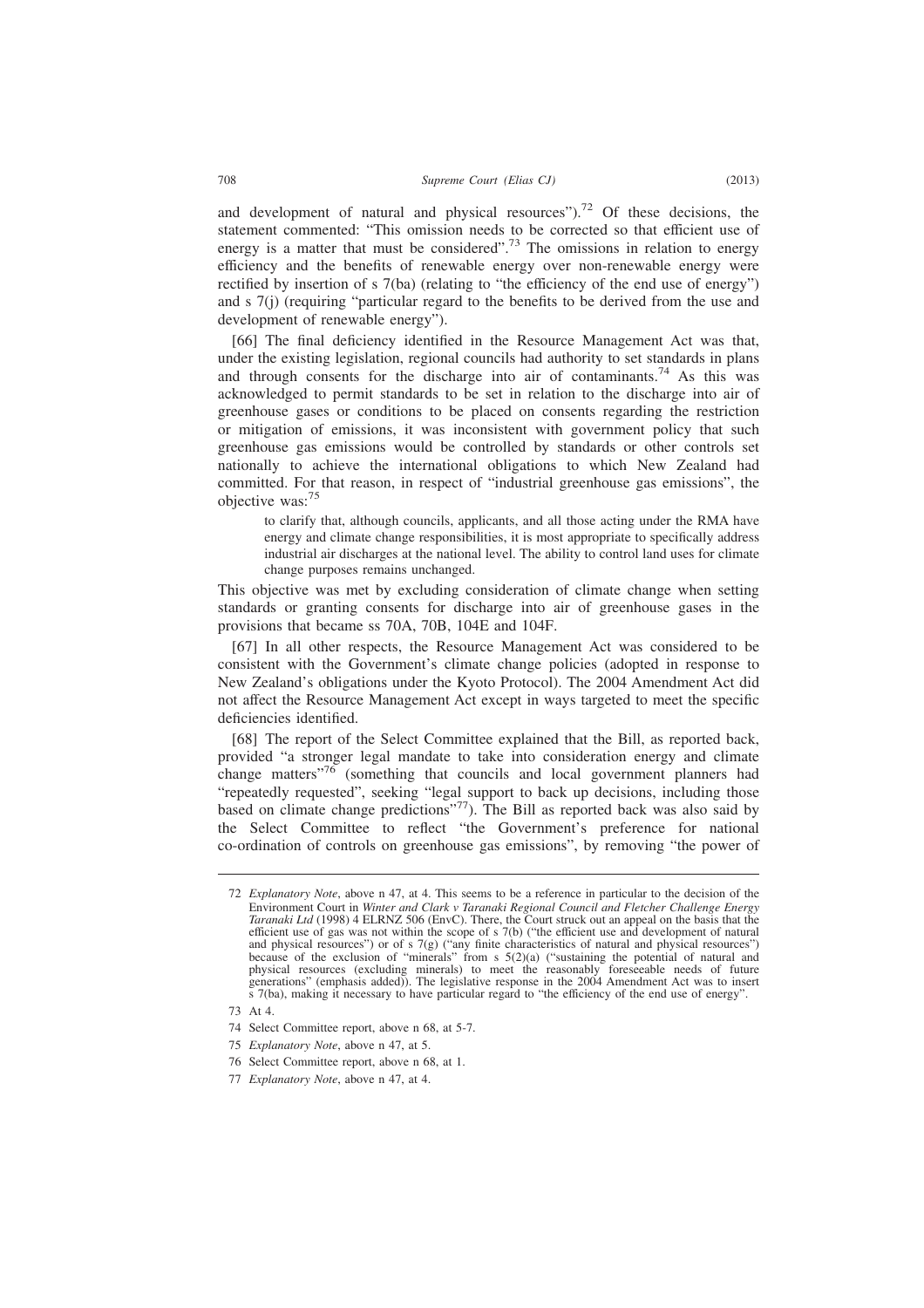regional councils to consider the effect of greenhouse emissions on climate change when making rules in regional plans or determining air discharge consents".<sup>78</sup> The effect of the Bill was described as requiring: $79$ 

that persons exercising functions and powers under the Resource Management Act have particular regard to the effects of climate change, the benefits of efficient energy use, and the benefits of renewable energy.

### **The consideration of the effect of the end use of the coal is not excluded**

[69] The arguments that found favour in the lower Courts and are rehearsed again on the appeal by the respondents do not persuade me that the effect on climate change of the activities for which resource consents were sought by Buller Coal and Solid Energy is excluded by the terms of the Act. I reach that view because of the nature of the consents in issue, the text and scheme of the Resource Management Act, and the legislative purpose and history of the 2004 amendments.

(i) *The consents in issue*

[70] The declarations are not made in relation to an application to discharge greenhouse gases into air. Section 104E is therefore not directly relevant. Nor is it undermined if the end use of the minerals obtained is treated as relevant to the consents relating to land and water use and discharge of other contaminants. Greenhouse gas emissions from New Zealand are controlled nationally (to date by costs imposed under the Emissions Trading Scheme rather than by setting national emission standards) to meet internationally-agreed obligations. That management does not neutralise any adverse effects on the environment which are a consequence of the activities for which land use and other permits are required under the Resource Management Act.

[71] These activities are not adequately described by referring to the restricted discretionary activity of mining. The status under the Buller District Plan of mining as "restricted discretionary" is not material to the question on the appeal. The resource uses that require consents entail significant modification of landscape, habitats and indigenous vegetation. Any adverse effect of the activities is to be weighed by the decision-maker when considering the benefits in favour of the consent. Without such assessment, the consent process is skewed, as is further described below.

# (ii) *The considerations relevant to s 104(1)(a) are not limited to exclude any adverse effect on the environment*

[72] Regional councils since 2004 have been prevented by the legislation from regulating discharges of greenhouse gases by regional planning, and in consenting to discharges cannot "have regard to the effects of such a discharge on climate change" (except to the extent that renewable energy allows a reduction of greenhouse gas emissions). There is however no basis in the text of the legislation to exclude the acknowledged fact that the end use of the coal to be obtained is likely to contribute to climate change when considering the "actual and potential effects" of granting consents for the land use consents and other consents which authorise the activities by which the coal is obtained. In particular, there is nothing in the text of  $s$  104(1) that would preclude consideration of the adverse effect on the environment from release of greenhouse gases in the burning of the coal, as Whata J acknowledged.<sup>80</sup>

[73] While s 104(2) would permit the consent authority to disregard an adverse effect if it is permitted by a national environmental standard, there is no such standard.

<sup>78</sup> Select Committee report, above n 68, at 2.

<sup>79</sup> At 2.

<sup>80</sup> At [17].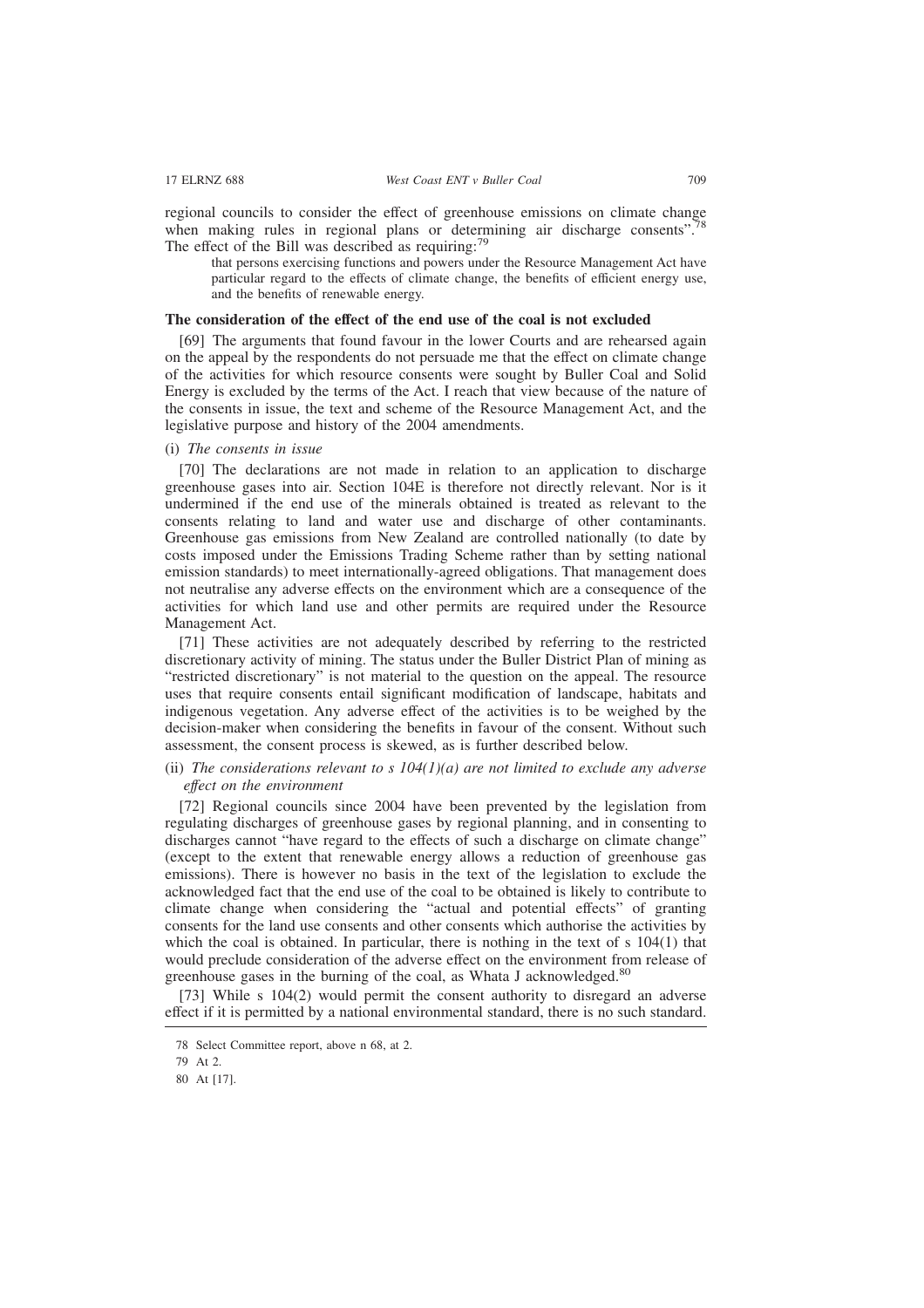Indeed, given the approach taken to the phenomenon of global climate change in New Zealand (as indicated by the international commitments entered into and the statements made in the enactment of the 2004 Amendment Act) provision of such carte blanche would seem unlikely even if it is within the power to set up a national environmental standard (a point of some doubt).

 $[74]$  Section  $104(1)(a)$  is concerned with the "actual and potential effects on the environment of allowing the activity", including future and cumulative effects, regardless of their scale. The "environment" is defined to include "ecosystems".<sup>81</sup> That includes the single ecosystem which makes the phenomenon of global climate change possible. Small contributions which accumulate with other contributions in such an ecosystem have been treated as "effects" within the scope of ss  $104(1)(a)$  and 3 of the Resource Management Act in decisions of the Environment Court.<sup>82</sup> It is not necessary in the present case to question that approach.

(iii) *Exclusion of consideration of the end use of coal would undermine s 5 and the statutory scheme*

[75] The assessment of the benefits and detriments of proposed uses is the method of sustainable management under s 5. Section 5 is located in pt 2, to which the consent authority's consideration is expressly subject. To blinker the decision-maker by excluding adverse effects of the end use of the minerals to be obtained by the activities for which consent is sought is not necessary to achieve national coordination of the level of greenhouse gases emitted in New Zealand and distorts consideration of "the actual and potential effects on the environment" under  $s$  104(1)(a).

[76] In *Beadle v Minister of Corrections*,<sup>83</sup> the Environment Court emphasised the need to assess consents on a basis that permits the benefits of the activities to be properly assessed. It took the view that those opposed to a prison facility for which public benefits were claimed by those supporting the development "must … be entitled to try and prove that the facility would have adverse effects on the environment that should be offset against its positive benefits, and indeed to prevail over them":<sup>84</sup>

To preclude submissions and evidence along those lines would be to deprive the Court of the opportunity to make a judgment based on a more complete understanding of the proposal.

[77] Excluding consideration of the end use of the coal would undermine the assessment of the proposal on "sustainable management" principles. As explained by s 5, such principles require decision-makers to assess the benefits of use and development of natural and physical resources (social, economic, cultural, and those contributing to health and safety) "while … safeguarding the life-supporting capacity of air, water, soil, and ecosystems; and avoiding, remedying, or mitigating any adverse effects of activities on the environment". That exercise cannot adequately be undertaken if the decision-maker is required to ignore the acknowledged fact that the end use of the coal to be obtained will release greenhouse gases into the atmosphere, probably contributing to global climate change. No doubt for this reason,

<sup>81</sup> Resource Management Act, s 2, definition of "environment".

<sup>82</sup> *Environmental Defence Society Inc v Taranaki Regional Council* EnvC Auckland A184/02, 6 September 2002 at [24]; and *Environmental Defence Society (Inc) v Auckland Regional Council* (2003) 9 ELRNZ 1 (EnvC) at [63]-[65].

<sup>83</sup> *Beadle v Minister of Corrections* EnvC Wellington RMA408/00, 8 April 2002.

<sup>84</sup> At [90].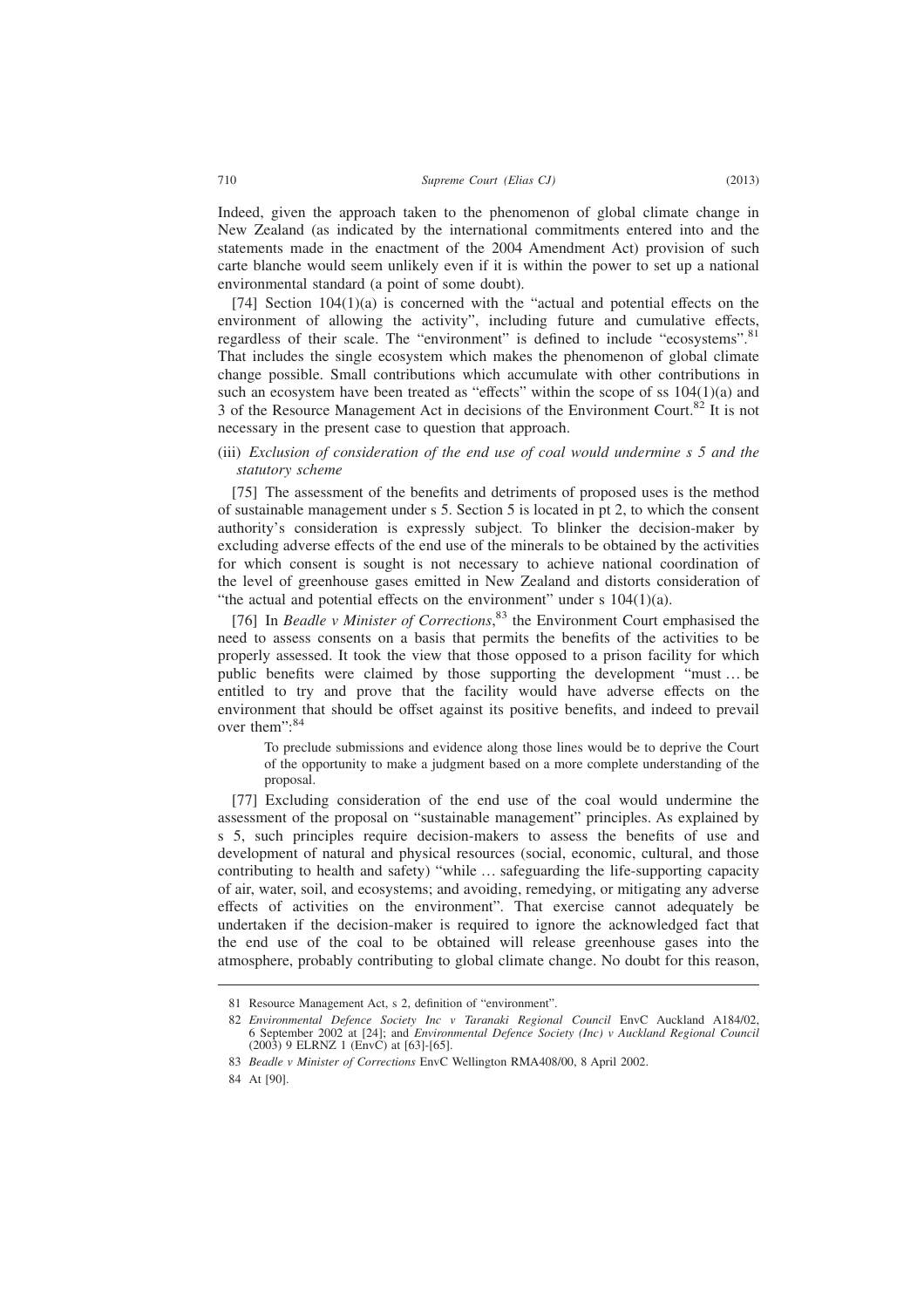Whata J acknowledged that the approach that "best secures sustainable management would presumptively favour, in the unusual circumstances of this case, assessment of those effects under s  $104(1)(a)$ ".<sup>85</sup>

[78] Similarly, if the applications impact upon matters of national importance under s 6 (perhaps because they affect "outstanding natural features and landscapes" or "significant indigenous vegetation and significant habitats of indigenous fauna"), the assessment of whether the development and use proposed is "inappropriate" or the decision-maker having regard to the protection of the nationally important features would be skewed if the decision-maker were prevented from challenging the claimed benefits by reference to the detriments which impact on them (here, the effect on climate change). The same distortion would deprive the decision-maker of the ability to properly discharge the responsibilities imposed by s 7 to have particular regard to considerations such as "the efficient use and development of natural and physical resources", "the efficiency of the end use of energy", "the intrinsic values of ecosystems", "the maintenance and enhancement of the quality of the environment", and "any finite characteristics of natural and physical resources". It is possible too that, in a particular case, "the ethic of stewardship" might legitimately prompt consideration of deferral or adjustment of the rate of extraction of the mineral until more efficient methods of obtaining the stored energy, involving the emission of fewer greenhouse gases, are in prospect. But that argument is foreclosed by a blanket exclusion of the effects on climate change.

[79] The matters under pt 2 of the Act are mentioned here simply to identify possible relevance, the only question in issue on the appeal. Whether, if relevant, considerations such as these, including the consideration of the effects of an activity on climate change, might affect the determinations of resource consents is not a matter for this appeal and is something upon which it would be wrong to express any view.

### (iv) *The regulatory scheme of the Act*

[80] It is evident that a consideration which weighed heavily with Whata J (and which he returned to several times in his reasons) was the absence of a regulatory framework for assessment under s  $104(1)(a)$ . In the absence of a national environmental standard for greenhouse gas emissions and given the prohibition on rule-making to control such emissions by the regional authority introduced by the 2004 Amendment Act, he considered that there is insufficient "normative basis" for local authority consideration of the effect on climate change of the release of greenhouse gases from the coal.<sup>86</sup>

[81] Two responses can I think be made to this approach. First, it treats the level of New Zealand greenhouse gas emissions (which are managed nationally to fulfil the purposes of the Climate Change Response Act and the international commitments) as exhaustive of the climate change effects of activities for which resource consents are required under the Resource Management Act. There is no basis in the Resource Management Act for such restriction of the scope of "effects on the environment" under s  $104(1)(a)$ . Secondly, while national, regional, and district planning sets standards for many activities, much decision-making remains subject to wide discretion which is to be exercised in the context of the particular application and under the framework of the legislation. Part 2 of the Act means that there is no "normative" vacuum.

<sup>85</sup> *Royal Forest and Bird Protection Society of New Zealand Inc v Buller Coal Ltd*, above n 2, at [51]. 86 At [43].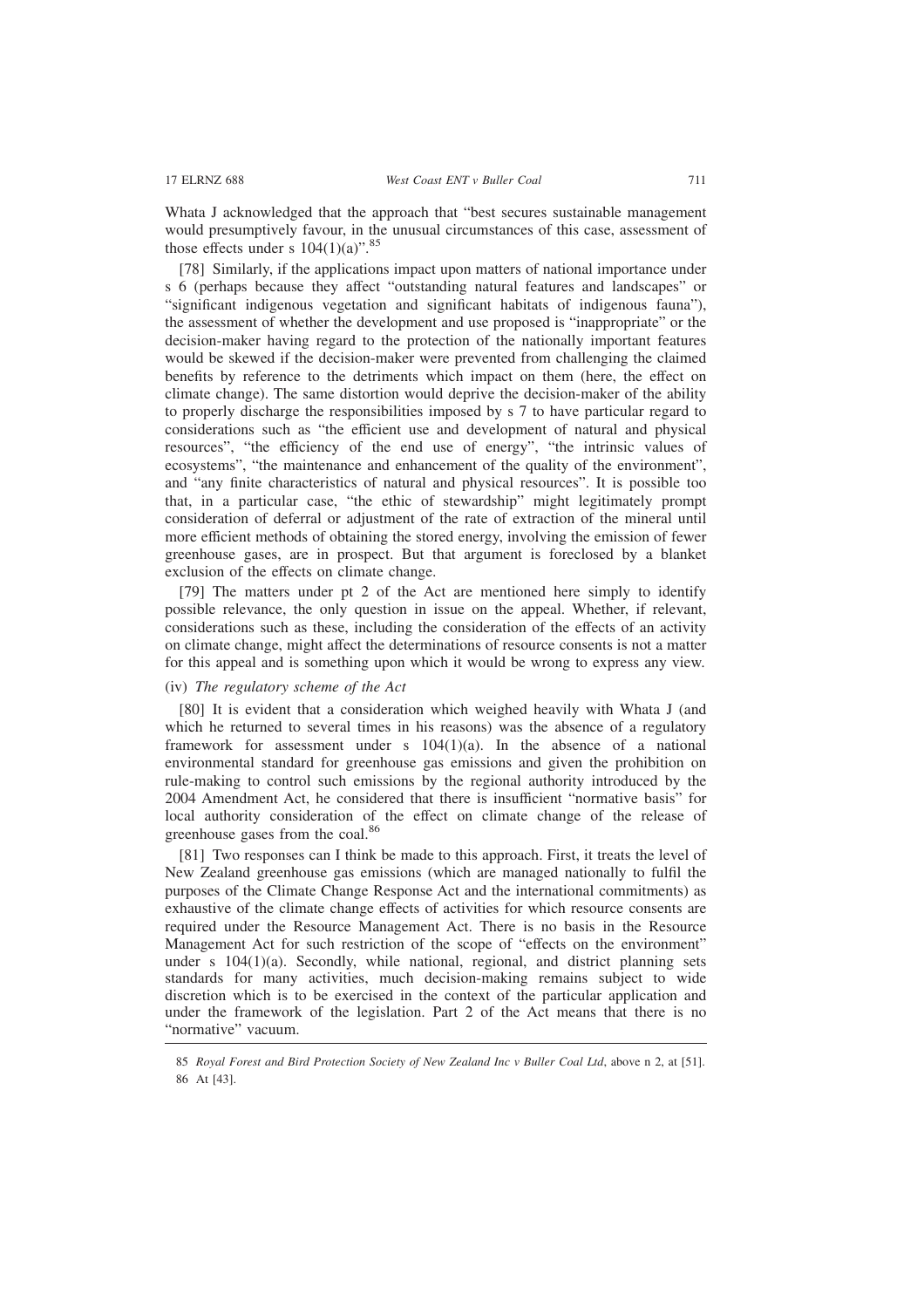(v) *The legislative history of the 2004 Amendment Act does not support a restrictive interpretation of s 104(1)(a)*

[82] As described above in referring to the legislative history of the 2004 Amendment Act, the amendments were concerned to expand the Resource Management Act to make it clear that decision-makers could take into account the effects of global climate change. I consider that this legislative history makes it clear that s 7(i) was concerned with the *consequences* of climate change. I would therefore reject the argument advanced by the appellants that s 7(i) requires particular regard to be had to the effects of use of the coal on climate change. The argument was effectively abandoned in this Court although it featured strongly in the submissions made to the High Court where it was correctly dismissed by Whata J.<sup>87</sup>

[83] The purpose of the 2004 Amendment Act in inserting s 7(i) was to *expand* the considerations in the Act. Section 7(i) was required to permit decision-makers in managing uses and development to consider not simply the impacts ("effects") of the activity in issue but to reflect the consequences of the global phenomenon of climate change. No amendment such as was provided by s 7(i) for the effects of climate change was, however, required to make climate change a relevant consideration under s 104(1) where it is an effect of the use, development and protection of natural and physical resources for which consents are required. The Resource Management Act is explicitly concerned with all such effects, the scope of which is indicated by the breadth of s 3.

[84] The limited and partial restriction brought in by the amendments in 2004 was to remove consideration of the effects of greenhouse gases on climate change when controlling or consenting to discharge applications for greenhouse gases alone.<sup>88</sup> The removal was because the standards for such discharges were to be set nationally in order to facilitate a coordinated policy response to the government's commitments to reduce national emissions under the Kyoto Protocol. Retention of ad hoc regional control over those discharging greenhouse gases risked both double regulation and distorting the effect of national regulation.<sup>89</sup> In those circumstances, regional authorities were relieved of the obligations to plan for climate change effects from discharges of greenhouse gases into air in New Zealand except in relation to the use of renewable energy, and consent authorities considering consent applications for the discharge of greenhouse gases by emitters were relieved of having to consider the effects of the discharge proposed on climate change except in relation to renewable energy. The amendments had, however, no other impact. They did not relieve decision-makers from the obligation, in assessing resource consents on sustainable management principles and consistently with pt 2 of the Act, to take account of the effects on climate change where necessary to counter the advantages put forward for a proposal requiring a resource consent.

[85] The Parliamentary materials relating to the 2004 Amendment Act stress that land use and non-discharge planning and consent processes will continue, under the provisions of the Act, to allow climate change effects to be considered. Thus, it was explicitly acknowledged in relation to matters such as traffic emissions (non-point discharges which do not require a discharge consent) that local authorities in exercising planning and consent functions could continue to take into account any

<sup>87</sup> At [49].

<sup>88</sup> So, for example, the transitional provision, s 9 of the Resource Management (Energy and Climate Change) Amendment Act, makes it clear that control of greenhouse gas emissions by a regional plan was not in itself objectionable except to the extent that it controlled the discharge to air of greenhouse gases "solely for its effects on climate change".

<sup>89</sup> *Explanatory Note*, above n 47, at 4.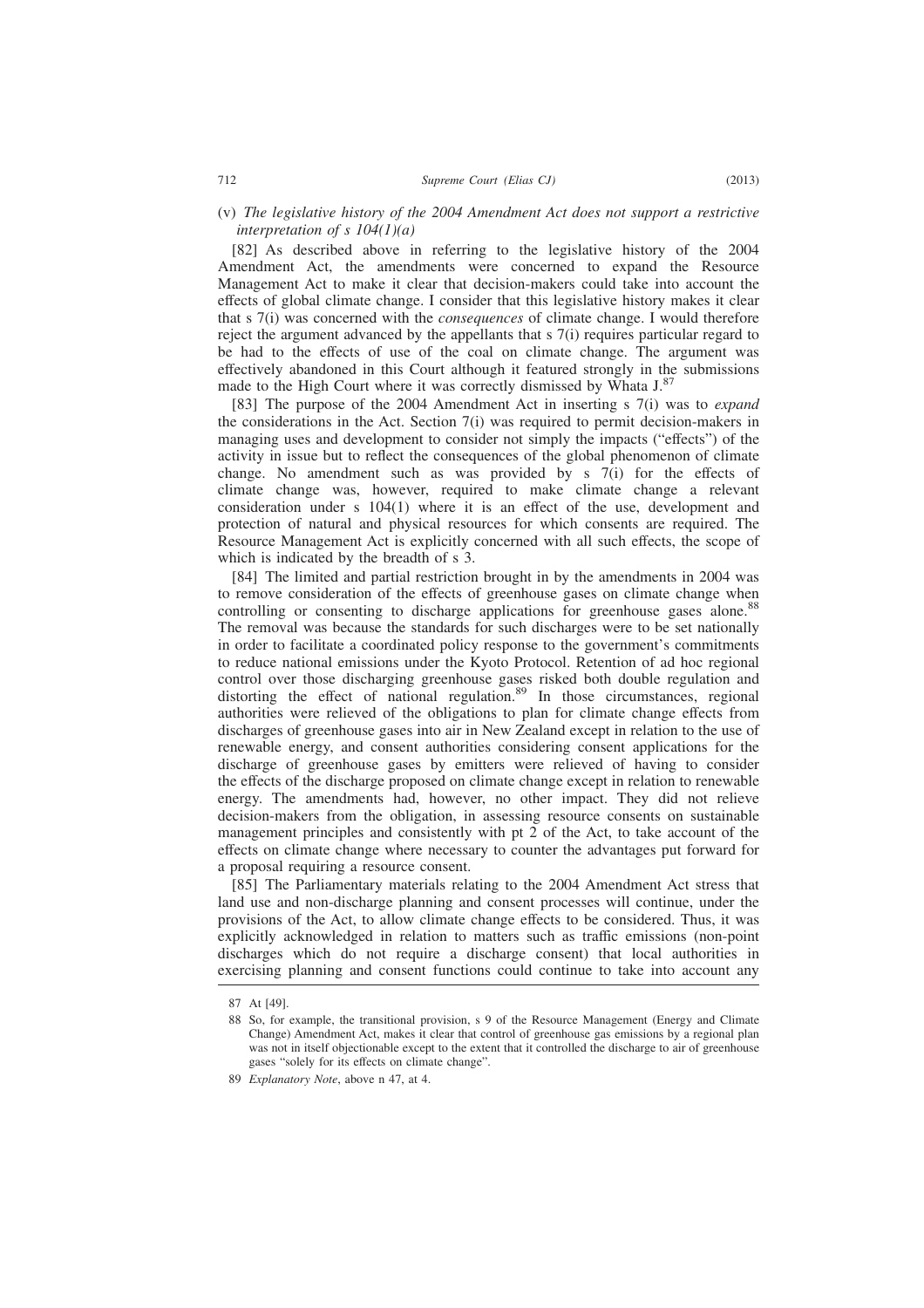effects on the environment, including in respect of climate change.<sup>90</sup> The fact that climate change consideration was removed only in relation to consents for permits to discharge greenhouse gases into air (as the terms of the amendments made clear) left regional councils and consent authorities able to take into account climate change effects in all other resource management planning and consent processes.

# (vi) *Section 3 of the 2004 Amendment Act*

[86] Section 3 of the 2004 Amendment Act, the purpose provision of that Act, was not carried through into the principal Act. It was argued however that it is properly to be treated as part of the Resource Management Act. Reliance was placed on s 23 of the Interpretation Act 1999 which provides that "[a]n amending enactment is part of the enactment that it amends". Although "enactment" is now interpreted to mean both an entire Act and a provision of it,  $91 \text{ I}$  doubt whether s 3 is properly to be treated as part of the Resource Management Act because it does not itself amend the Act. The provisions that amend are carried into the principal Act. And s 3 is relevant to their interpretation. To the extent that the amending provisions affect the scheme of the Act, s 3 is relevant also in understanding that change in scheme. But it is otherwise spent. Nor does s 3, properly construed in the light of the substantive amendments made by the 2004 Amendment Act, affect the meaning of s  $104(1)(a)$  or the scheme of the Resource Management Act beyond those substantive changes.

# (vii) *The effects are not "too remote"*

[87] It was suggested in the High Court that the effects on climate change through combustion of the coal were too remote.<sup>92</sup> Such argument is however impossible to reconcile with the terms of s 3, pt 2, and s 104 of the Resource Management Act. Nor is the effect on climate change treated as too remote in the legislative provisions that remove it from consideration. They allow an exception where the use of renewable energy permits a reduction in the discharge of greenhouse gases into air, either absolutely or relatively. Such exception (permitting reductions of greenhouse gases to be taken into account in favour of resource consents) indicates that such effects are not treated by the legislation as "too remote" to be of concern to decision-makers.

[88] The exception also confirms the approach taken under ss 5 and 104 of the Resource Management Act which recognises that the merits of a proposal must be assessed by taking into account matters that detract from the benefits claimed. The exercise in assessing "sustainable management" is otherwise one-sided.<sup>93</sup>

# (viii) *"Tangibility"*

[89] "Tangibility" is not a concept derived from the Resource Management Act. It is, perhaps, at most an aspect of the remoteness arguments. It is, however, treated by the majority as of significance in the reasons why they would exclude effects on climate change. It is therefore necessary to make some comment upon it.

[90] In *Environmental Defence Society Inc v Taranaki Regional Council*, the Environment Court held that, although the contribution of the plant, there proposed, to global climate change could not be measured "scientifically", it could not be ignored

<sup>90</sup> Select Committee report, above n 68, at 5.

<sup>91</sup> Interpretation Act 1999, s 29, definition of "enactment".

<sup>92</sup> *Royal Forest and Bird Protection Society of New Zealand Inc v Buller Coal Ltd*, above n 2, at [52].

<sup>93</sup> *Beadle v Minister of Corrections*, above n 83, at [90] as discussed at [76] above.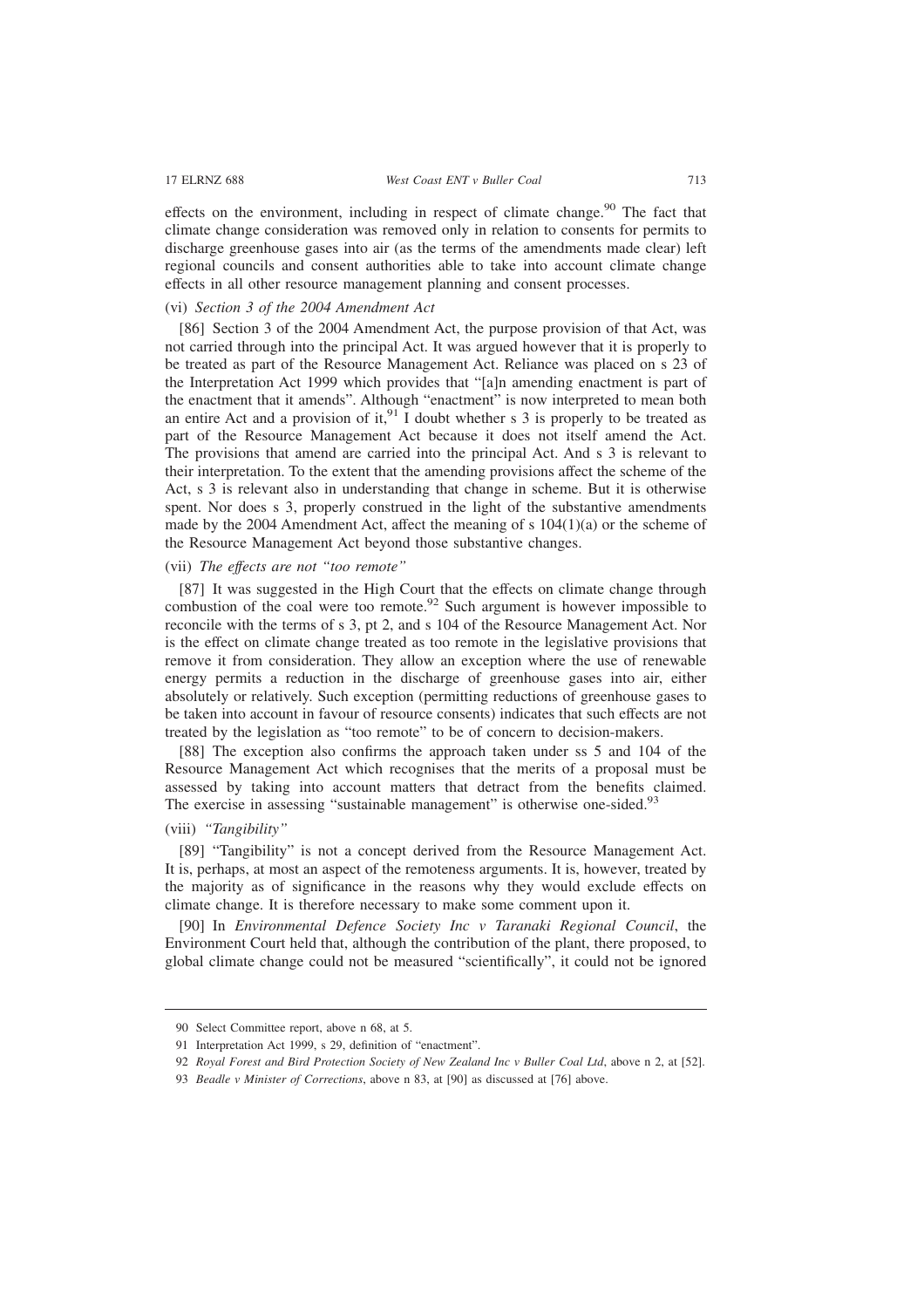as de minimus "[b]ecause of the stable nature of carbon dioxide and the fact that each small contribution is spread around the globe to combine and create the greenhouse effect".<sup>94</sup> It expressed the view that:<sup>95</sup>

It is just this very situation that section 3(d), which relates to cumulative effects, is intended to cover.

[91] I, too, would have thought that contribution to the greenhouse effect is precisely the sort of cumulative effect that the definition in s 3 permits to be taken into account under s  $104(1)(a)$  in requiring the consent authority to "have regard to any actual and potential effects on the environment of allowing the activity". It is suggested by the majority, however that this interpretation has been excluded by the decision of the Court of Appeal in *Dye v Auckland Regional Council* (Dye).<sup>96</sup> The majority consider that *Dye* "would have been seen as reflecting the then current legal status quo" in 2004, when the 2004 Amendment Act was enacted. $97$ 

[92] *Dye* was not referred to by counsel in the argument addressed to us. As the majority acknowledges, it arises in a very different context. It concerned an argument that the precedential effect of a resource consent to a subdivision meant that further resource consents following the precedent were themselves "cumulative" effects or "other effects" which should be combined with the effect of the first consent. Not surprisingly, such argument led to a decision which is not entirely easy to follow. I think it most unlikely that it would have been at the forefront of the minds of those responsible for the enactment of the 2004 Amendment Act, which was concerned not with precedent in resource consents but with equipping decision-makers to respond to climate change and energy efficiency.

[93] Without further argument, I would be reluctant to extract propositions of general application from *Dye* about when effects are cumulative or may be combined with other effects for the purposes of s  $104(1)(a)$ .

#### **Conclusion**

[94] A conclusion that climate change is a matter to be weighed in the sustainable management required by s 5 of the Resource Management Act where it is an effect of the activities for which consents are sought is a decision only about relevance under the provisions of the Act. It should not be necessary to say that questions of weight are contextual and a matter for the consent authority. For the reasons given however I consider that the legislation, properly construed in accordance with its terms, purpose, scheme, and legislative history does not justify an interpretation s  $104(1)(a)$ which excludes the consideration of the effects on climate change of the activities for which consents are required under the Resource Management Act. I would allow the appeal.

The judgment of McGrath, William Young and Glazebrook JJ was delivered by

#### **WILLIAM YOUNG J**

#### **The issue**

[95] Buller Coal Ltd (BCL) and Solid Energy New Zealand Ltd (Solid Energy) applied for resource consents to permit the mining of coal. The coal which is to be extracted will be exported and burnt overseas. The applications were opposed by the

97 See [126] below.

<sup>94</sup> *Environmental Defence Society Inc v Taranaki Regional Council*, above n 82, at [24].

<sup>95</sup> At [24].

<sup>96</sup> *Dye v Auckland Regional Council* [2002] 1 NZLR 337, (2001) 7 ELRNZ 209 (CA).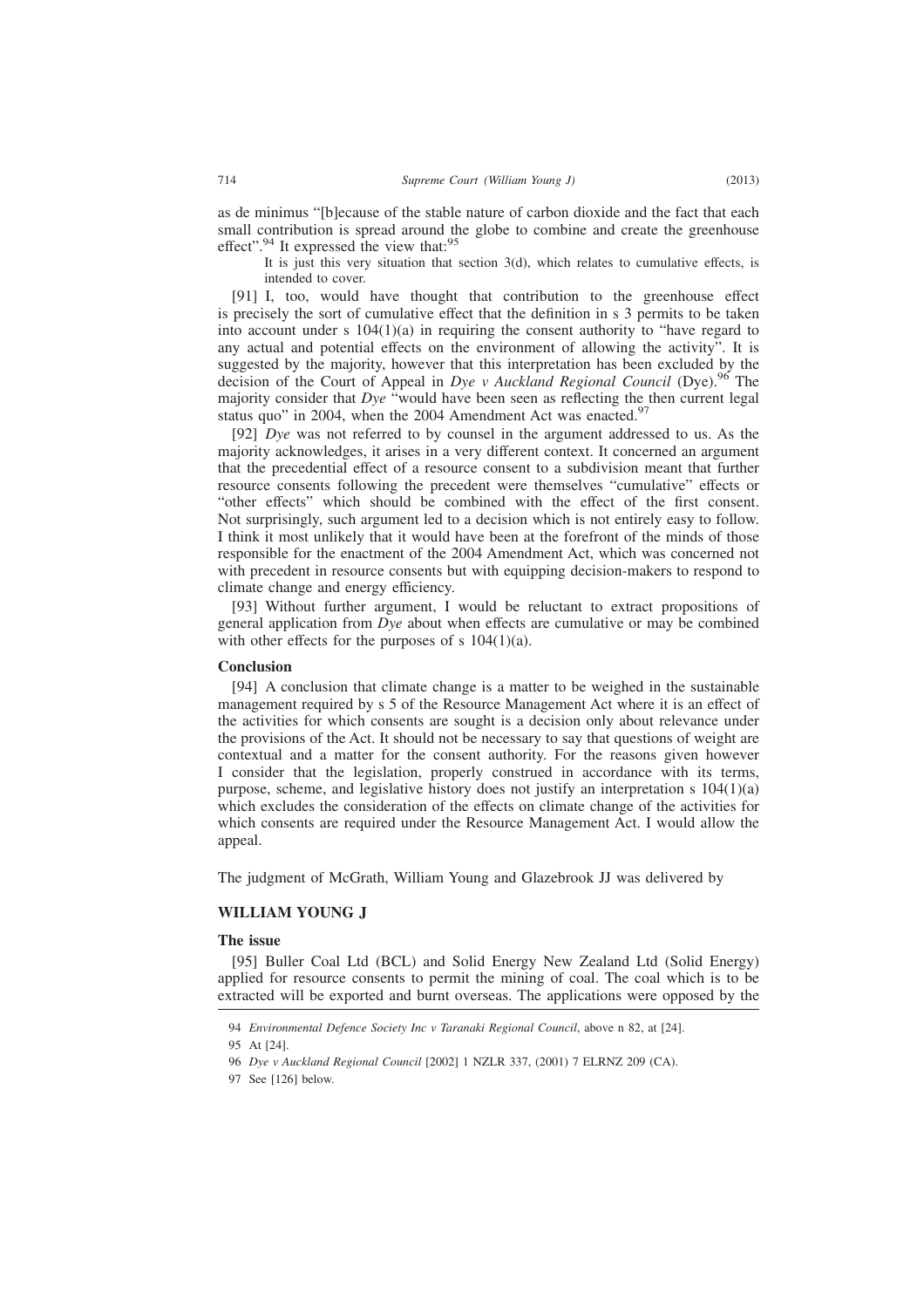appellant, West Coast ENT Inc (West Coast ENT), and the Royal Forest and Bird Protection Society of New Zealand Inc (Forest and Bird). They wished to argue that climate change effects associated with the burning of the coal are material to the assessment of, and tell against, these applications. In issue in this appeal is whether they are entitled to maintain this argument.

[96] The case falls to be determined within the statutory framework of the Resource Management Act 1991 (the RMA), as amended with specific reference to climate change by the Resource Management (Energy and Climate Change) Amendment Act 2004 (the 2004 Amendment Act). Section 3 of that Act expressed its purposes in the following way:

### **3. Purpose**

The purpose of this Act is to amend the principal Act—

…

- (b) to require local authorities—
	- (i) to plan for the effects of climate change; but
	- (ii) not to consider the effects on climate change of discharges into air of greenhouse gases.

[97] If the purpose expressed in s 3 had been explicitly carried through to the operative provisions of the 2004 Amendment Act this would have disposed of the appellant's argument. But what has given rise to the present litigation is that the operative provisions of that Act apply only to (a) the making of rules by regional councils in relation to the discharge into air of greenhouse gases and (b) the consideration by regional councils of applications for resource consents associated with the discharge into air of such gases. Since the present applications do not seek consent to discharge contaminants into air, West Coast ENT and Forest and Bird say that the consent authorities dealing with the applications are required to address the climate change consequences of burning the coal under s  $104(1)(a)$  of the RMA which provides:

When considering an application for a resource consent and any submissions received, the consent authority must, subject to Part 2, have regard to—

(a) any actual and potential effects on the environment of allowing the activity; …

### **International efforts to limit climate change and the Climate Change Response Act 2002**

[98] Although the case turns on the meaning and effect of the RMA as amended in 2004, it is appropriate to refer briefly to the wider context provided by international efforts to address and mitigate climate change and New Zealand's response to those efforts.

[99] The United Nations Framework Convention on Climate Change (UNFCCC)<sup>98</sup> was opened for signature in June 1992 and there are 194 states and one regional economic integration organisation which are currently parties to it. Its objective is to stabilise greenhouse gas concentrations in the atmosphere at a level which will prevent dangerous anthropogenic interference with the climate system.<sup>99</sup> It envisages that developed countries will take the lead in combating climate change and its effects.<sup>100</sup> Developed, or Annex I, countries, including New Zealand, committed to take mitigation measures with the aim of returning emissions of  $CO<sub>2</sub>$  and other climate change gases to 1990 levels.<sup>101</sup>

100 Article 3(1).

<sup>98</sup> United Nations Framework Convention on Climate Change, above n 18.

<sup>99</sup> Article 2.

<sup>101</sup> Article 4(2)(b).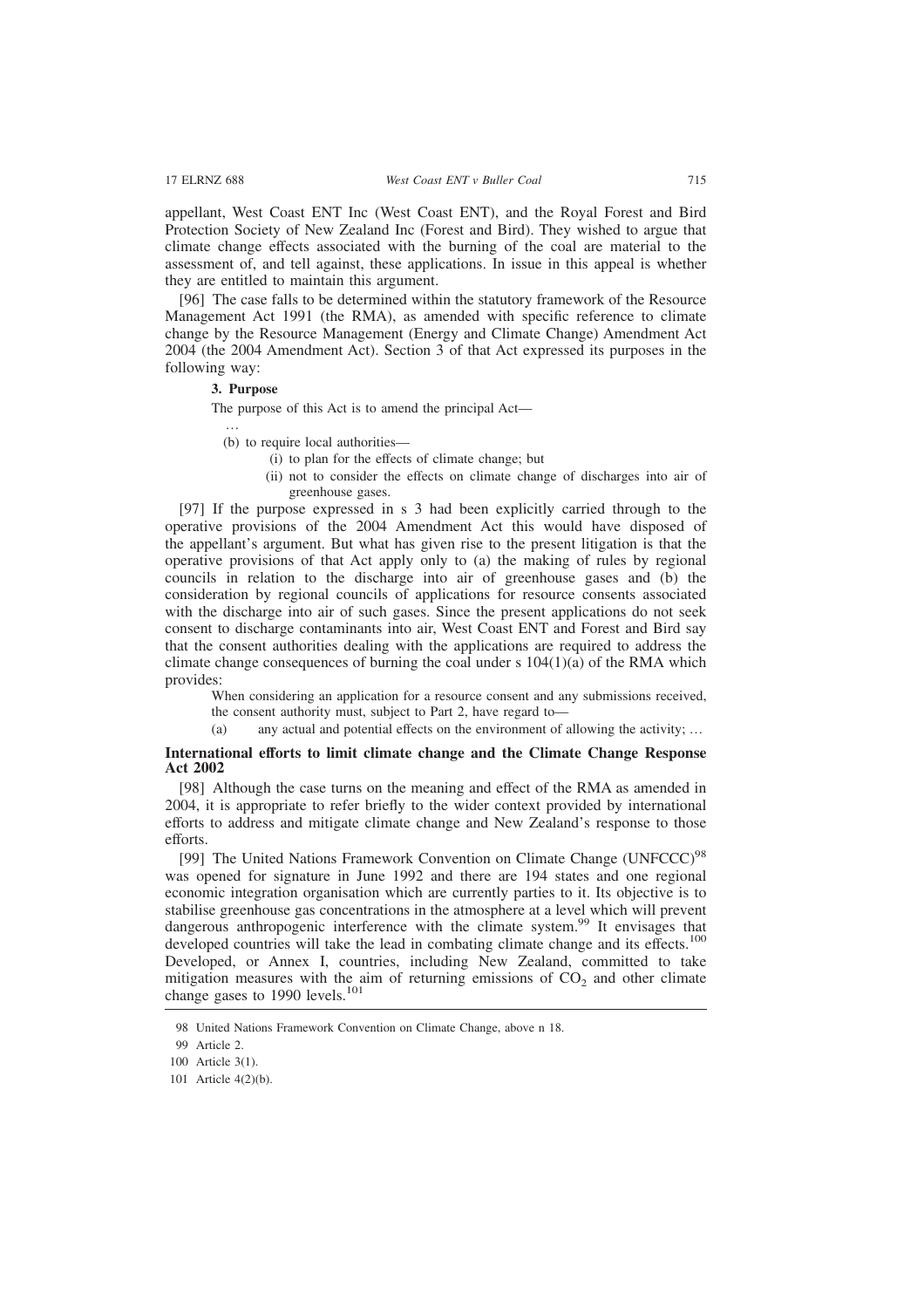[100] The Kyoto Protocol to the UNFCCC was adopted in 1997 and came into force in 2005.<sup>102</sup> New Zealand ratified the Protocol in 2002 following the enactment of the Climate Change Response Act 2002. Under the Protocol, Annex I countries, including New Zealand, committed to binding emissions reductions for 2008-2012. New Zealand's obligation was to maintain its annual average emissions during this period (referred to as "the first commitment period") by at least 5 per cent below its 1990 emissions.<sup>103</sup> As we understand it, the New Zealand Government's position is that New Zealand will meet its obligations in relation to the first commitment period.<sup>104</sup> New Zealand has, however, declined to give any further commitment under the Protocol beyond the expiry of that period. Instead it has offered a voluntary pledge that 2020 emissions will be between 10 and 20 per cent less than 1990 levels. Countries which have renewed and extended their Kyoto commitments account for approximately 15 per cent of worldwide greenhouse gas emissions.

[101] The Climate Change Response Act established the machinery which was necessary to ensure that New Zealand was able to comply directly with its obligations under the UNFCCC and the Kyoto Protocol. As amended in 2008, it now provides for the emissions trading scheme, the purpose of which is to support and encourage global efforts to reduce greenhouse gas emissions by: (a) assisting New Zealand to meet its obligations under the UNFCCC and the Kyoto Protocol and; (b) reducing New Zealand's net emissions below what are referred to as "business-as-usual levels".<sup>105</sup> This latter objective is of continuing significance despite New Zealand refusing to give any further commitments under the Protocol. The scheme covers all the greenhouse gases covered by the Protocol and is intended, over time, to cover the vast bulk of greenhouse gas emissions. It applies on a sector by sector basis. The sectors of relevance for present purposes are stationary energy and industrial processes. What is important to note is that because of the structure of the Act (which focuses on greenhouse gas emissions from New Zealand), the coal which the respondents win will not be subject to the scheme providing it is exported from New Zealand.<sup>106</sup>

### **Background**

[102] BCL's resource consent applications are in respect of an open-cast mining proposal on the Denniston Plateau on the West Coast of the South Island. BCL intends to export coal to China and India for use in the steel manufacturing industry. The burning of this coal will result in the emission of the greenhouse gas,  $CO_2$ . Consents are required from both the West Coast Regional Council and the Buller District Council. In August 2011, Commissioners appointed by the two councils granted the necessary consents.<sup>107</sup> West Coast ENT and Forest and Bird appealed to the Environment Court. Amongst the grounds of appeal was a complaint that the Commissioners had not taken into account the climate change effects of the

102 Kyoto Protocol to the United Nations Framework Convention on Climate Change, above n 19.

<sup>103</sup> Article 3(1).

<sup>104</sup> Greenhouse gas emissions have increased since 1990 but this was off-set by increases in forestry and associated carbon sequestration. See Ministry for the Environment *New Zealand's Greenhouse Gas Inventory 1990-2011* (April 2013).

<sup>105</sup> See Resource Management Act 1991, s 3(1)(c)(ii). Under s 3(3), "business-as-usual levels" is defined as meaning "the levels of New Zealand's greenhouse gas emissions, estimated by the Minister or the Environmental Protection Agency at any particular point in time, as if the greenhouse gas emissions trading scheme provided for under this Act had not been implemented".

<sup>106</sup> The Climate Change Response Act 2002, s 207(a).

<sup>107</sup> *Re an Application by Buller Coal Ltd for Resource Consents for the Denniston Plateau Escarpment Mine Project*, above n 14, at [523].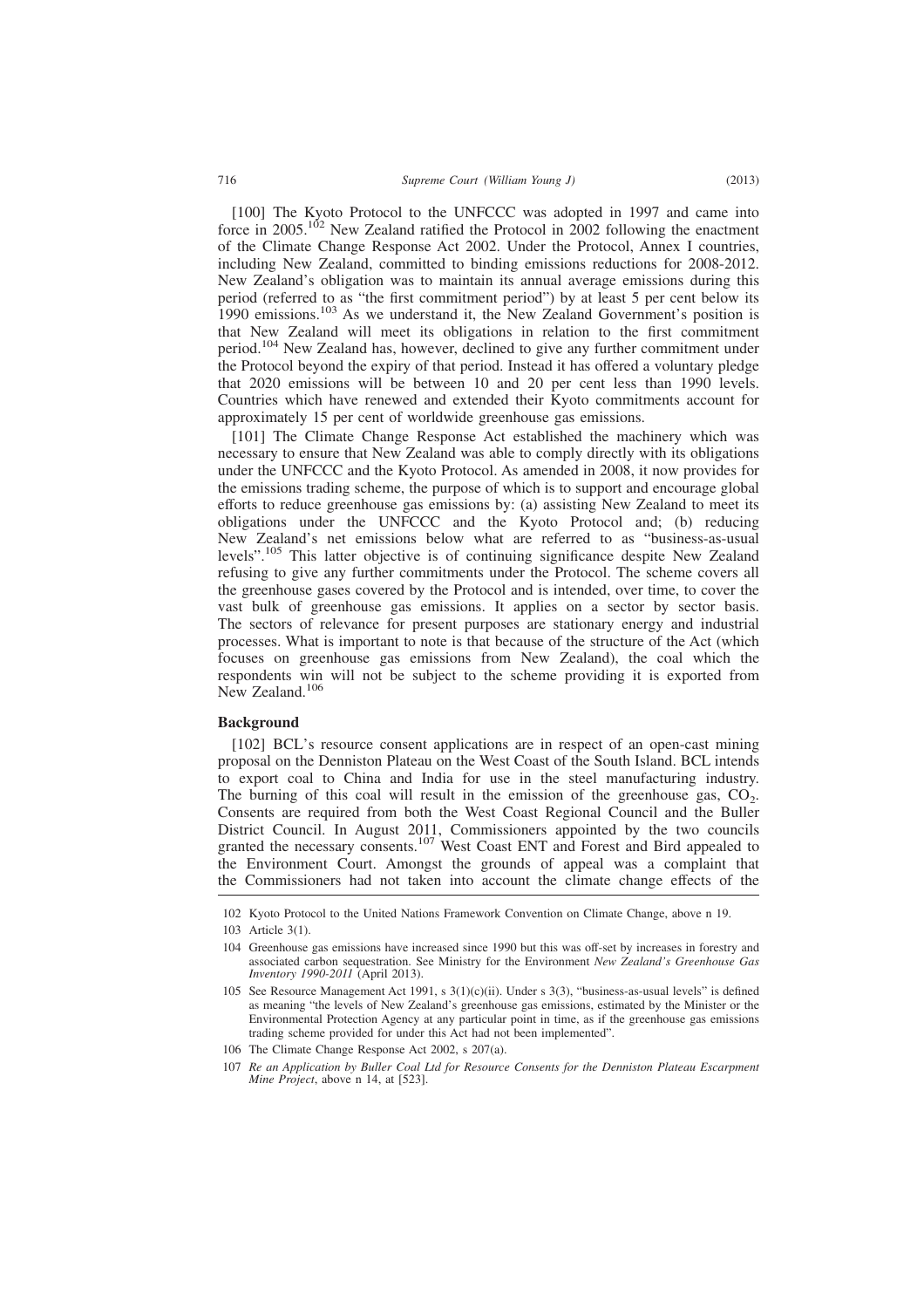burning of the coal. They say that for the purposes of s  $104(1)(a)$  of the RMA, these climate change effects are "actual and potential effects on the environment of allowing the activity".

[103] In December 2011, Solid Energy applied to the same two councils for resource consents to carry out mining at the Mt William North mining area. It intends to export coal to India, China, Japan, Brazil and South Africa for use in the steel manufacturing industry. Consents have subsequently been granted and appeals by both Solid Energy and Forest and Bird are awaiting hearing in the Environment Court. Forest and Bird wishes to rely on the same climate change argument as has been advanced in respect of BCL's application.

[104] Under the Buller District Plan, coal mining is a restricted discretionary activity.<sup>108</sup> When a consent authority is deciding whether to grant a resource consent for a restricted discretionary activity, it must consider only those matters over which "a discretion is restricted in national environmental standards or other regulations" or "it has restricted the exercise of its discretion in its plan or proposed plan".<sup>109</sup> The matters in respect of which the District Plan restricts discretion in relation to coal mining do not include climate change consequences of the burning of coal which is to be mined. Climate change arguments are therefore irrelevant to whether consent should be granted to allow the mining of coal. There are, however, ancillary elements of the coal mining proposals which involve activities which are discretionary, controlled, or non-complying under the District Plan.<sup>110</sup> In the case of BCL, these include roading, pipe works, the proposed processing plant and coal handling facility, the construction of an electrical substation and the use, storage and transportation of hazardous substances. Consents for these activities must be obtained from the District Council. BCL requires resource consents from the regional council because its mining (and associated) activities will involve disturbance of land, vegetation, and the beds of water bodies, the taking, diversion and use of water, and the discharge of contaminants onto land, into water, and to air. Coal mining, as a land use activity, is not addressed as such in the regional planning documents. Solid Energy's position as to consents is broadly similar to that of BCL and does not warrant separate discussion.

[105] In the hope of avoiding what they saw as a potentially lengthy and expensive debate about the climate change effects of the burning of coal, BCL and Solid Energy applied to the Environment Court for declarations to the effect that the consent authority in relation to their applications:

cannot have regard to the effects on climate change of discharges into the air of greenhouse gases arising from the subsequent combustion of the coal extracted … either where:

- (a) any discharge of the coal occurs outside New Zealand territorial boundaries; or
- (b) any discharge of greenhouse gases associated with the end … use of coal occurs in New Zealand.

[106] West Coast ENT responded with its own application for a declaration<sup>111</sup> that the decision maker must:

consider the contribution that [the] subsequent discharges into air from the combustion of coal will have towards climate change.

<sup>108</sup> Buller District Plan, above n 9, r 5.3.2.4.3.

<sup>109</sup> See Resoucre Management Act 1991, s 104C.

<sup>110</sup> See s 87A of the Resource Management Act 1991.

<sup>111</sup> West Coast ENT also sought another declaration as to the effect of s 7(i) of the Resource Management Act 1991. This is no longer pursued. We will mention the point when we come to s 7(i) below at [130].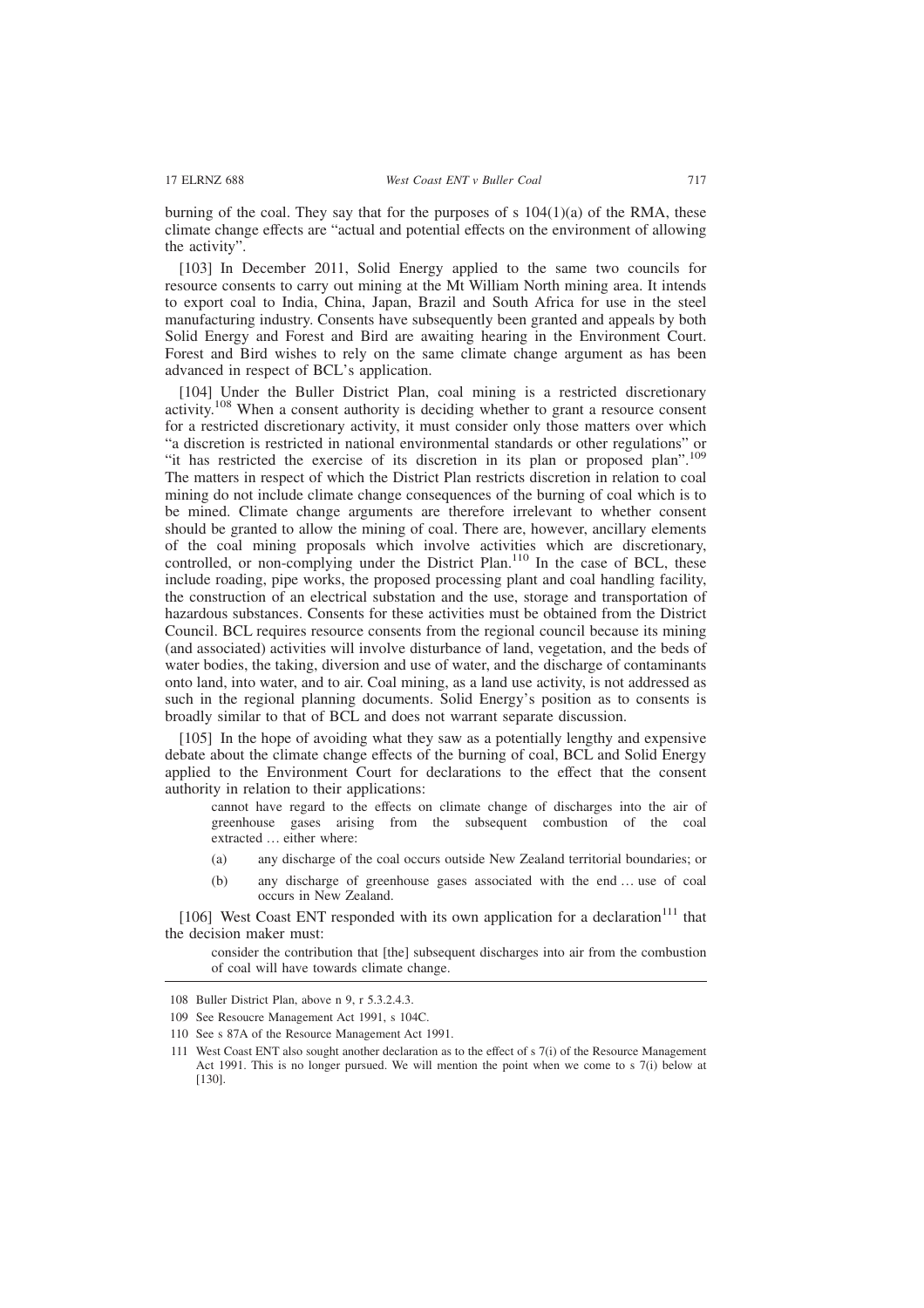### **The Environment Court judgment**

[107] In a judgment delivered on 30 April 2012, Judge Newhook granted the declarations sought by BCL and Solid Energy and dismissed the application by West Coast ENT.<sup>112</sup> He relied very heavily on the 2004 Amendment Act and, in particular, the statement of purpose set out in s 3 of the Act. He noted what was said about that statute in *Greenpeace New Zealand Inc v Genesis Power Ltd*<sup>113</sup> — a case which is discussed later in these reasons<sup>114</sup> — where this Court observed that:<sup>115</sup>

The underlying policy of the [2004] Amendment Act was to require the negative effects of greenhouse gases causing climate change to be addressed not on a local but on a national basis … .

He concluded that:<sup>116</sup>

[T]he whole of the [2004] Amendment Act, but particularly s 3, point strongly to a finding that regulatory activity on the important topic of climate change is taken firmly away from regional government, and made the subject of appropriate attention from time to time by central government by way of activity at a national level.

#### **The High Court judgment**

[108] West Coast ENT and Forest and Bird both appealed to the High Court. Central to their argument on appeal was the contention that Judge Newhook had focused unduly on the purpose provision of the 2004 Amendment Act and had not sought to reconcile his conclusion as to its effect with the relevant and operative provisions of the RMA.

[109] This appeal was dismissed by Whata J in a judgment delivered on 24 August 2012.<sup>117</sup>

[110] The Judge first addressed the position in relation to coal to be burnt in New Zealand and concluded that the effects on climate change of the burning of such coal were not to be taken into account. He gave five reasons for this conclusion:

- (i) The policy underlying the 2004 Amendment Act and its purpose provision.<sup>118</sup>
- (ii) Although s  $104(1)(a)$  is not expressed to be subject to the 2004 Amendment Act, it is "subject to the scheme of the RMA, as amended by the Amendment Act 2004". Under that Act, it is not open to local authorities to control the discharge to air of greenhouse gases by reference to the effects of such discharge on climate change. Accordingly, a jurisdiction to consider such effects under s  $104(1)(a)$  "must be implied and collateral to the exercise of other local authority functions". But given the policy of the 2004 Amendment Act, the court "must be slow to imply such collateral jurisdiction".<sup>119</sup>
- (iii)  $CO<sub>2</sub>$  which is discharged as a result of burning in New Zealand, is "presumptively irrelevant" to whether consent should be granted for coal extraction.<sup>120</sup> This is so for two reasons. First, the burning of the coal is not itself the "activity" for which consent is sought and thus the relevant

114 See below at [148]-[150].

- 118 At [40].
- 119 At [41].
- 120 At [42].

<sup>112</sup> *Buller Coal Ltd, Re*, above n 1.

<sup>113</sup> *Greenpeace New Zealand Inc v Genesis Power Ltd* , above n 48.

<sup>115</sup> At [55].

<sup>116</sup> *Buller Coal Ltd, Re*, above n 1, at [53].

<sup>117</sup> *Royal Forest and Bird Protection Society of New Zealand Inc v Buller Coal Ltd* , above n 2.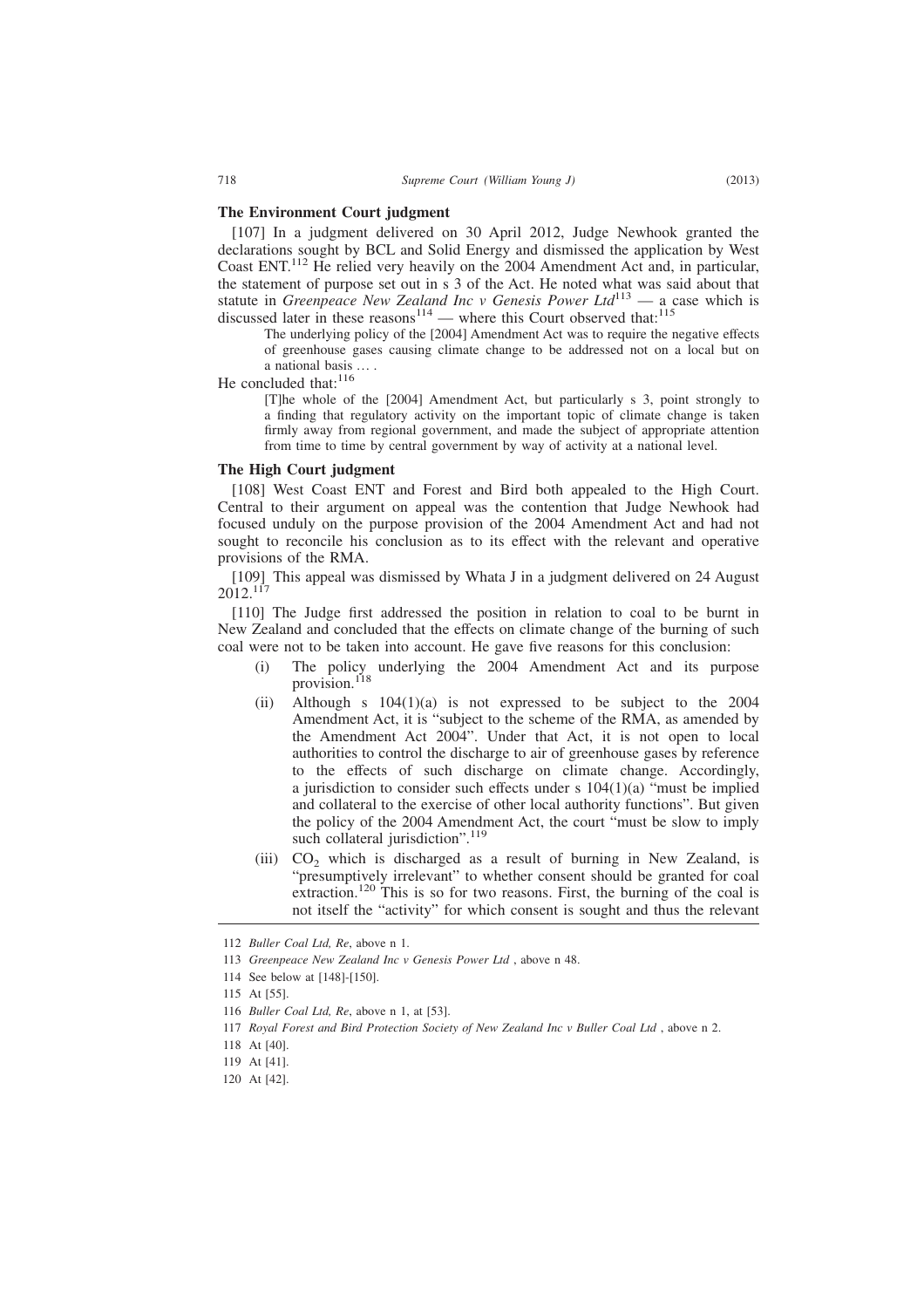"activity" for the application of s 104(1)(a). Secondly, such burning will need to be allowed by a national environmental standard, a regional plan rule or a discharge to air resource consent. Although "it is common for consent authorities to take into account the effects of downstream activities", this is usually in relation to activities which are not subject to regulation under the RMA.<sup>121</sup> He gave examples of increased traffic movements and associated "diffuse or non-point pollution" arising out of a proposed development.<sup>122</sup>

(iv) Use of land consent processes to control the discharge to air of greenhouse gases would:<sup>123</sup>

> jar heavily against the carefully constructed framework of the Act dealing with air discharges and undermine the methods overtly preferred by Parliament for achieving sustainable management of resources in relation to air discharges and related effects on climate change.

He fleshed this point out in this way: $124$ 

the RMA envisages achieving sustainable control of discharges of contaminants to air via regional policy statements and regional plans and now, in respect of the effects on climate change of discharges of greenhouse gases, only in accordance with a national environment standard. Ongoing or residual district level control of greenhouse gases emissions via consenting processes, without national and then regional policy guidance, is not reconcilable with this detailed framework.

(v) He dismissed concerns that his approach would inhibit the ability of district councils to use comprehensive urban planning and transportation strategies to mitigate the climate change effects of greenhouse gas emissions. He noted that this could be provided for under the aegis of national environmental standards under which regional and then district councils might develop rules. He also pointed out that the 2004 Amendment Act did not limit the ability of local authorities to address effects of "diffuse air pollution at a localised scale".<sup>125</sup>

[111] Whata J then turned to address the issue of what he called "overseas discharges". This is what he said:<sup>126</sup>

The issue with overseas discharges of greenhouse gases from the use of coal extracted in New Zealand is more complex. Such discharges cannot be subject to national environmental standards, with the result that unless regulated at the point of extraction, they will not be subject to assessment under the rubric of sustainable management. Given the global reach of climate change effects … it cannot be said that the adverse effects of greenhouse gases on climate change are irrelevant to the exercise of functions under the RMA. Nor are coal-mining participants required to surrender units for carbon dioxide emissions from burning of exported coal. The parties also agree the coal mined will probably result in subsequent discharge of carbon dioxide from the combustion of coal. An interpretation therefore that best secures sustainable management would presumptively favour, in the unusual circumstances of this case, assessment of those effects under s  $104(1)(a)$ .

The short answer might be that such effects are simply too remote. But there is a more fundamental objection. The central question remains whether the discharges and their effects are subject to the jurisdiction of a local authority. The starting point must be

- 123 At [44].
- 124 At [45].
- 125 At [46].
- 126 At [51]-[53].

<sup>121</sup> At [43].

<sup>122</sup> At [43].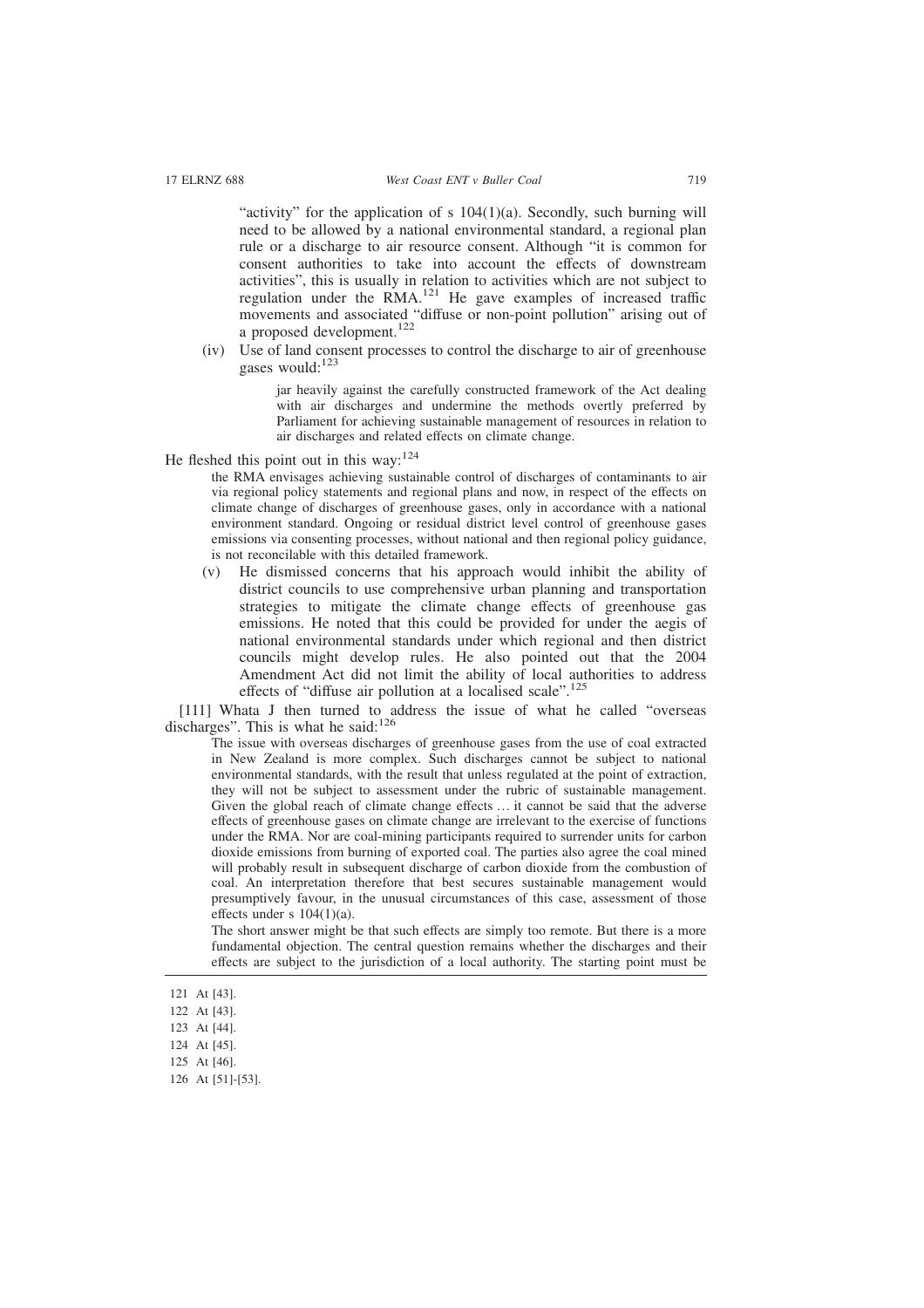s 15, as this section controls the need or otherwise to obtain consent. Given that s 15 cannot apply outside of New Zealand's territorial boundary, there is no remit to require consent for overseas discharges. Accordingly the discharge can only be amenable to oversight by way of collateral jurisdiction. But where there is no primary jurisdiction to regulate activities extra-territorially (and nothing in ss 30 or 31 confers such jurisdiction), there can be no collateral jurisdiction to do so. Any endeavour to regulate those activities by the side route of s  $104(1)(a)$  could not have been within the contemplation of the legislators and, in my view, must be impermissible.

This arguably literal and narrow interpretation of the reach of the RMA might be said to be discordant with the breath of the sustainable management purpose. But this jurisdictional objection runs in tandem with the implausibility of applying sustainable management principles to overseas jurisdictions. In short, in order to form an accurate view as to whether the overseas discharges are adverse and contrary to the sustainable management purpose, an authority would need to assess the management of those effects in those overseas jurisdictions … . The prospect of a district council assessing whether an end use of coal (or other greenhouse gas emitting resources) is subject to sustainable environmental policy, regulatory control, mitigation or compensation in Cambodia or a province in China, in Japan or Brazil, Zimbabwe or Kenya, or other foreign jurisdictions is palpably unattractive. I do not think it is a matter that is properly justiciable under the RMA in accordance with acceptable judicial method.

[112] The effect of the High Court judgment was to preclude the appellant from calling evidence at the Environment Court's hearing on the potential effects on climate change of discharge of greenhouse gases from the end use of coal to be mined. As that hearing was due to conclude in late December 2012, an early final determination as to whether the High Court's judgment was correct was desirable to avoid disruption to the Environment Court's determination of the substantive appeal. Given the exceptional nature of these proceedings, we granted leave directly to this Court against the High Court judgment.<sup>127</sup>

### **The current state of play in relation to the applications**

[113] The Environment Court has recently delivered an interim judgment in relation to the appeal against the consents granted to BCL indicating that consents will be approved subject to conditions which have yet to finalised.<sup>128</sup> There have been High Court challenges to the approach taken by the Environment Court.<sup>129</sup> These events have occurred since the hearing before us and there is no need for us to review their implications save to say that it seems clear that the issue debated before us is not moot as it may have been if the Environment Court had held that resource consents should be refused for reasons other than the climate change argument which we must address.

[114] The appeals in relation to Solid Energy's Mt William North proposal are apparently on hold awaiting the outcome of the present case.

### **The position as it was prior to the 2004 Amendment Act**

#### *The appellant's submission*

[115] In his submissions for the appellant, Mr Salmon treated it as a given that if the present issue had arisen prior to the enactment of the 2004 Amendment Act, the climate change effects associated with the overseas burning of coal would have been

<sup>127</sup> See *West Coast ENT Inc v Buller Coal Ltd*, above n 3.

<sup>128</sup> *West Coast Environmental Network Inc v West Coast Regional Council and Buller District Council*, above n 12; and the appeal against it in *Royal Forest and Bird Protection Society of New Zealand Inc v Buller District Council* [2013] NZHC 1346, [2013] NZRMA 293.

<sup>129</sup> On the meaning of "existing environment", see *West Coast Environmental Network Inc v West Coast Regional Council* [2013] NZEnvC 42; and *Royal Forest and Bird Protection Society of New Zealand Inc v Buller District Council* [2013] NZHC 1324, [2013] NZRMA 275; and see above n 128.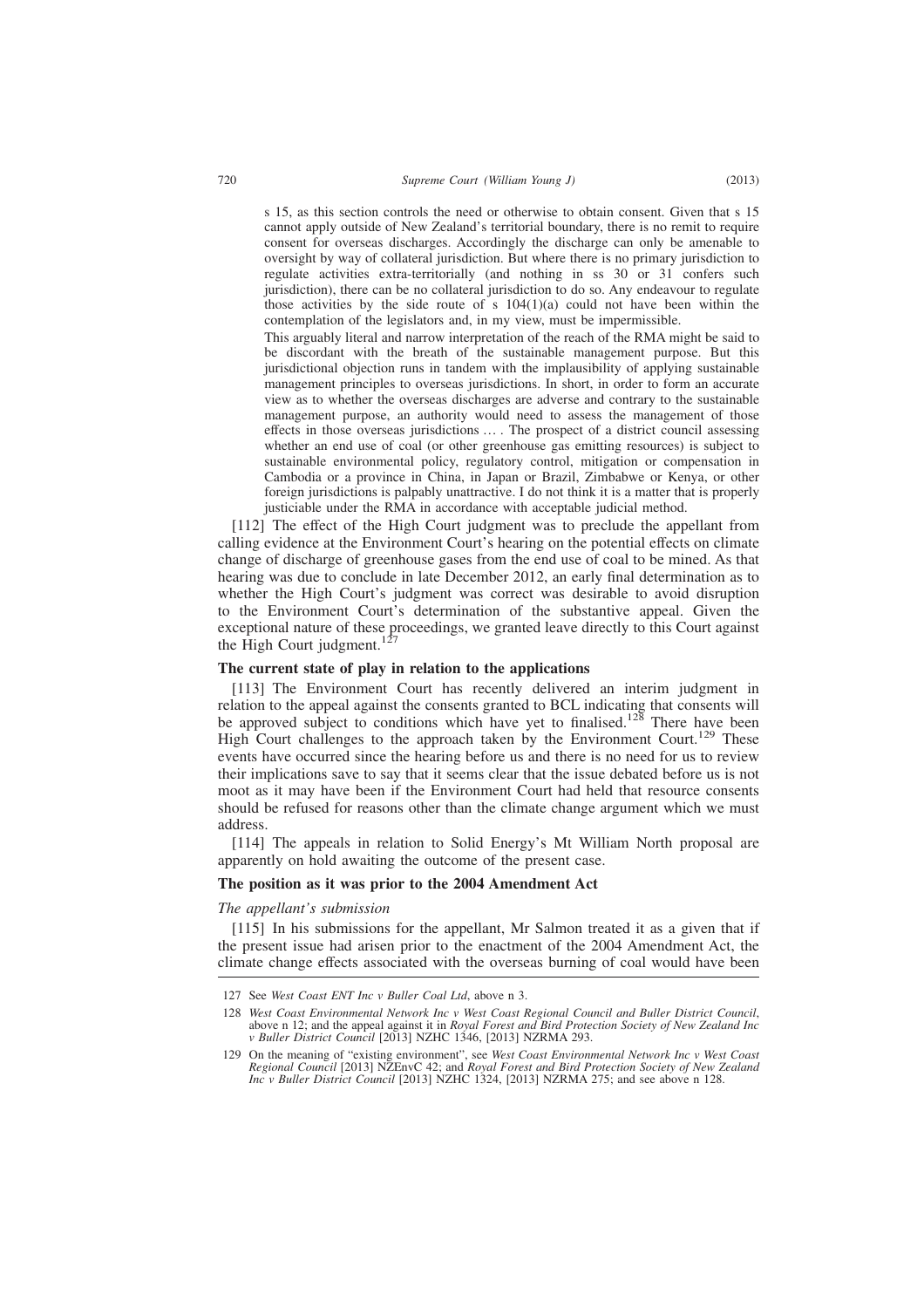taken into account under s  $104(1)(a)$ . We will not attempt to answer the necessarily hypothetical question as to whether such climate change effects would have been taken into account at that time. But Mr Salmon's proposition nonetheless warrants some discussion and evaluation.

[116] If advanced prior to the 2004 Amendment Act, such an argument would have been assessed in light of the following considerations:

- (a) The climate change effects relied on would not result directly from the activity for which consent was sought (the mining of coal) but rather from consequential but independent activities (the burning of coal);
- (b) The coal is to be burnt overseas; and
- (c) The probable impossibility of showing perceptible climate change effects resulting from the burning of coal from a single mine.

In this section of the judgment, we will evaluate Mr Salmon's contention by reference to the considerations just identified.

# *Indirectness*

[117] As Whata J noted in his judgment, the effects on which West Coast ENT and Forest and Bird wish to rely are direct consequences of burning coal, rather than mining it.<sup>130</sup> So there would always have been scope for argument that the climate change effects relied on by the appellant were too remote from the activities for which consents were sought to fall within the scope of  $s$  104(1)(a). Indeed what was effectively this argument succeeded in one case in the Environment Court.<sup>131</sup>

[118] The indirectness argument can be taken a little further. For reasons already given,  $^{132}$  the climate change effects of burning coal are irrelevant to the applications to the extent to which they seek permission to mine coal. The issue only arises because aspects of the projects which are ancillary to the proposed mining are discretionary, controlled or non-complying under the relevant plans. To put this in more specific terms — and to give an example — BCL requires consent to put in roading associated with its mining proposal. West Coast ENT's argument is that such consent should be refused because of, inter alia, the climate change effects of the burning of the coal, the mining and export of which will be facilitated by the roading in question. It might be thought a little odd if climate change consequences which are irrelevant to the application for consent to mine the coal are relevant to an ancillary element of the mining proposal. As well, the eventual burning of the coal overseas is not closely associated with the construction of roading on the West Coast. And finally on this point, allowing climate change arguments to be advanced in relation to roading might be thought to be antithetical to the concept of a restricted discretionary activity and the rules in the District Plan.

[119] We accept that effects on the environment of activities which are consequential on allowing the activity for which consent is sought have sometimes been taken into account by consent authorities. This is particularly so in respect of consequential activities which are not directly the subject of control under the RMA. But questions of fact and degree are likely to arise as is apparent from the judgment of the Environment Court in *Beadle v Minister of Corrections*. <sup>133</sup> In issue in that case was an application for consent for earthworks and streamworks associated with a proposed prison. Those objecting to the proposal wished to raise arguments directed

<sup>130</sup> *Royal Forest and Bird Protection Society of New Zealand Inc*, above n 2, at [43].

<sup>131</sup> *Taranaki Energy Watch Inc v Taranaki Regional Council* EnvC Auckland W039/03, 16 June 2003 at [84]-[85].

<sup>132</sup> See above at [104].

<sup>133</sup> *Beadle v Minister of Corrections*, above n 83.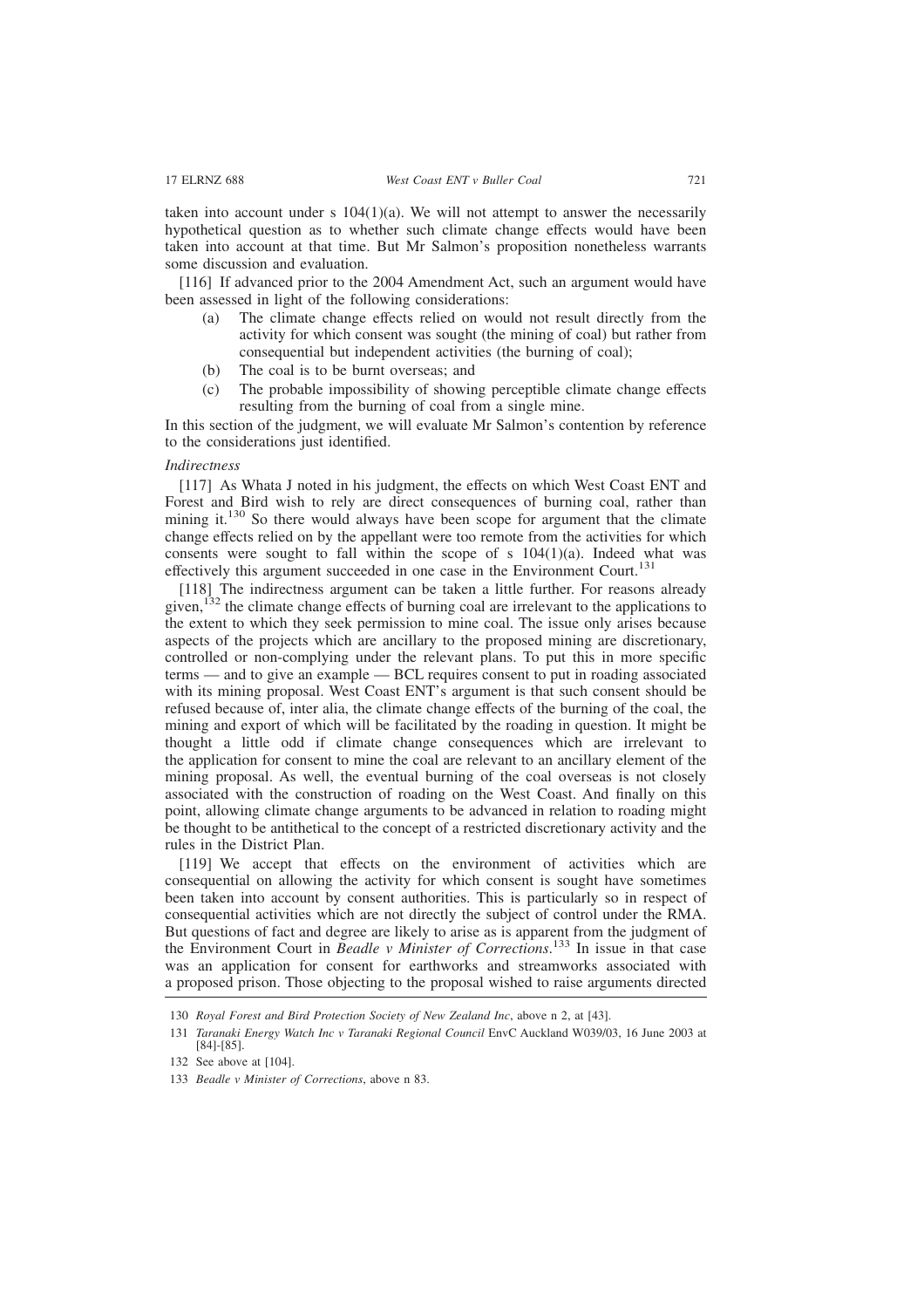to the detrimental effects on the environment likely to result from the development of the site for a prison facility. This attracted the following comment from the Court:

- [90] … the Minister expects the Court, in deciding the resource consent applications, to have regard to the purpose of the earthworks and streamworks to create a site for what he urges is a necessary public facility and one that will provide public benefits in Northland. The submitters must be entitled to challenge those claims. But their rights are not limited to direct denial. They must also be entitled to try and prove that the facility would have adverse effects on the environment that should be offset against its positive benefits, and indeed to prevail over them. To preclude submissions and evidence along those lines would be to deprive the Court of the opportunity to make a judgement based on a more complete understanding of the proposal.
- [91] So, for what difference it may turn out to make, we hold that in deciding the resource consent applications we are able to have regard to the intended end-use of a corrections facility, and any consequential effects on the environment that might have, if not too uncertain or remote. But we will also need to bear in mind the nature of the consents sought, to avoid turning proceedings about earthworks and streamworks into appeals about use of land for the facility.

### *The burning of the coal overseas*

[120] The fact that the coal will be burnt overseas raises an issue which in a sense is a subset of the point just discussed. As to this, we simply note the remarks made by Whata J to which we have already referred at [111] and which would have been applicable to the situation as it was before the 2004 Amendment Act.

### *Tangibility*

[121] The considerations just discussed involve the particular situation of the mining of coal and its subsequent burning, in this case, overseas. The tangibility issue which we are now about to discuss was (and is) applicable to any climate argument, including those referable to activities which result directly in the discharge of climate change gases.

[122] Prior to the 2004 Amendment Act, there would have been considerable scope for argument whether the effect on climate change of burning coal which is to be mined by BCL and Solid Energy would be sufficiently tangible to engage s 104(1)(a). Relevant to this are two considerations:

- (a) BCL and Solid Energy wish to produce coal to meet an existing market. Steel manufacturers who are unable to acquire coal from New Zealand will presumably obtain coal from other suppliers. So there is scope for doubt at least as to whether restricting New Zealand's coal output would make any appreciable difference to the worldwide use of coal. To relate this consideration back to the text of the statute, it may be that since steel manufacturers will, whatever happens in New Zealand, burn whatever coal is required for their purposes, the emissions of  $CO<sub>2</sub>$  which result from their operations is not properly to be seen as a consequence or effect of the mining of coal in New Zealand; and
- (b) In any event, it would be difficult, and probably impossible, to show that the burning of coal would have any perceptible effect on climate change.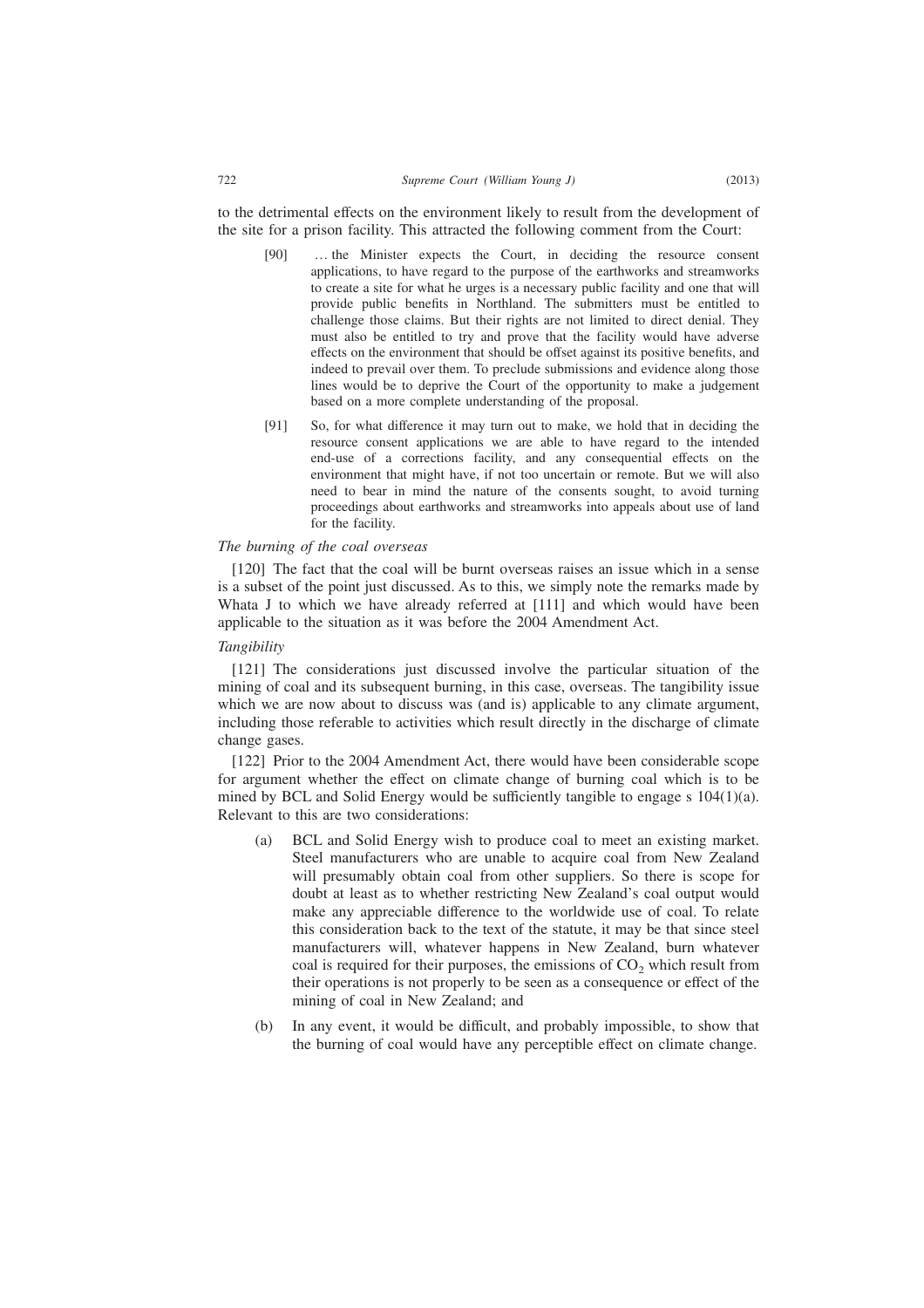[123] The arguments referred to in [122] have both received some acceptance in Australia<sup>134</sup> and the argument referred to in [122](b) was addressed in passing in *Genesis Power Ltd v Greenpeace New Zealand Inc* by the Court of Appeal in this way:<sup>135</sup>

given New Zealand's comparatively low contribution to worldwide GHG emissions and the infinitesimal contribution which any particular project could make, there could be no demonstrable linkage between GHG emissions associated with any particular project and climate change generally.

On the other hand, in overseas jurisdictions reasoning along the same lines has not always prevailed.<sup>136</sup> As will become apparent, the  $[122](b)$  argument is largely premised on the view that, under s  $104(1)(a)$  of the RMA, "effects" are confined to those which would not occur but for the activity in question. We do not wish to express a conclusion as to whether this view is correct. Rather, what we are interested in — for reasons which will become apparent shortly<sup>137</sup> — is (a) how such an issue would likely to have been resolved in New Zealand prior to 2004 and (b) the likely associated contemporary perceptions.

[124] Such resolution would have involved, inter alia, consideration of the s 3 definition of "effect" which includes:

[a]ny cumulative effect which arises over time or in combination with other effects … . Also material would have been the principle that a consent authority must disregard effects that already form part of the existing or future environment.<sup>138</sup>

[125] The concept of cumulative effects was addressed in *Environmental Defence* Society Inc v Taranaki Regional Council,<sup>139</sup> where the Environment Court dealt with a proposal for the generation of electricity by burning natural gas which was going to produce 2.6 million tonnes of carbon dioxide a year. This was assessed as being approximately one millionth of the total annual global emissions. It was conceded that it was not possible "to identify any definable effects attributable to [such discharge] from the application site, locally, regionally or globally".<sup>140</sup> The argument that they should be taken into account was that "since all greenhouse gas emissions all contribute cumulatively to the same global atmosphere, every small contribution makes a difference".<sup>141</sup> It was this latter argument which prevailed:

[24] Because of the stable nature of carbon dioxide and the fact that each small contribution is spread around the globe to combine and create the greenhouse effect, we are satisfied that, while it cannot be measured scientifically, the effect of the proposed plant will nevertheless be more than "de minimis" or "vanishingly small". It is just this very situation that section 3(d), which relates to cumulative effects, is intended to cover.

140 At [19].

<sup>134</sup> See, for instance, the comment of Dowsett J in *Wildlife Preservation Society of Queensland Proserpine/Whitsunday Branch Inc v Minister for the Environment & Heritage* [2006] FCA 736, *(2006)* 232 ALR 510 at [43], [55], [57] and [72]; and *Xstrata Coal Queensland Pty Ltd v Friends of the Earth* [2012] QLC 013 at [559]-[560].

<sup>135</sup> *Genesis Power Ltd v Greenpeace New Zealand Inc* [2007] NZCA 569, [2008] 1 NZLR 803, (2007) 14 ELRNZ 1 (*Genesis Power* (CA)) at [17].

<sup>136</sup> See, for instance, *Massachusetts v Environmental Protection Agency* (2007) 549 US 497, 127 S Ct 1438 (SC) at 523-525; and *Gray v The Minister for Planning* [2006] NSWLEC 720, (2006) 152 LGERA 258, [2007] ALMD 5959 at [96]-[100].

<sup>137</sup> At [168]-[172] below.

<sup>138</sup> A principle discussed in *Queenstown-Lakes District Council v Hawthorn Estate Ltd* (2006) 12 ELRNZ 299 (CA) at [65].

<sup>139</sup> *Environmental Defence Society Inc v Taranaki Regional Council*, above n 82.

<sup>141</sup> Evidence to this effect is set out at [22].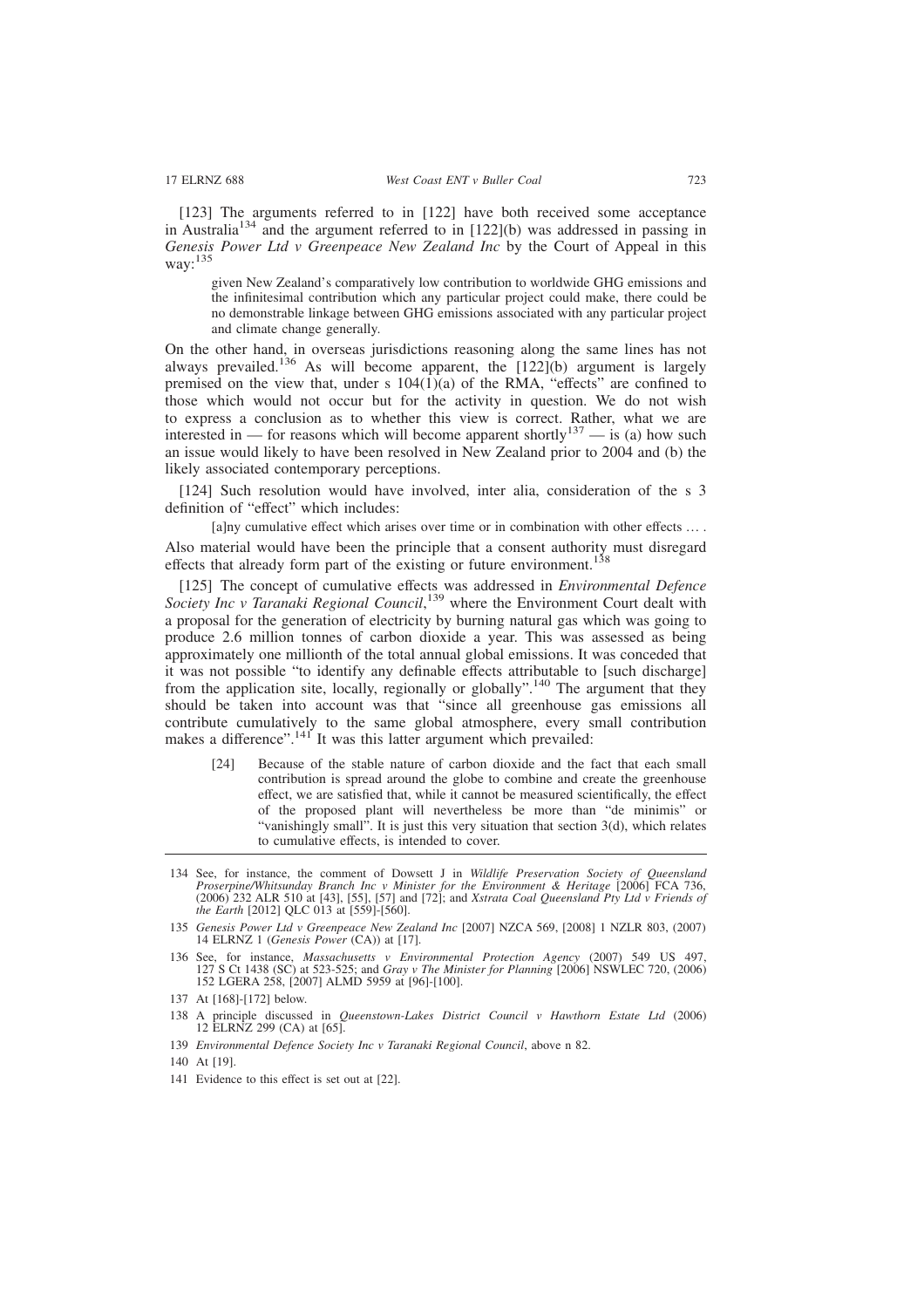We note, however, that consent was granted for reasons which included a conclusion that the new plant would serve to displace less efficient generating capacity and the unreasonableness of the proposed mitigation conditions.<sup>142</sup>

[126] As is apparent, the Environment Court took the view that in assessing cumulative effects, it was entitled to have regard to the effects of the activity under consideration in conjunction with the effects of other activities around the world which also produced  $CO<sub>2</sub>$ . In reaching this conclusion, it did not refer to the then recently-issued judgment of the Court of Appeal in *Dye v Auckland Regional Council* where that Court discussed the meaning of "effects" in s 104 in the following way:<sup>143</sup>

[38] The present issue is the way the word "effects" should be construed in ss 104 ... of the Act. … In s 104(1)(a) the focus is on "any actual and potential effects on the environment of allowing the activity". … The definition of "effect" includes "any cumulative effect which arises over time or in combination with other effects". The first thing which should be noted is that a cumulative effect is not the same as a potential effect. This is self-evident from the inclusion of potential effect separately within the definition. A cumulative effect is concerned with things that will occur rather than with something which may occur, that being the connotation of a potential effect. This meaning is reinforced by the use of the qualifying words "which arises over time or in combination with other effects". The concept of cumulative effect arising over time is one of a gradual build-up of consequences. *The concept of combination with other effects is one of effect A combining with effects B and C to create an overall composite effect D. All of these are effects which are going to happen as a result of the activity which is under consideration.* The same connotation derives from the words "regardless of the scale, intensity, duration, or frequency of the effect".

The emphasised remarks are based on a view of the meaning of "cumulative effects" which is very different from that adopted in the Environment Court. *Dye* was decided in a context distinctly different from the present and it would, in any event, be inappropriate for us to express a view as to whether the approach taken in that case was correct.<sup>144</sup> It is right to say, however, that in 2004, *Dye* would have been seen as reflecting the then current legal status quo.

[127] The arguments against the relevance of climate change effects were strengthened by the enactment of the Climate Change Response Act. New Zealand had committed to reducing net emissions of climate change gases to 1990 levels and the mechanisms by which this was to be achieved were provided for in that Act. This commitment and the statutory and national mechanisms provided for in the 2002 Act left little — and arguably no — scope for useful involvement by local authorities.

#### **The relevant statutory provisions**

[128] Section 5 of the RMA provides:

#### **5. Purpose**

- (1) The purpose of this Act is to promote the sustainable management of natural and physical resources.
- (2) In this Act, **sustainable management** means managing the use, development, and protection of natural and physical resources in a way, or at a rate, which enables

143 *Dye v Auckland Regional Council*, above n 96 (emphasis added).

<sup>142</sup> To the same effect is *Environmental Defence Society (Inc) v Auckland Regional Council* (EnvC), above n 82. Consent was granted and mitigation conditions were not imposed but a climate change argument was accepted as being available on the basis of cumulative effects.

<sup>144</sup> We note that it has not been adopted by the Environment Court in at least one case, see *Outstanding Landscape Protection Society Inc v Hastings District Council* [2008] NZRMA 8 (EnvC) at [51]-[53].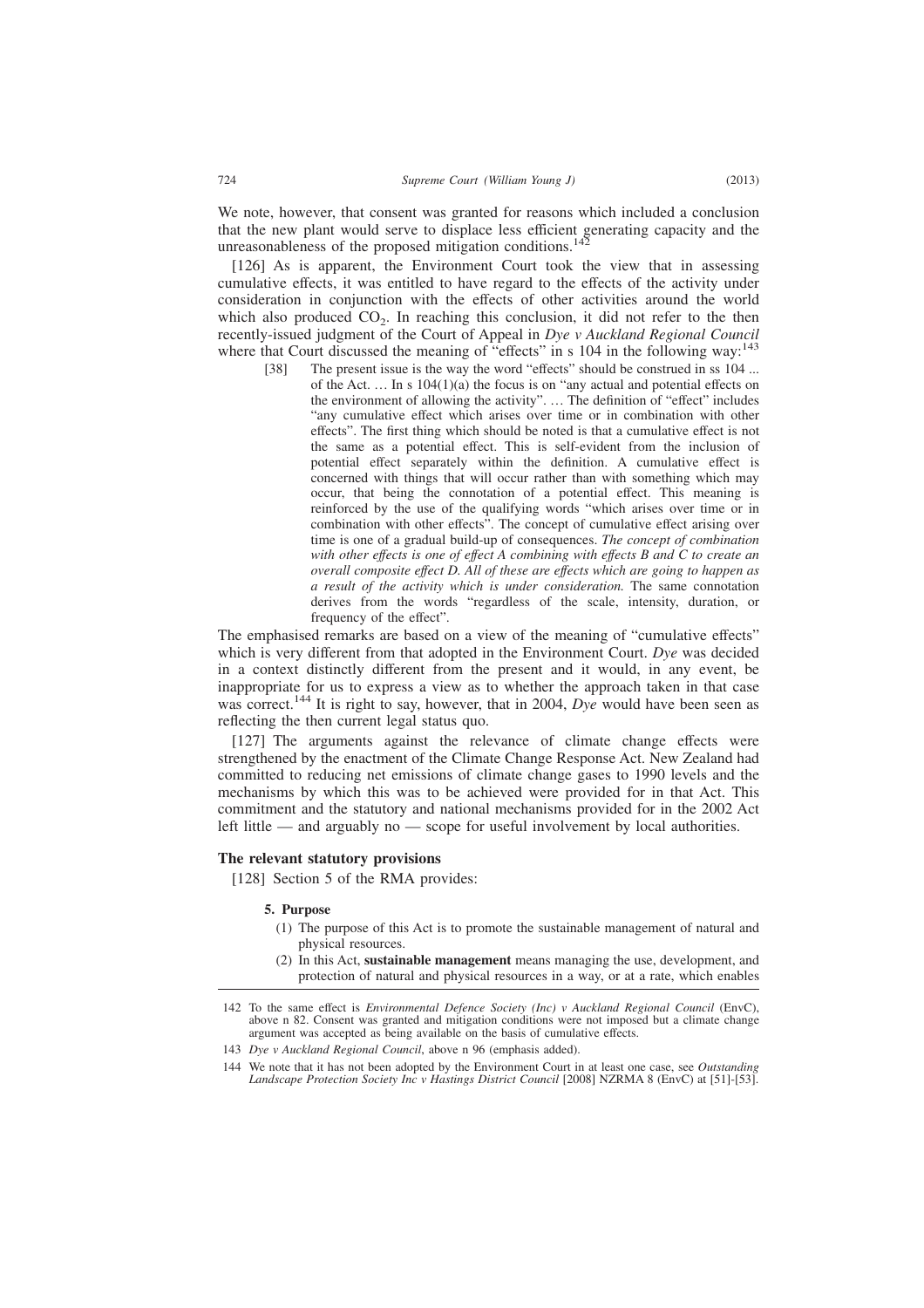people and communities to provide for their social, economic, and cultural wellbeing and for their health and safety while—

- (a) Sustaining the potential of natural and physical resources (excluding minerals) to meet the reasonably foreseeable needs of future generations; and
- (b) Safeguarding the life-supporting capacity of air, water, soil, and ecosystems; and
- (c) *Avoiding, remedying, or mitigating any adverse effects of activities on the environment*. (emphasis added)

It will be observed that the language of s  $5(2)(c)$  is similar to that used in s  $104(1)(a)$ . The same point can also be made in respect of ss  $68(3)$  and  $76(3)$  which we discuss later in these reasons.

[129] Section 7 is relevantly in these terms:

#### **7. Other matters**

In achieving the purpose of this Act, all persons exercising functions and powers under it, in relation to managing the use, development, and protection of natural and physical resources, shall have particular regard to—

- (a) kaitiakitanga:
- [(aa) the ethic of stewardship:**]**
- (b) the efficient use and development of natural and physical resources:

[(ba) the efficiency of the end use of energy:**]**

- …
	- (d) intrinsic values of ecosystems:
	- …
	- (f) maintenance and enhancement of the quality of the environment:
- (g) any finite characteristics of natural and physical resources:

…

[(i) the effects of climate change:**]**

[(j) the benefits to be derived from the use and development of renewable energy.**]** Subsections 7(ba), (i) and (j) were inserted by the 2004 Amendment Act.

[130] A brief comment on s 7(i) is appropriate. In both the Environment Court and the High Court, the appellant (and Forest and Bird) relied on s 7(i) as supporting the argument that the discharge into the atmosphere of greenhouse gases from the burning of coal was required to be taken into account by the consent authority in considering the resource consent application. The same argument had been rejected by the Court of Appeal in *Genesis Power Ltd v Greenpeace New Zealand Inc*<sup>145</sup> and unsurprisingly therefore was also rejected in the present case by both the Environment Court<sup>146</sup> and the High Court.<sup>147</sup> The appellant did not advance it in this Court, in effect accepting that s 7(i) is a direction to plan for the anticipated effects *of* climate change, not a direction to seek to limit climate change. We note in passing that this interpretation is consistent with the text of art 1(1) of the UNFCCC.

[131] The RMA imposes some direct restrictions on particular activities and provides for other restrictions to be imposed nationally through national environmental standards, regionally by regional councils, or at district level by territorial authorities. The general structure is relatively complex, but for present purposes it is sufficient to note that:

<sup>145</sup> See *Genesis Power* (CA), above n 135, at [37].

<sup>146</sup> *Re Buller Coal Ltd*, above n 1, at [54].

<sup>147</sup> *Royal Forest and Bird Protection Society of New Zealand Inc*, above n 2, at [49]-[50].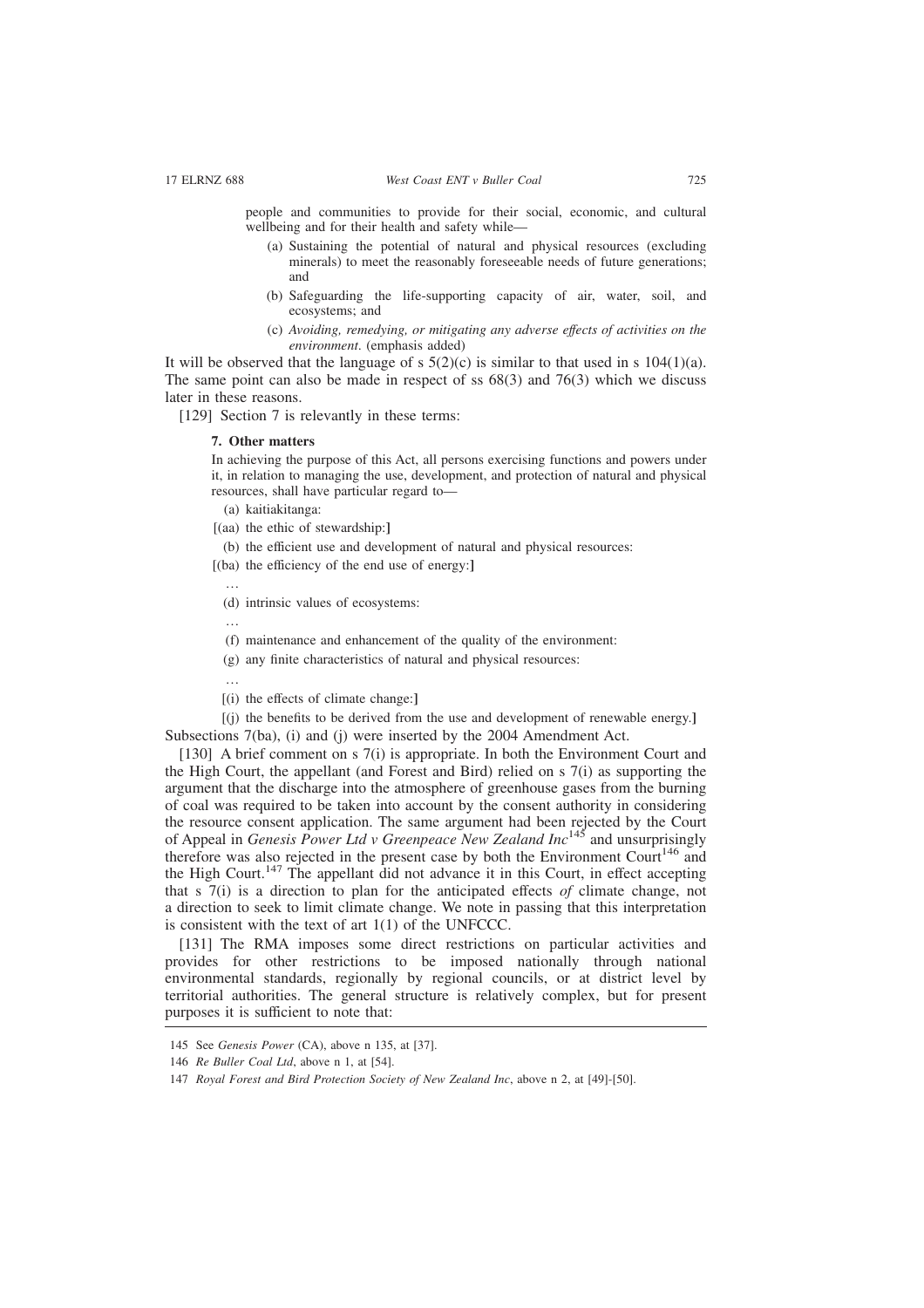- (a) National environmental standards under ss 43 and 43A can be promulgated by the Governor-General in Council.
- (b) In exercising their functions under the RMA, regional councils and territorial authorities are entitled to make rules under ss 68 and 76, respectively.
- (c) Under subss  $30(1)(d)(iv)$ , (f), and (fa)(iv) discharge of contaminants onto, or into land, water or air is generally subject to regulation and control by regional councils.
- (d) Territorial authorities are responsible under s 31(1) for regulation and control of the "effects of the use, development, or protection of land and associated natural and physical resources of the district". Their functions do not extend to the regulation or control of discharges of contaminants to air.

[132] National environmental standards are promulgated by the Governor-General in Council.<sup>148</sup> They may prohibit or allow an activity.<sup>149</sup> The scheme of the Act is that such standards take priority over the rules made by regional or district councils.<sup>150</sup> It is common ground that regulation and control of activities with a view to limiting or mitigating the discharge into the atmosphere of climate change gases could be effected through the use of national environmental standards.

[133] The extent of this regulating power is material to the issue which we must determine and for this reason it is necessary to set out the relevant parts of ss 43 and  $43A.$ 

### **[43. Regulations prescribing national environmental standards**

- (1) The Governor-General may, by Order in Council, make regulations, to be known as national environmental standards, that prescribe any or all of the following technical standards, methods, or requirements:
	- (a) standards for the matters referred to in section 9, [[section 11]], section 12, section 13, section 14, or section 15, including, but not limited to—
		- (i) contaminants:
		- (ii) water quality, level, or flow:
		- (iii) air quality:

…

- (c) standards, methods, or requirements for monitoring.
- (2) The regulations may include:
	- (a) qualitative or quantitative standards: … **]**

### **[43A. [[Contents of national environmental standards]]**

- (1) **[[**National environmental standards**]]** may—
	- (a) prohibit an activity:
	- [[(b) allow an activity:**]]**
		- (c) restrict the making of a rule or the granting of a resource consent to matters specified in a national environmental standard:

#### $[[(2)$  A national environmental standard that prohibits an activity—

- (a) may do 1 or both of the following:
	- (i) state that a resource consent may be granted for the activity, but only on the terms or conditions specified in the standard; and

…

<sup>148</sup> Resource Management Act 1991, s 43(1).

<sup>149</sup> Section 43A(1)(a) and (b).

<sup>150</sup> Section 43B.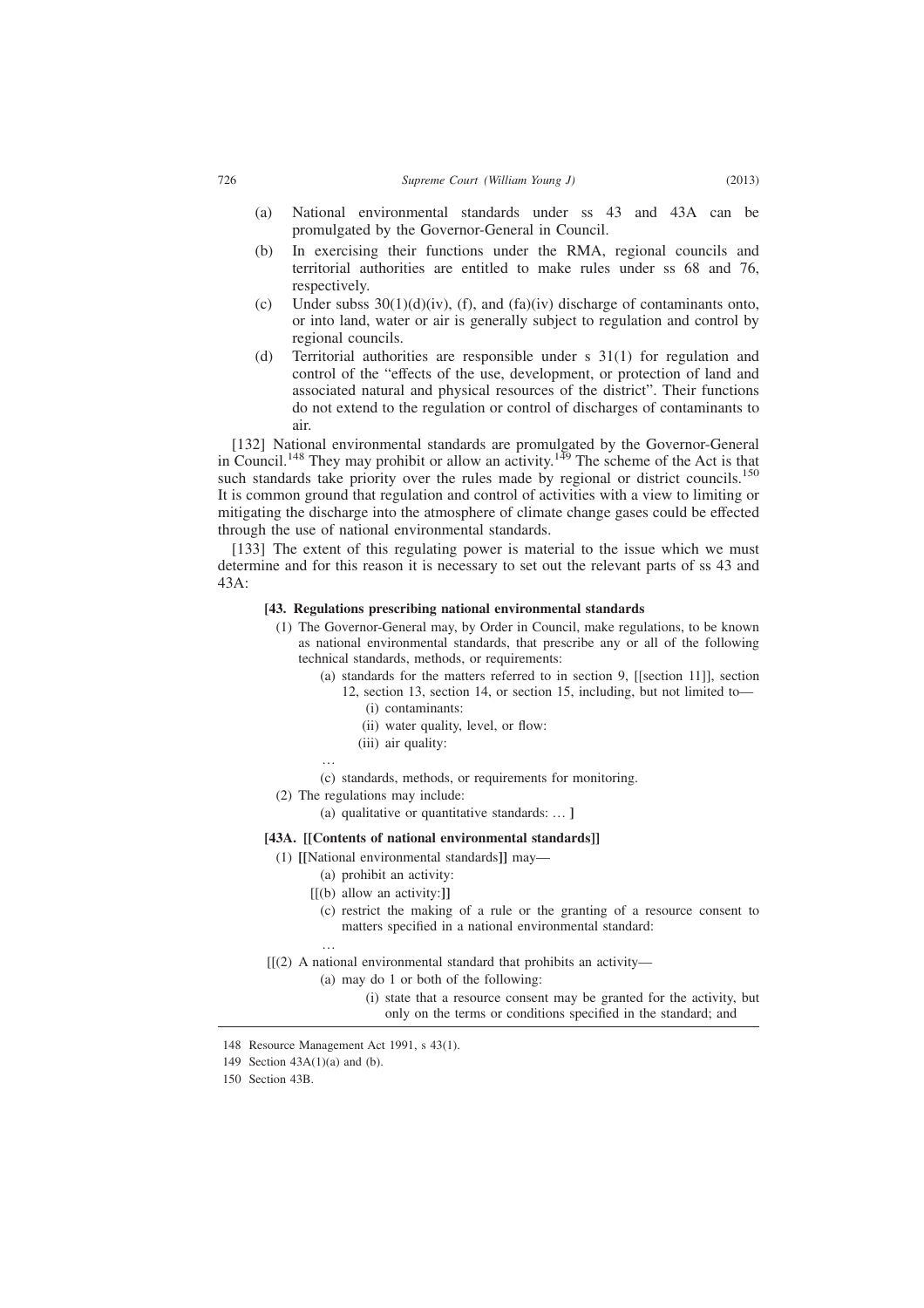- (ii) require compliance with the rules in a plan or proposed plan as a term or condition; or
- (b) may state that the activity is a prohibited activity.**]]** …

Section 43(1) refers to a number of other sections of the Act which provide for restrictions on certain activities, most relevantly for present purposes, ss 9 (the use of land), 13 (the use of beds of lakes or rivers), 14 (the use of water) and 15 (the discharge of contaminants).

[134] The effect of s 15 is that contaminants from any industrial or trade premises into air are prohibited unless expressly allowed by national regulations (including a national standard) or a rule in a regional plan or proposed regional plan or by resource consent. Other discharges of contaminants to air are permitted unless regulated by a national environmental standard or a regional plan or require resource consent. Section 15A imposes some additional restrictions which apply to activities in the coastal marine area.

[135] As noted, regional councils and territorial authorities may make rules. This is directly provided for by s 68 (in relation to regional councils) and s 76 (in relation to territorial authorities). Sections 68(3) and 76(3) provide that in making rules, a regional council or territorial authority, respectively:

shall have regard to the actual or potential effect on the environment of activities, including, in particular, any adverse effect …

[136] Sections 70A and 70B, inserted by the 2004 Amendment Act and, in the case of s 70B as amended in 2005, provide as follows:

### **[70A. Application to climate change of rules relating to discharge of greenhouse gases**

Despite section 68(3), when making a rule to control the discharge into air of greenhouse gases under its functions under section  $30(1)(d)(iv)$  or (f), a regional council must not have regard to the effects of such a discharge on climate change, except to the extent that the use and development of renewable energy enables a reduction in the discharge into air of greenhouse gases, either—

- (a) in absolute terms; or
- (b) relative to the use and development of non-renewable energy.**]**

### **70B. Implementation of national environmental standards**

If a national environmental standard is made to control the effects on climate change of the discharge into air of greenhouse gases, a regional council may make rules that are necessary to implement the standard, provided the rules are no more or less restrictive than the standard.

[137] Section 104 provides for the considerations which must be taken into account by a consent authority when dealing with a resource consent application. The most relevant provision is s  $104(1)(a)$  which is reproduced earlier in these reasons.<sup>151</sup> It should be noted that there is considerable commonality between the language of s  $104(1)(a)$  and of ss  $5(2)(c)$ ,  $68(3)$  and  $76(3)$ .

[138] Sections 104E and 104F (also inserted into the RMA by the 2004 Amendment Act and in the case of s 104F, as amended in 2005) address the relevance of climate change effects in relation to applications for consent to discharge contaminants:

#### **[104E. Applications relating to discharge of greenhouse gases**

When considering an application for a discharge permit or coastal permit to do something that would otherwise contravene section 15 or section 15B relating to the discharge into air of greenhouse gases, a consent authority must not have regard to the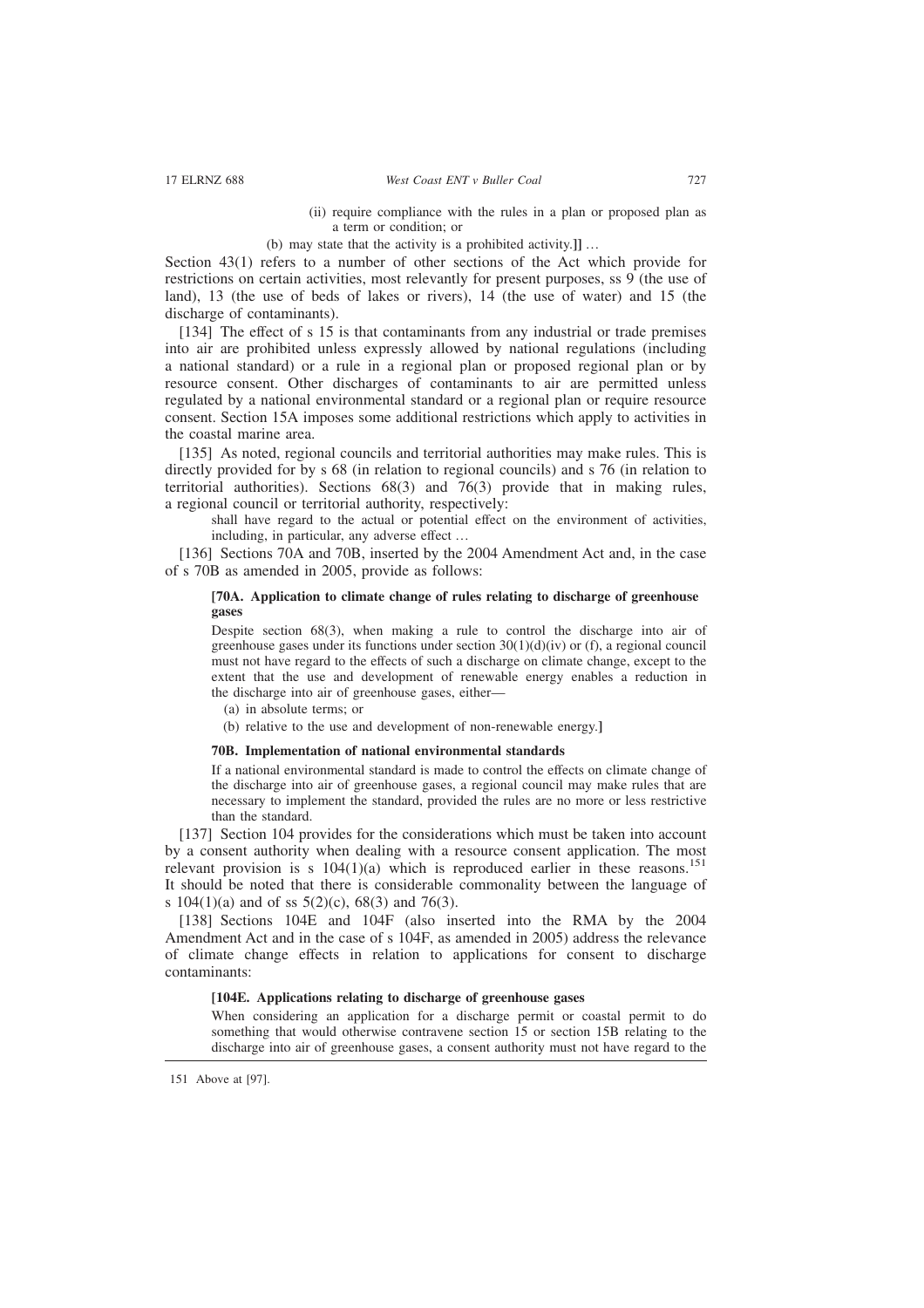effects of such a discharge on climate change, except to the extent that the use and development of renewable energy enables a reduction in the discharge into air of greenhouse gases, either—

- (a) in absolute terms; or
- (b) relative to the use and development of non-renewable energy.**]**

### **[104F. Implementation of [[national environmental standards]]**

If **[[**a national environmental standard is made]] to control the effects on climate change of the discharge into air of greenhouse gases, a consent authority, when considering an application for a discharge permit or coastal permit to do something that would otherwise contravene section 15 or section 15B,—

- (a) may grant the application, with or without conditions, or decline it, as necessary to implement the **[[**standard**]]**; but
- (b) in making its determination, must be no more or less restrictive than is necessary to implement the **[[**standard**]]**.

[139] The new provisions inserted by the 2004 Amendment Act did not address expressly whether the effects of the discharge of greenhouse gases are to be addressed by:

- (a) Regional councils in respect of their rule making functions under s 68 other than in respect of regulating the discharge of greenhouse gases into the air;
- (b) Territorial authorities in respect of their rule making functions under s 76;
- (c) Regional councils when acting as consent authorities when dealing with applications which do not encompass the discharge of contaminants into air; or
- (d) Territorial authorities when acting as consent authorities when dealing with applications for land use consents.

[140] We have set out already the relevant operative provisions of the 2004 Amendment Act and also the relevant part of s 3 of that Act. Section 3 is not declared to be part of the principal Act (being the RMA). The respondents, however, rely on s 23 of the Interpretation Act 1999 which provides:

### **23. Amending enactment part of enactment amended**

An amending enactment is part of the enactment that it amends.

[141] For the sake of completeness we should also refer to s 9 of the 2004 Amendment Act which provides:

#### **9. Transitional provision relating to rules made before commencement of Act**

On the commencement of this Act, an existing rule or part of a rule in a regional plan that controls the discharge into air of greenhouse gases solely for its effects on climate change is revoked.

### **The history of the 2004 Amendment Act**

[142] The legislative history was relied on by counsel on both sides of the case. We see some of the material to which we were taken (in particular cabinet papers) as irrelevant. The parliamentary history of the Bill which became the 2004 Amendment Act is relevant but unfortunately for the simple resolution of the case, it gives some mixed signals.

[143] The "general policy statement" in the *Explanatory Note* to the Bill as introduced provided:<sup>152</sup>

The Bill has 3 objectives, as follows:

<sup>152</sup> Resource Management (Energy and Climate Change) Amendment Bill 2003 (48-1) (*Explanatory Note*) at 1 (emphasis added).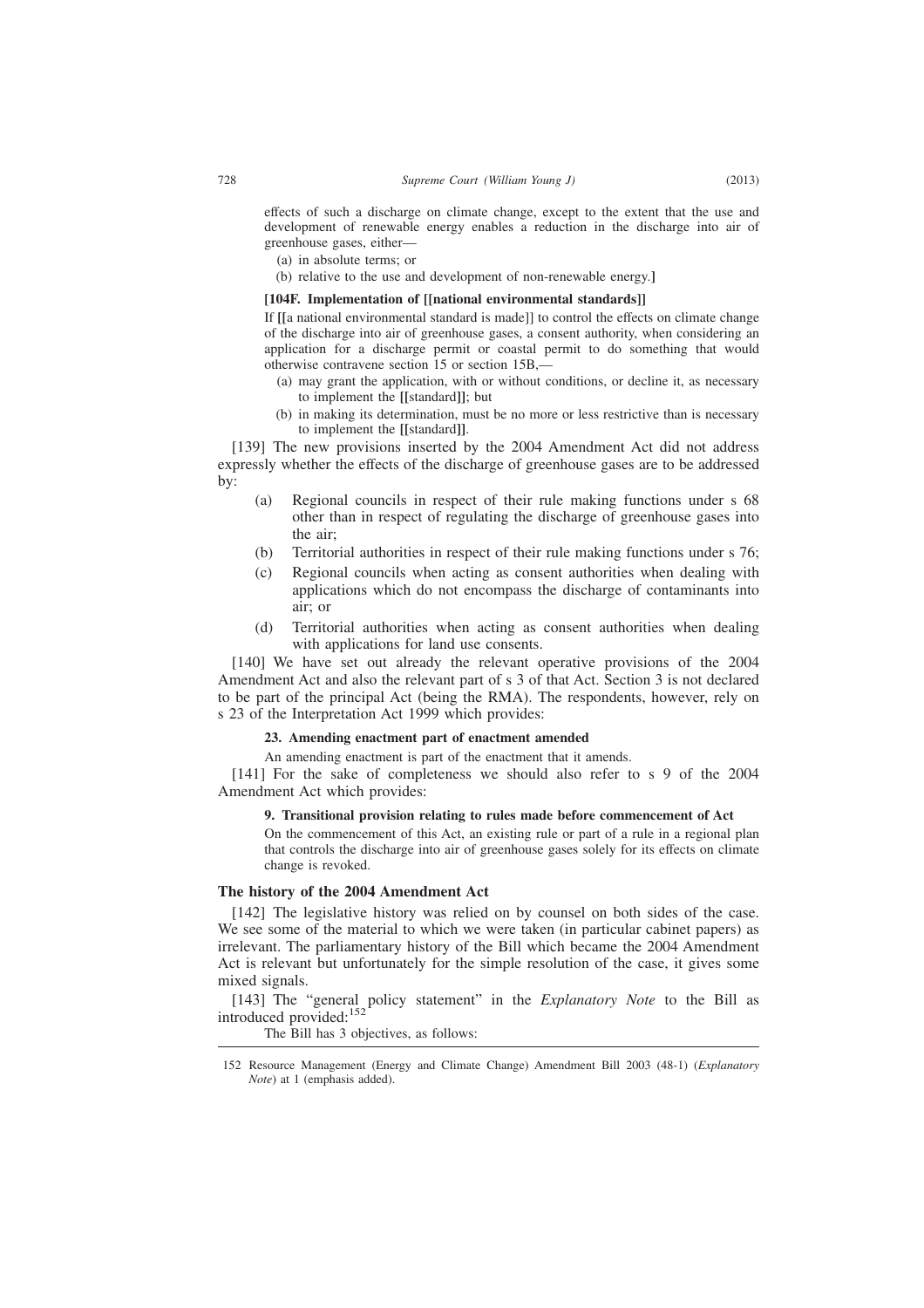- to give greater weight to the value of renewable energy, and clarify that energy efficiency should be a consideration regardless of the energy source; and
- to give greater weight to considering the effects *of* climate change, for example, addressing potential increase in flood risk, a rise in average sea level, and changes in typical rainfall patterns; and
- despite the second objective, to remove climate change as a consideration when considering industrial discharges of greenhouse gases, as these emissions are best addressed using a national mechanism.

[144] The accompanying regulatory impact and compliance cost statement recorded:<sup>153</sup>

The problem, in relation to industrial greenhouse gas emissions, is that there is a current lack of clarity regarding the role of regional councils under the RMA. This has led to the Environment Court hearing debates on whether regional councils should control greenhouse gas emissions, and by which means.

Interested stakeholders have contested these controls at the Environment Court. However, as Environment Court decisions *do not create consistency across regions* and only High Court decisions provide binding precedent, there could be more expensive and time-consuming litigation. Emitters will also potentially face double controls on their emissions, through national climate change policies (including a carbon charge) and through local rules and consents.

…

*For industrial greenhouse gas emissions into air, the objective is to clarify that, although councils, applicants, and all those acting under the RMA have energy and climate change responsibilities, it is most appropriate to specifically address industrial air discharges at the national level. The ability to control land uses for climate change purposes remains unchanged.*

…

An amendment to the RMA to remove explicitly the ability of regional councils to control emissions of greenhouse gases for climate change reasons will mean that emitters only face controls on their emissions as a result of national instruments. This is the preferred policy option, primarily because it would provide greater certainty for councils and emitters across New Zealand.

[145] Unclear is what was meant by the statement that, "The ability to control land uses for climate change purposes remains unchanged".<sup>154</sup> This could be read as supportive of the appellant's case. Indeed, on the Bill's first reading, the co-leader of the Green Party, Jeanette Fitzsimons, said:<sup>155</sup>

*The bill specifically provides that councils should still consider the effects on climate change of their other decisions.* Those decisions are legion. When a supermarket wants to locate a long way from town, the council has the right to consider how many more vehicle kilometres will have to be travelled for people to get to that supermarket if it is away from where people live and away from public transport routes. A council can take climate change into account in its responsibilities for providing for public transport and in its responsibilities to design more sensible urban form whereby land-use activities are located close to public transport corridors and public transport nodes in order to reduce the need for travel, and also in its provision of facilities for walking and cycling, in order to reduce greenhouse emissions from burning fossil fuels.

The passage we have italicised does not correlate with any specific provision in the Bill but was presumably based on the passage in the regulatory impact and compliance cost statement to which we have referred.<sup>156</sup>

<sup>153</sup> At 4-5 and 7 (emphasis added).

<sup>154</sup> At 5.

<sup>155 (5</sup> August 2003) 610 NZPD 7596 (emphasis added).

<sup>156</sup> See above at [144].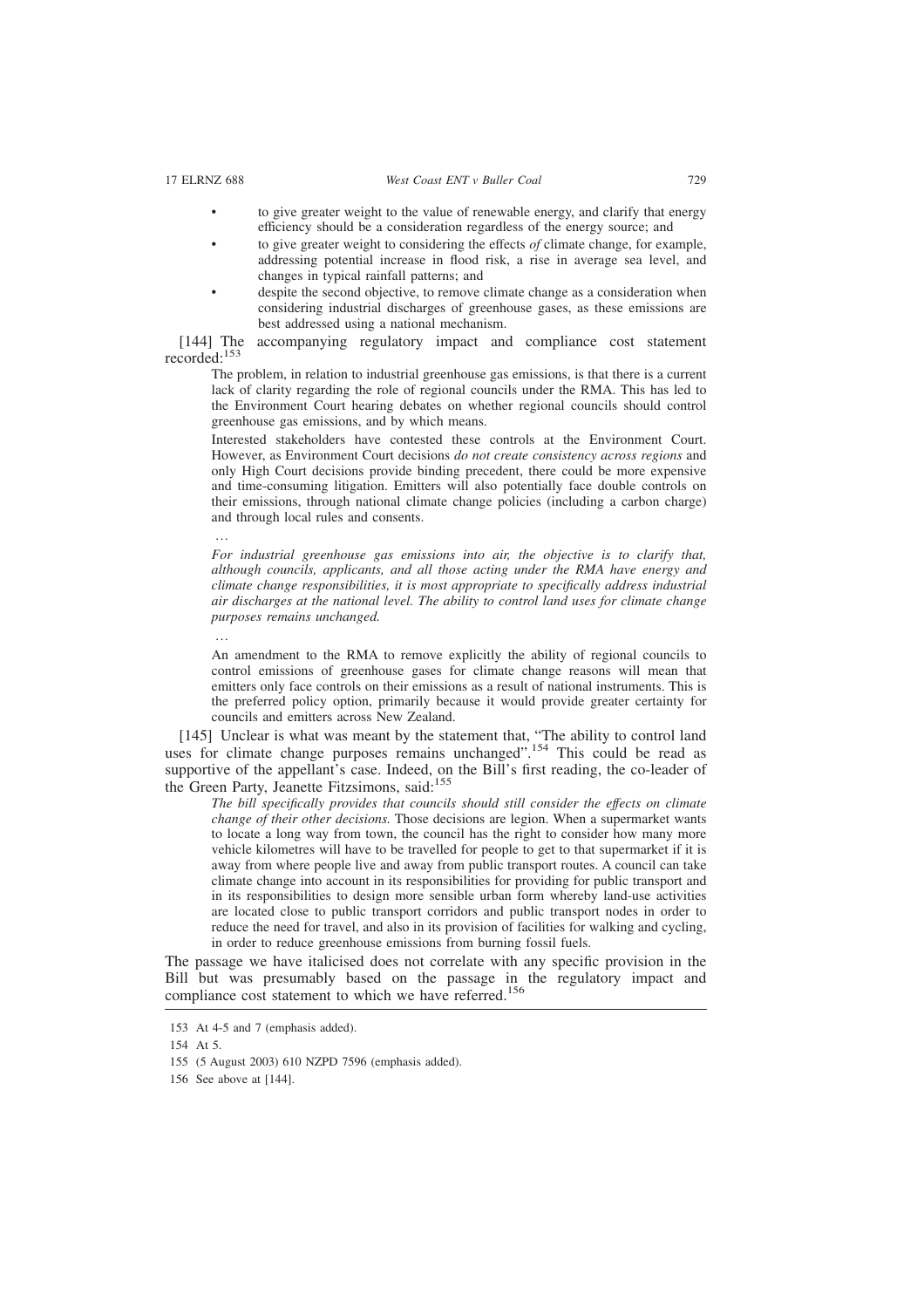[146] Public transport arrangements, sensible urban form limiting the need for travel, and the provision of facilities for walking and cycling are all considerations which may be material to land use consent applications independently of climate change concerns. As well, it is possible that what was primarily in mind was that local authorities would continue to plan for the effects *of* climate change rather than seek to limit its causes. Supporting this interpretation is the fact that we were not taken to anything which suggested that prior to 2004, territorial authorities did seek to limit climate change when controlling land use. Possibly relevant to this are some cryptic remarks made by the Local Government and Environment Select Committee in its report on the Bill:<sup>157</sup>

The effects of greenhouse gas emissions from transport can still be considered in land use planning.

It is important to ensure that there is ongoing potential for local management of domestic emissions. However, we consider that domestic emission management is more likely to be designed for the mitigation of human health effects, which is not affected by the bill.

[147] The Committee made a number of amendments to the Bill as introduced. But as it seems clear that no substantive change to the Bill was envisaged, $158$  there is no point discussing them in any detail.

#### *Genesis Power Ltd v Greenpeace New Zealand Inc*

[148] We have already referred several times to this case. It is the only decision of this Court which has addressed the effect of the 2004 Amendment Act, and in particular s 104E of the RMA, and for this reason, we should say a little more about it.

[149] Although we have set out the text of s 104E earlier in these reasons, it is convenient to reproduce the text here:

#### **[104E. Applications relating to discharge of greenhouse gases**

When considering an application for a discharge permit or coastal permit to do something that would otherwise contravene section 15 or section 15B relating to the discharge into air of greenhouse gases, a consent authority must not have regard to the effects of such a discharge on climate change, *except to the extent that the use and development of renewable energy enables a reduction in the discharge into air of greenhouse gases, either-*

- (a) *in absolute terms; or*
- (b) *relative to the use and development of non-renewable energy.***]** (emphasis added)

In issue was whether the exception — that is the words we have italicised — was relevant to an application in relation to a gas-fired electricity generating plant (which thus did not involve renewable energy).

[150] This Court concluded that the exception only applied to applications in respect of projects which would emit greenhouse gases and involved the use of renewable energy. The majority found support for that conclusion in the text of ss 104E and 70A. But the Court also concluded that the policy of the statute was as follows:<sup>159</sup>

Local authorities are generally prohibited from having regard to the effects on climate change of the discharge of greenhouse gases, but may do so when making a rule which controls, or considering an application for consent to, an activity involving the use and development of renewable energy.

<sup>157</sup> Resource Management (Energy and Climate Change) Amendment Bill 2003 (48-2) (Select Committee report) at 5.

<sup>158</sup> See the judgment of this Court in *Genesis Power* (SC), above n 48.

<sup>159</sup> *Genesis Power* (SC), above n 48, at [62].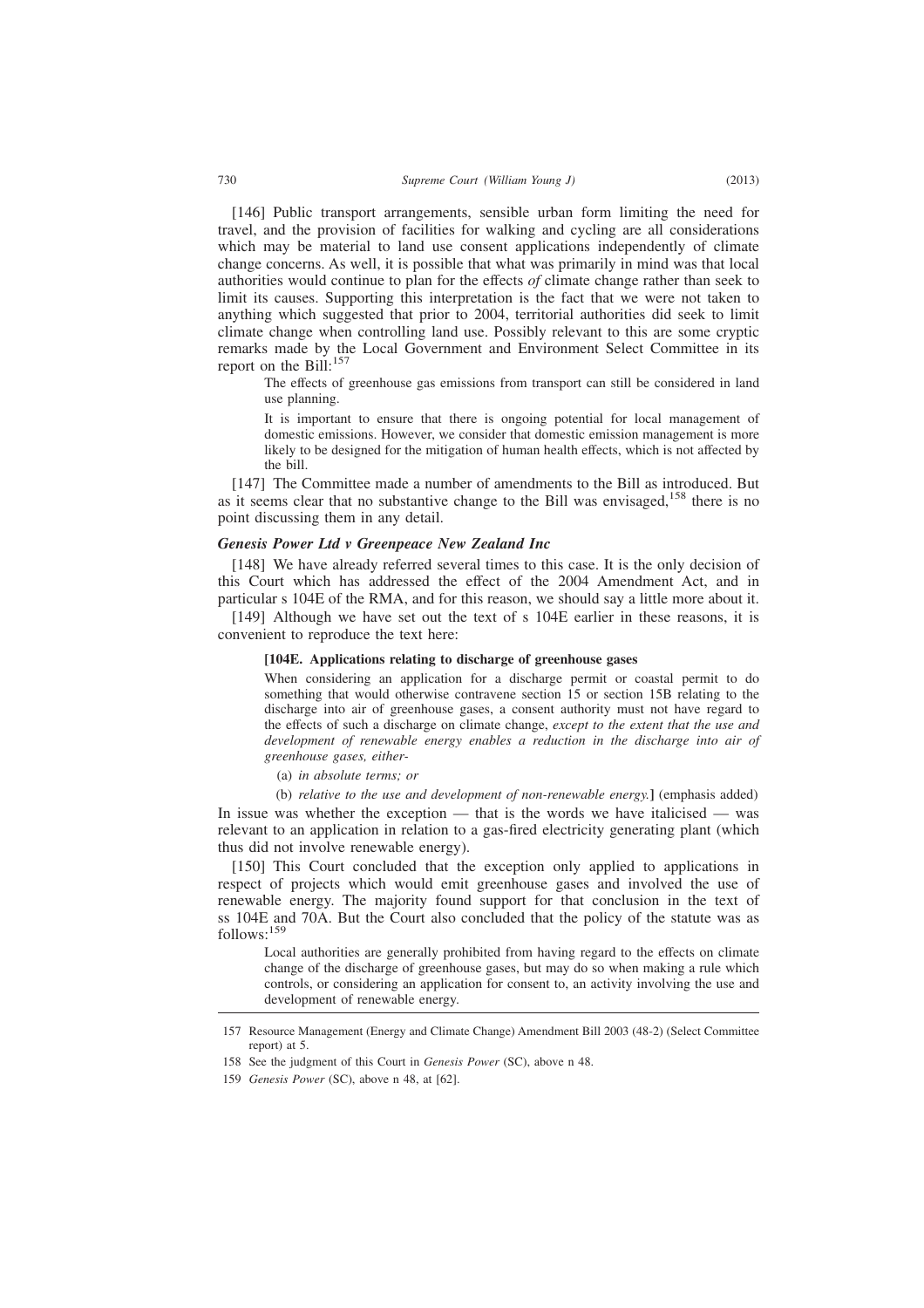### **Discussion**

### *The appellant's case*

[151] West Coast ENT's case rests on a literal approach to the relevant provisions of the RMA. The general language of s  $104(1)(a)$  appears to be broad enough to at least permit West Coast ENT and Forest and Bird to lead evidence as to the effect on climate change of the burning of the coal which is to be won. Arguments based on indirectness and immateriality might be thought to involve questions of degree which are primarily factual and not legal in character. And although the approach taken by the Court of Appeal in *Dye* might provide BCL and Solid Energy with a discrete legal basis for resisting climate change arguments, their case has not been based on *Dye*. And although there was some mention in argument of the restricted discretionary status of coal mining in the Buller Plan, BCL and Solid Energy did not advance the argument referred to in [118] that allowing climate change arguments in relation to ancillary consents would undermine the statutory concept of restricted discretionary activity and the rules in the Buller Plan. So to the extent to which the climate change argument West Coast ENT wishes to raise is available on the language of s  $104(1)(a)$ , BCL and Solid Energy have not pointed to anything in the operative provisions of the 2004 Amendment Act which is explicitly to the contrary.

[152] The case for BCL and Solid Energy rests very much on a scheme and purpose approach to the RMA as amended in 2004. But West Coast ENT also has a scheme and purpose argument. The 2004 Amendment Act envisaged (via what became ss 70B and 104F of the RMA) that there would, or might be, national regulation:

to control the effects on climate change of the discharge into air of greenhouse gases … .

To the extent that the statute envisaged national regulation in relation to discharges of greenhouse gases, the associated carve out in relation to the discharge of such gases (as effected by ss 70A and 104E) might be thought to be appropriately confined to the functions of regional councils directly associated with the discharge of contaminants into the air. If so, there is no incongruity in precluding climate change arguments in relation to applications to discharge contaminants but allowing them in other contexts (that is, where the discharges are incidental to the activity).

### *Our approach: a preliminary comment*

[153] For reasons which follow in the next section we do not accept West Coast ENT's scheme and purpose argument discussed in [152] and thus do not see any overarching logic in the interpretation advanced by West Coast ENT. In subsequent sections we will test West Coast ENT's literal approach in particular situations which we term "examples" — with a view to assessing its plausibility and workability and, as well, whether its adoption would subvert the operation of the 2004 Amendment Act. We will then express and explain our conclusion that, when the words of the statute are interpreted in a purposive fashion in the context of the statute as a whole, West Coast ENT's interpretation cannot be sustained.

### *The scope of national regulation*

[154] West Coast ENT's scheme and purpose argument recorded in [152] proceeds on the basis that:

(a) The regulatory (including consenting) functions of territorial authorities, in respect of the use of land, and regional councils, in relation to the use of beds of rivers and lakes and water, must be exercised having regard to climate change effects indirectly caused or facilitated by such uses; and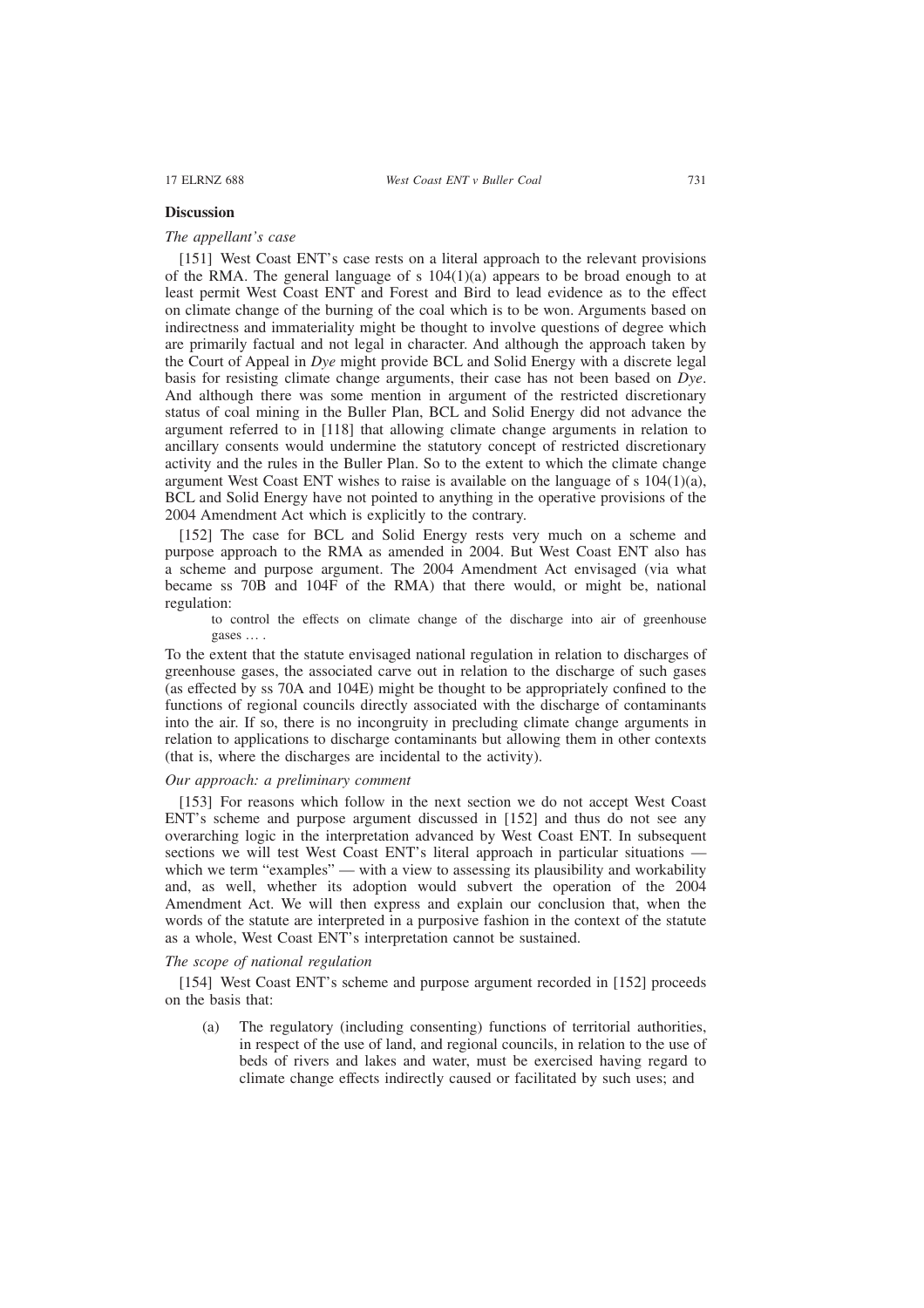(b) The carve out from what would otherwise be the regulatory functions of regional councils in respect of the direct discharge of contaminants into the air is explicable on the basis that direct discharges can be subject to national regulation.

[155] We have already set out the relevant parts of ss  $43$  and  $43A$ .<sup>160</sup> They undoubtedly provide power to regulate, at a national level, the discharge of greenhouse gases into the air. But their scope is not necessarily so confined. The regulatory powers conferred by s 43(1) are drafted by reference to the powers conferred on territorial authorities under s 9 and on regional councils under ss 11-15. West Coast ENT's argument is that the regulation of activities controlled under those sections must take into account their climate change effects and that this is so even where the activities do not themselves involve the direct discharge of climate change gases. It is part of West Coast ENT's argument that this was the position before the enactment of the 2004 Amendment Act. As we have explained, we see scope for a different view.<sup>161</sup> But if West Coast ENT is correct about the position as it was before 2004, it must also be the case that indirect climate change effects could have been regulated nationally at that time. If so, the power to do so must have survived the 2004 Amendment Act as any such regulation would be within what is contemplated by ss 70B and 104F of the RMA in their references to national regulation:

to control the effects on climate change of the discharge into air of greenhouse gases …

[156] Since the corollary of West Coast ENT's argument must therefore be that indirect discharges can be subject to national regulation and that this was so in 2004, the susceptibility of direct discharges to such regulation does not explain the differential treatment of direct and indirect discharges contended for by West Coast ENT.

### *Concurrent applications to mine and burn coal ("example one")*

[157] In the course of argument we were invited to consider how a consent authority might deal with concurrent applications for resource consents (a) to mine coal and (b) to discharge the products of its combustion into the air. The effects on climate change of discharges into the air of greenhouse gases would be irrelevant to the consideration of the discharge application. Given this, it might be thought anomalous if the consent authority was required to take into account those effects when dealing with the application to mine coal.

[158] This example was put to Mr Salmon, counsel for the appellant, in argument. His approach generally was that if there was any illogicality, it was simply a result of the legislative scheme as enacted and had to be accepted. Our preference, however, is to construe the legislation so as to avoid illogicalities.

*Application to mine coal which is to be burnt subject to a separately obtained resource consent ("example two")*

[159] Assume that (a) an electricity generator is seeking a resource consent to generate power using coal; (b) the electricity generator wishes to buy coal for the purpose of such generation; and (c) a coal miner seeks a resource consent to mine the coal which is to be burnt. On West Coast ENT's argument, the climate change effects of the burning of coal would be taken into account in relation to the mining of the coal even though they would be irrelevant to the consideration of the generator's application for consent to discharge contaminants into the air.<sup>162</sup>

<sup>160</sup> See above at [133].

<sup>161</sup> See above at [115]-[127] above.

<sup>162</sup> As confirmed by *Genesis Power* (SC), above n 48. See [107] and [150] above.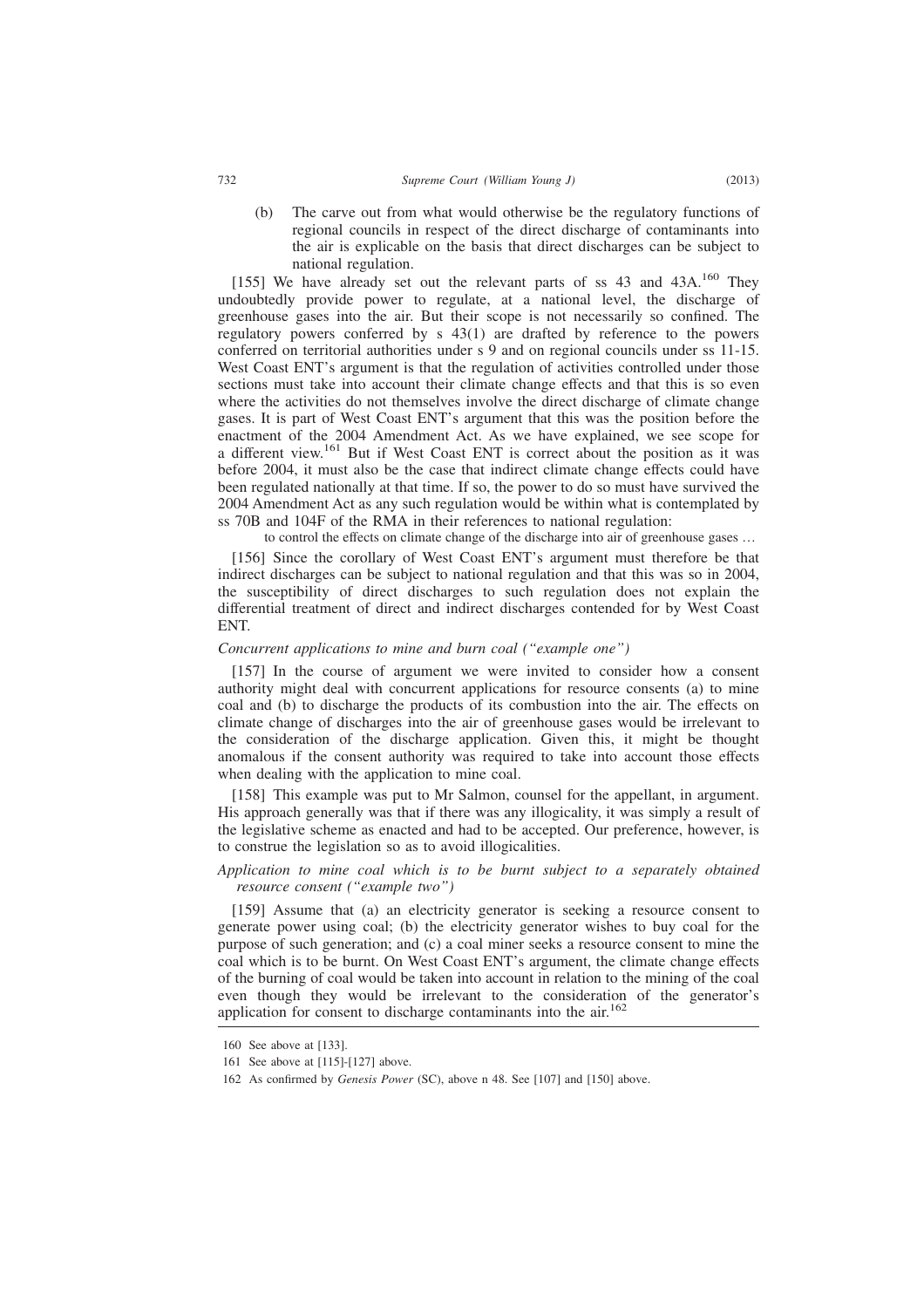[160] If not for the 2004 Amendment Act, a consent authority dealing with such a coal mining proposal would be entitled to assume that the adverse effects of the discharge into air of contaminants associated with the burning of the coal would have been (or would be) properly addressed on the application to discharge contaminants into the air. The scheme of the 2004 Amendment Act was that the effects on climate change of such discharges were (a) to be nationally regulated and (b) for this reason, to be excluded from regulatory functions of regional councils. It would be perverse to conclude this diminution of the regulatory functions of regional councils had the practical effect of enlarging the corresponding functions of territorial authorities so as to encompass, in this context, consideration of the discharge of climate change gases.

*Application to mine coal which is to be burnt in New Zealand in circumstances which will not require a discharge consent ("example three")*

[161] The burning of coal otherwise than in industrial or trade premises does not require a resource consent if the associated discharge to air of contaminants does not contravene a national environmental standard or regional rule. The discharge to air of contaminants is subject to regional council regulation. But the impact of s 70A of the Act is that in making rules, regional councils may not take into account the effects on climate change of the discharge of contaminants. Such effects are to be provided for, if at all, by national environmental standards.<sup>163</sup>

[162] In a situation where the coal to be mined is to be burnt in circumstances not requiring a resource consent, would it be open to a regional council dealing with say an application to divert natural water associated with the proposed coal mine to take into account the climate change effects of the burning of the coal? Alternatively would a regional council which sought to do so be taking into account irrelevant considerations? If the latter proposition is correct, as we think it is, it is difficult to see why climate change considerations should be relevant in relation to the present proposals.

# *Regional rules as to activities incidental to coal mining addressed to climate change effects ("example four")*

[163] As we have noted, s 68(3) provides that:

In making a rule, the regional council shall have regard to the actual or potential effect on the environment of activities, including, in particular, any adverse effect … .

Would it be possible for a regional council in making a rule which bears on activities which are incidental to coal mining (for instance as to the diversion of natural water) to take into account climate change effects of the burning of coal (for instance, by prohibiting such diversions if associated with coal mining)? Such an exercise would not be directly precluded by s 70A of the RMA. It might, however, be thought to fall foul of an implied and more general limitation on its competence in relation to climate change underlying the 2004 Amendment Act. If so, such a rule would be ultra vires a regional council. The alternative — that regional councils must address climate change when making such rules — would be directly contrary to the legislative purpose that regulatory control of climate change associated with discharges is to be addressed at the national level.

<sup>163</sup> See above at [132] and following.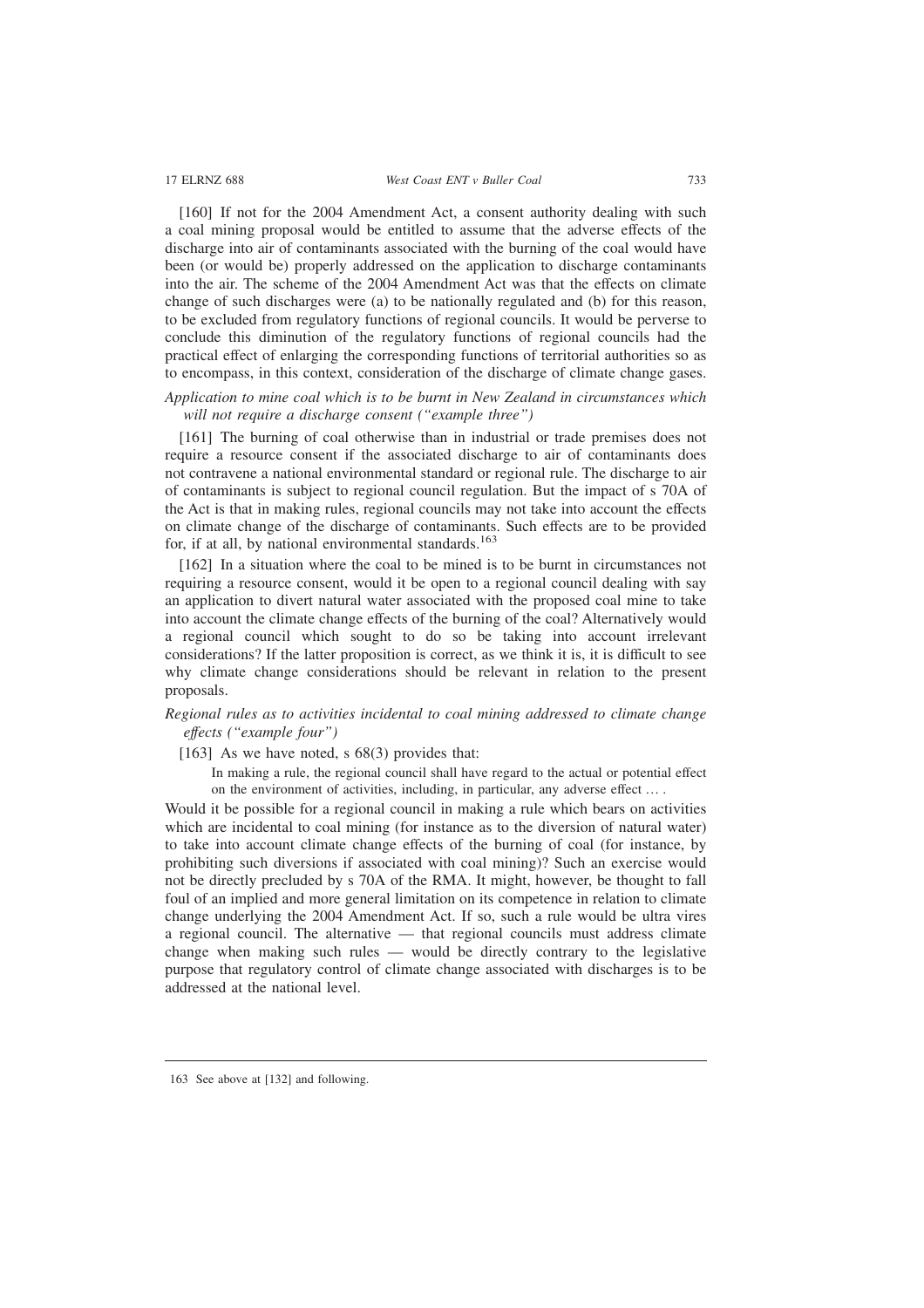# *Making district rules about activities which may result in the emission of greenhouse gases ("example five")*

[164] The *Auckland Council District Plan (Rodney Section) 2011* provides for a special thermal energy generation rural zone to accommodate the proposed Rodney power station,<sup>164</sup> which was in issue in *Genesis Power*. 165

[165] As we have noted,  $s$  76(3) of the RMA provides that:

In making a rule, the territorial authority shall have regard to the actual or potential effect on the environment of activities including, in particular, any adverse effect … .

On the literal interpretation advanced by West Coast ENT, the change of zoning which was necessary to accommodate the Rodney power station could have been opposed on the basis of exactly the same arguments as were held by this Court to be unavailable in *Genesis Power*. 166

#### *Application to build and operate a coal-fired station ("example six")*

[166] Assume an application for resource consents to build and operate a coal-fired power station is lodged with a consent authority. The impact on climate change of the discharge of greenhouse gases into the air would be irrelevant in relation to whether consent should be given to discharge contaminants into the air but would be relevant in relation to any other consents which might be necessary to enable the building of the power station. On the appellant's argument, climate change effects would be material in respect of the building of the power station.

[167] It will be appreciated that this example is based on the facts of *Genesis Power*, save that the postulated power station is coal-fired rather than gas-fired. In that case, Genesis required a number of resource consents. Assuming, as seems likely, that s  $104(1)(a)$  was engaged by some of the other (non-discharge) consents,  $167$  that litigation was, on Greenpeace's current argument, pointless; this is because the climate change arguments which were held by this Court to be irrelevant in relation to the discharge consents were available in relation to all other resource consent applications to which s  $104(1)(a)$  applied. But, because legislative policy required climate change effects to be ignored when considering the discharge consent application, it is not entirely easy to see why such climate change effects would be relevant in relation to ancillary elements of the scheme.

#### *Our conclusions*

[168] Given the examples we have provided, the most likely explanation for the form of the 2004 Amendment Act is that those responsible for its drafting assumed the climate change arguments could only be advanced in relation to rules and consents involving direct discharges. In other words, the drafters did not envision that those same arguments could be made in relation to rules and consents relating to activities which indirectly result in, or facilitate the discharge of greenhouse gases. For the reasons given, such an assumption would have been very reasonable.

[169] All the examples provided show that a literal interpretation of s  $104(1)(a)$ would produce anomalous outcomes. In examples one, two and three, the literal

<sup>164</sup> Rule 12.8.27.

<sup>165</sup> *Genesis Power* (SC), above n 48; and *Genesis Power* (CA), above n 135.

<sup>166</sup> See above at [107] and [150].

<sup>167</sup> Consents were eventually granted by the Auckland Regional Authority. A subsequent appeal to the Environment Court was resolved by a consent order, see *Genesis Power Ltd v Auckland Regional Council* EnvC Auckland A030/09, 20 April 2009. Some of the consents which were granted were amended and are thus referred to in the order. It is difficult to believe that in respect of at least some of these (including, for instance, a consent to discharge effluent into the Kauapakapa River), s  $104(1)(a)$  was not engaged.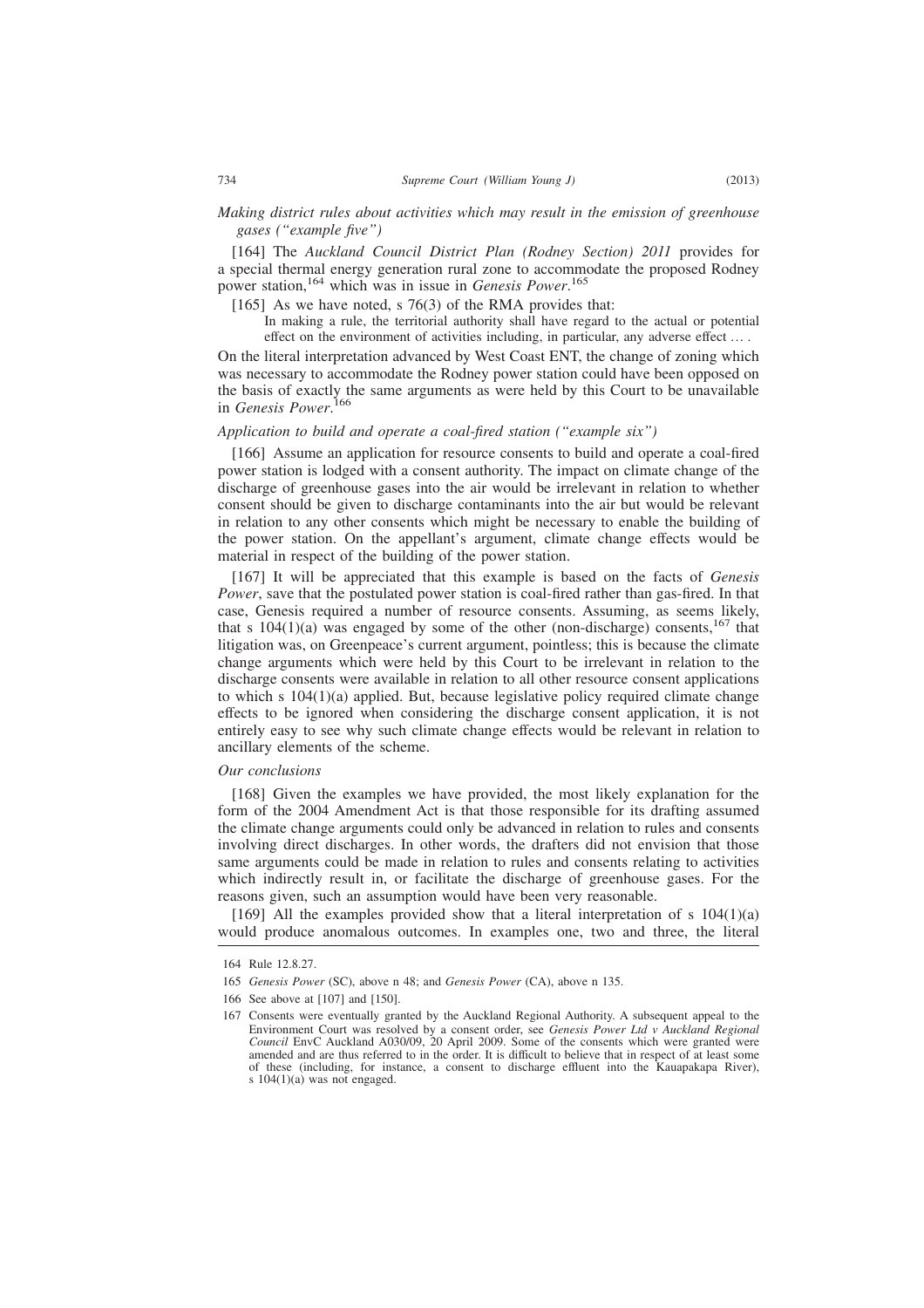approach would allow arguments which are off limits in relation to the issues to which they are most closely related (namely, discharges to air) to come in, by the backdoor, in respect of ancillary issues (such as land use, roading and the like). At least in relation to such circumstances, this would subvert the scheme of the legislation which leaves climate change effects to the national government and would thus deprive s 104E of practical effect.

[170] It might be suggested that the possibility of some anomalous outcomes should not control the interpretation of s  $104(1)(a)$ . But anomalies would not be confined to a few hypothetical situations. This is because if "effects" bears the meaning asserted by West Coast ENT, regional councils would be required generally to regulate and control for climate change by making rules in relation to activities which do not directly involve the discharge of contaminants, as example four shows. And the same would be true of territorial authorities as illustrated by example five. The legislative scheme under which climate change arguments are excluded in relation to the use of a power station would be subverted if the same arguments could be deployed in relation to its zoning. Such an outcome would be not only anomalous, it would also subvert the whole scheme and purpose of the RMA as amended in 2004 under which such regulation and control is to be provided for nationally.

[171] Example six illustrates the same absurdity as is illustrated by the other examples. But it also shows how the literal approach favoured by West Coast ENT would subvert the scheme and purpose of the RMA as amended. A major project which will involve the emission of greenhouse gases is likely to require resource consents in other respects, as was the case with the Rodney power station applications. There is no point in precluding climate change arguments in relation to discharge consents if exactly the same arguments can be deployed in relation to ancillary consents which are almost inevitably going to be required.

[172] In light of the examples just discussed and our discussion of the scheme and purpose of the relevant provisions of the RMA and their legislative history, we are satisfied that in s  $104(1)(a)$ , the words "actual or potential effects on the environment" in relation to an activity which is under consideration by a local authority do not extend to the impact on climate change of the discharge into air of greenhouse gases that result indirectly from that activity.

[173] Such limitation seems to us to be justified as a matter of necessary implication, essentially on the basis that, when the amended RMA is looked at as a whole, the limitation is so obvious that it goes without saying.<sup>168</sup> We also see this limitation as consistent with the clear legislative policy that addressing effects of activities on climate change lie outside the functions of regional councils and, *a fortiori*, territorial authorities.

[174] Legislatures sometimes enact legislation on the basis of an understanding of existing law. If the understanding is incorrect, such an enactment does not usually retrospectively alter the effect of the law as it was at the time of enactment.<sup>169</sup> But where, as here, an amendment Act is based on a particular understanding as to the effect of the principal Act it may sometimes be necessary to give effect to that

<sup>168</sup> An approach usually deployed in relation to contractual interpretation issues but also applicable to statutory interpretation, see Jim Evans "Reading Down Statutes" in Rick Bigwood (ed) *The Statute: Making and Meaning* (LexisNexis, Wellington, 2004) at 128.

<sup>169</sup> See, for instance, Daniel Greenberg (ed) *Craies on Legislation: A Practitioner's Guide to the nature, process, effect and interpretation of legislation* (10th ed, Sweet and Maxwell, London, 2012) at [1.8.4].